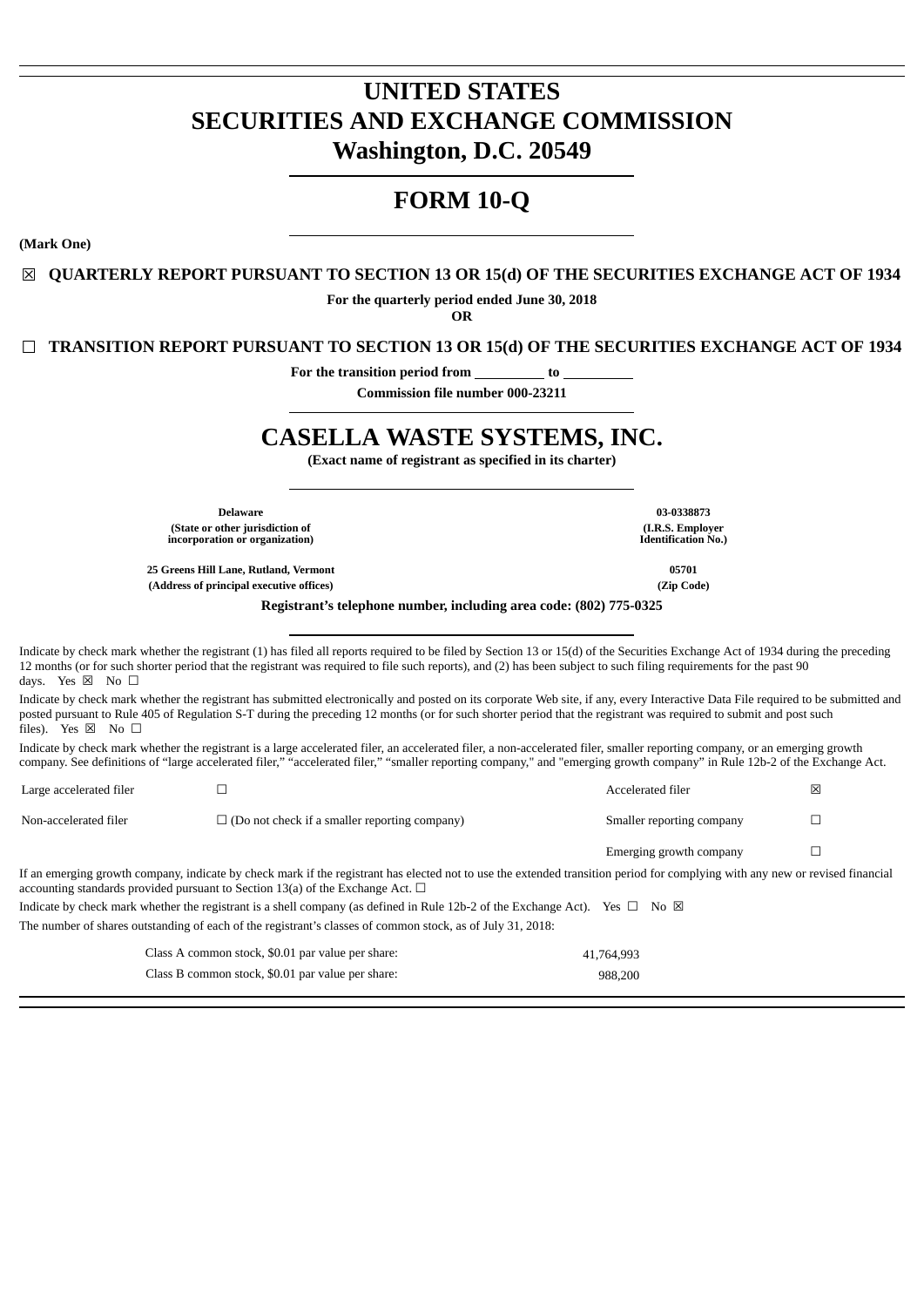## **PART I.**

**ITEM 1. FINANCIAL STATEMENTS**

## **CASELLA WASTE SYSTEMS, INC. AND SUBSIDIARIES CONSOLIDATED BALANCE SHEETS (in thousands)**

|                                                                                                             | <b>June 30,</b><br>2018 |             |               | December 31,<br>2017 |
|-------------------------------------------------------------------------------------------------------------|-------------------------|-------------|---------------|----------------------|
|                                                                                                             |                         | (Unaudited) |               |                      |
| <b>ASSETS</b>                                                                                               |                         |             |               |                      |
| <b>CURRENT ASSETS:</b>                                                                                      |                         |             |               |                      |
| Cash and cash equivalents                                                                                   | \$                      | 2,092       | - \$          | 1,995                |
| Accounts receivable - trade, net of allowance for doubtful accounts of \$865 and \$809, respectively        |                         | 78,920      |               | 65,953               |
| Refundable income taxes                                                                                     |                         | 1,424       |               | 522                  |
| Prepaid expenses                                                                                            |                         | 6,624       |               | 8,299                |
| Inventory                                                                                                   |                         | 6,461       |               | 6,534                |
| Other current assets                                                                                        |                         | 1,354       |               | 1,077                |
| Total current assets                                                                                        |                         | 96,875      |               | 84,380               |
| Property, plant and equipment, net of accumulated depreciation and amortization of \$845,156 and \$811,474, |                         |             |               |                      |
| respectively                                                                                                |                         | 378,782     |               | 361,547              |
| Goodwill                                                                                                    |                         | 130,317     |               | 122,605              |
| Intangible assets, net                                                                                      |                         | 9,715       |               | 8,149                |
| <b>Restricted assets</b>                                                                                    |                         | 1,198       |               | 1,220                |
| Cost method investments                                                                                     |                         | 12,333      |               | 12,333               |
| Deferred income taxes                                                                                       |                         | 10,558      |               | 11,567               |
| Other non-current assets                                                                                    |                         | 12,796      |               | 13,148               |
| <b>Total assets</b>                                                                                         | \$                      | 652,574     | <sup>\$</sup> | 614,949              |

The accompanying notes are an integral part of these consolidated financial statements.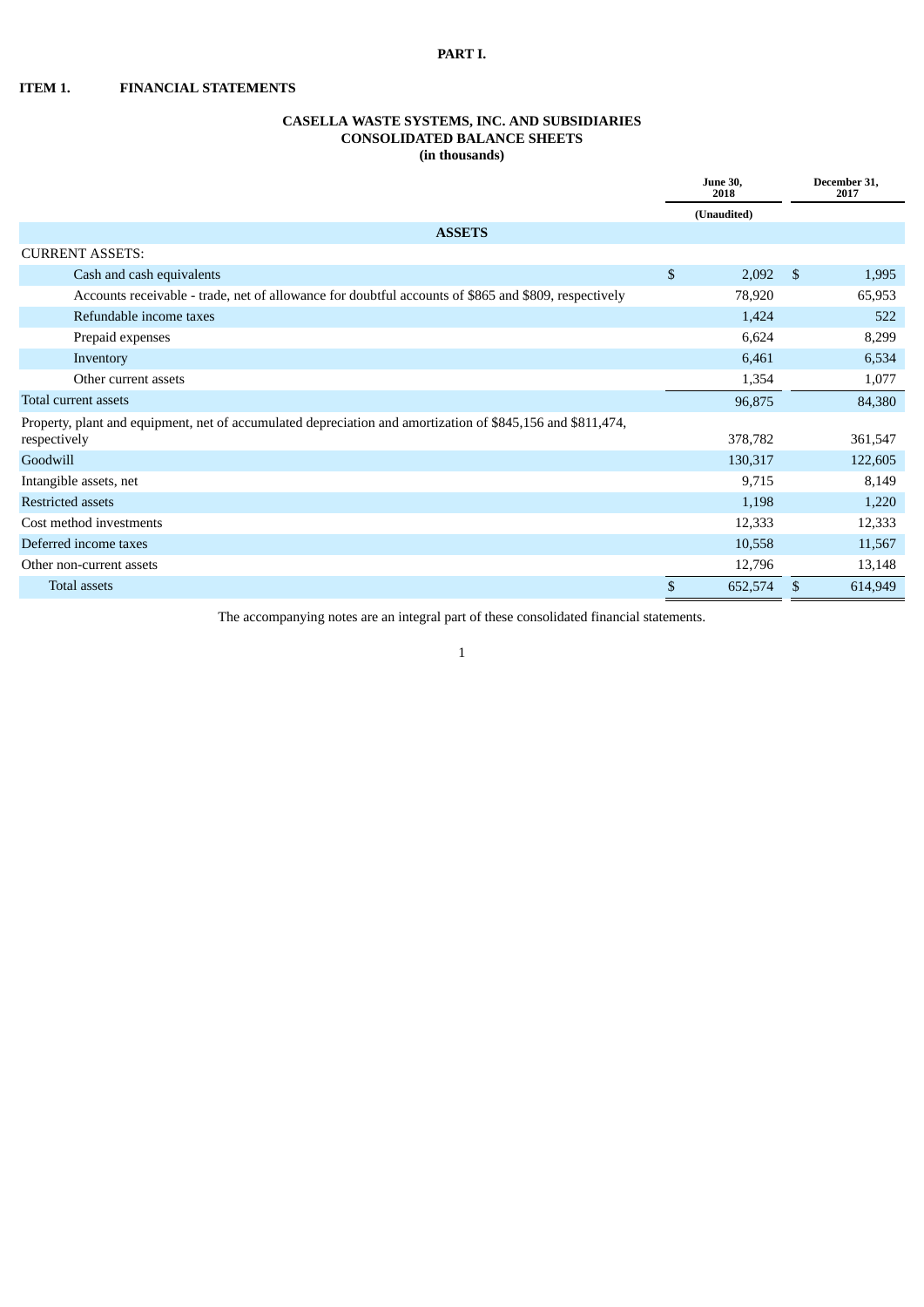# **CASELLA WASTE SYSTEMS, INC. AND SUBSIDIARIES CONSOLIDATED BALANCE SHEETS (Continued) (in thousands, except for share and per share data)**

|                                                                                                                                                           | <b>June 30,</b><br>2018 |             |                | December 31,<br>2017 |
|-----------------------------------------------------------------------------------------------------------------------------------------------------------|-------------------------|-------------|----------------|----------------------|
|                                                                                                                                                           |                         | (Unaudited) |                |                      |
| <b>LIABILITIES AND STOCKHOLDERS' DEFICIT</b>                                                                                                              |                         |             |                |                      |
| <b>CURRENT LIABILITIES:</b>                                                                                                                               |                         |             |                |                      |
| Current maturities of long-term debt and capital leases                                                                                                   | \$                      | 1.796       | $\mathfrak{s}$ | 4,926                |
| Accounts payable                                                                                                                                          |                         | 54,623      |                | 47,081               |
| Accrued payroll and related expenses                                                                                                                      |                         | 6,005       |                | 12,183               |
| Accrued interest                                                                                                                                          |                         | 2,302       |                | 2,093                |
| <b>Contract liabilities</b>                                                                                                                               |                         | 2,115       |                | 1,823                |
| Current accrued capping, closure and post-closure costs                                                                                                   |                         | 6.406       |                | 3,035                |
| Other accrued liabilities                                                                                                                                 |                         | 22,496      |                | 17,428               |
| Total current liabilities                                                                                                                                 |                         | 95,743      |                | 88,569               |
| Long-term debt and capital leases, less current portion                                                                                                   |                         | 502,094     |                | 477,576              |
| Accrued capping, closure and post-closure costs, less current portion                                                                                     |                         | 61,339      |                | 59,255               |
| Deferred income taxes                                                                                                                                     |                         | 2,384       |                | 2,305                |
| Other long-term liabilities                                                                                                                               |                         | 25,730      |                | 25,106               |
| <b>COMMITMENTS AND CONTINGENCIES</b>                                                                                                                      |                         |             |                |                      |
| STOCKHOLDERS' DEFICIT:                                                                                                                                    |                         |             |                |                      |
| Casella Waste Systems, Inc. stockholders' deficit                                                                                                         |                         |             |                |                      |
| Class A common stock, \$0.01 par value per share; 100,000,000 shares authorized; 41,765,000 and<br>41,298,000 shares issued and outstanding, respectively |                         | 418         |                | 413                  |
| Class B common stock, \$0.01 par value per share; 1,000,000 shares authorized; 988,000 shares issued<br>and outstanding; 10 votes per share               |                         | 10          |                | 10                   |
| Additional paid-in capital                                                                                                                                |                         | 361,502     |                | 356,638              |
| <b>Accumulated deficit</b>                                                                                                                                |                         | (397, 295)  |                | (395, 107)           |
| Accumulated other comprehensive income                                                                                                                    |                         | 649         |                | 184                  |
| Total stockholders' deficit                                                                                                                               |                         | (34,716)    |                | (37, 862)            |
| Total liabilities and stockholders' deficit                                                                                                               | \$                      | 652,574     | \$             | 614,949              |

The accompanying notes are an integral part of these consolidated financial statements.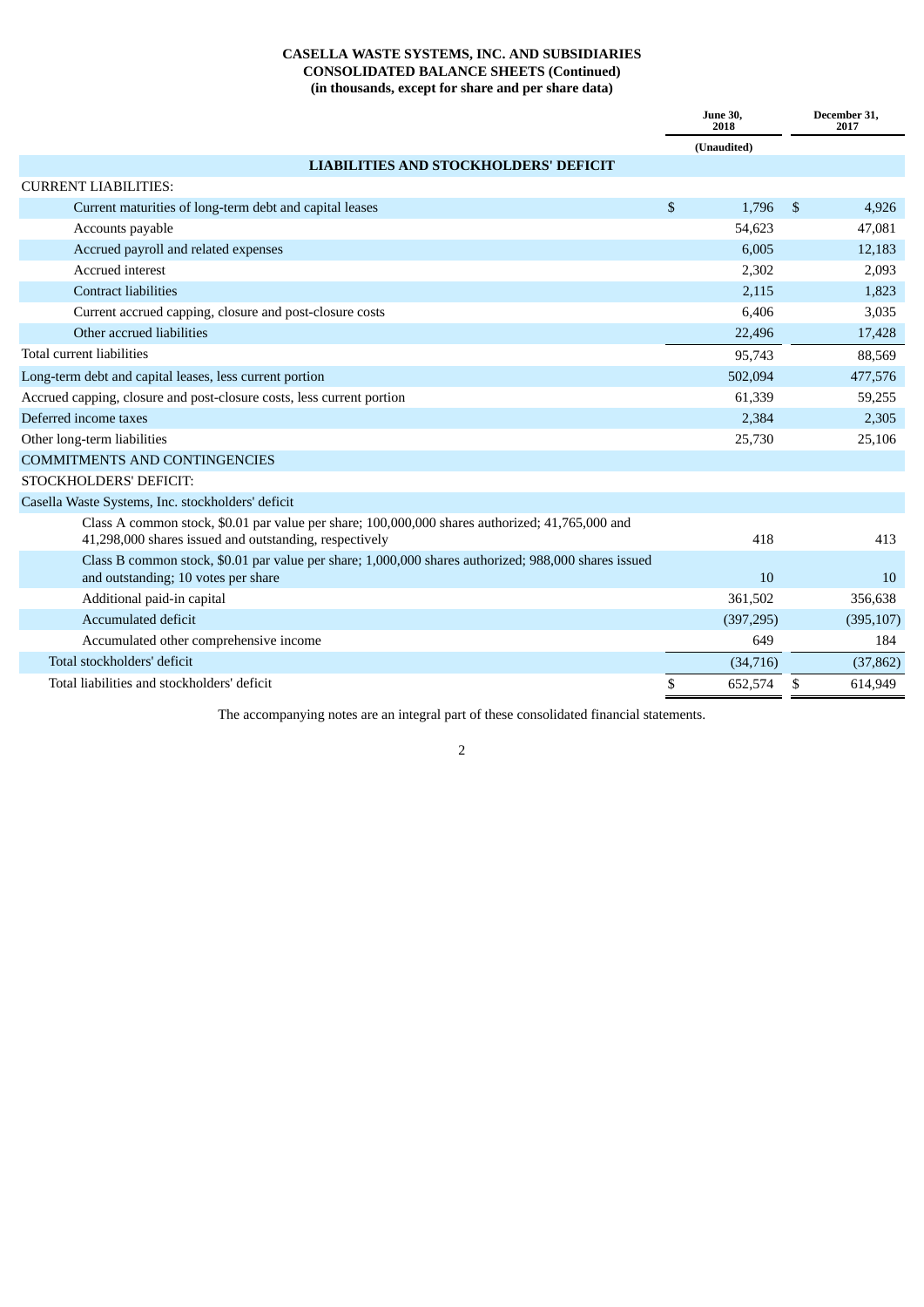## **CASELLA WASTE SYSTEMS, INC. AND SUBSIDIARIES CONSOLIDATED STATEMENTS OF OPERATIONS (Unaudited) (in thousands, except for per share data)**

|                                                                 | <b>Three Months Ended</b><br><b>June 30.</b> |         |              |           |                | <b>Six Months Ended</b><br>June 30, |                           |           |  |
|-----------------------------------------------------------------|----------------------------------------------|---------|--------------|-----------|----------------|-------------------------------------|---------------------------|-----------|--|
|                                                                 |                                              | 2018    |              | 2017      |                | 2018                                |                           | 2017      |  |
| Revenues                                                        | $\mathbf{s}$                                 | 165,649 | $\mathbb{S}$ | 154,016   | $\mathfrak{S}$ | 313,104                             | $\mathfrak{S}$            | 287,818   |  |
| Operating expenses:                                             |                                              |         |              |           |                |                                     |                           |           |  |
| Cost of operations                                              |                                              | 111,800 |              | 102,519   |                | 217,409                             |                           | 197,063   |  |
| General and administration                                      |                                              | 20,793  |              | 18,794    |                | 41,820                              |                           | 37,638    |  |
| Depreciation and amortization                                   |                                              | 17,386  |              | 15,868    |                | 33,370                              |                           | 29,717    |  |
| Contract settlement charge                                      |                                              |         |              |           |                | 2,100                               |                           |           |  |
| Southbridge Landfill closure charge                             |                                              | 172     |              | 64,114    |                | 1,759                               |                           | 64,114    |  |
| Development project charge                                      |                                              |         |              |           |                | 311                                 |                           |           |  |
| Expense from acquisition activities and other items             |                                              | 349     |              |           |                | 349                                 |                           |           |  |
|                                                                 |                                              | 150,500 |              | 201,295   |                | 297,118                             |                           | 328,532   |  |
| Operating income (loss)                                         |                                              | 15,149  |              | (47, 279) |                | 15,986                              |                           | (40, 714) |  |
| Other expense (income):                                         |                                              |         |              |           |                |                                     |                           |           |  |
| Interest income                                                 |                                              | (79)    |              | (52)      |                | (108)                               |                           | (121)     |  |
| Interest expense                                                |                                              | 6,469   |              | 6,334     |                | 12,922                              |                           | 12,784    |  |
| Loss on debt extinguishment                                     |                                              | 7,352   |              | 46        |                | 7,352                               |                           | 517       |  |
| Other income                                                    |                                              | (342)   |              | (326)     |                | (431)                               |                           | (405)     |  |
| Other expense, net                                              |                                              | 13,400  |              | 6,002     |                | 19,735                              |                           | 12,775    |  |
| Income (loss) before income taxes                               |                                              | 1,749   |              | (53, 281) |                | (3,749)                             |                           | (53, 489) |  |
| Provision (benefit) for income taxes                            |                                              | 45      |              | 394       |                | (1,543)                             |                           | 411       |  |
| Net income (loss)                                               | \$                                           | 1,704   | \$           | (53, 675) | \$             | (2,206)                             | \$                        | (53,900)  |  |
| Basic earnings per share attributable to common stockholders:   |                                              |         |              |           |                |                                     |                           |           |  |
| Weighted average common shares outstanding                      |                                              | 42,661  |              | 41,811    |                | 42,516                              |                           | 41,698    |  |
| Basic earnings per common share                                 | \$                                           | 0.04    | \$           | (1.28)    | \$             | (0.05)                              | $\boldsymbol{\mathsf{S}}$ | (1.29)    |  |
| Diluted earnings per share attributable to common stockholders: |                                              |         |              |           |                |                                     |                           |           |  |
| Weighted average common shares outstanding                      |                                              | 43,916  |              | 41,811    |                | 42,516                              |                           | 41,698    |  |
| Diluted earnings per common share                               | \$                                           | 0.04    | \$           | (1.28)    | \$             | (0.05)                              | \$                        | (1.29)    |  |
|                                                                 |                                              |         |              |           |                |                                     |                           |           |  |

The accompanying notes are an integral part of these consolidated financial statements.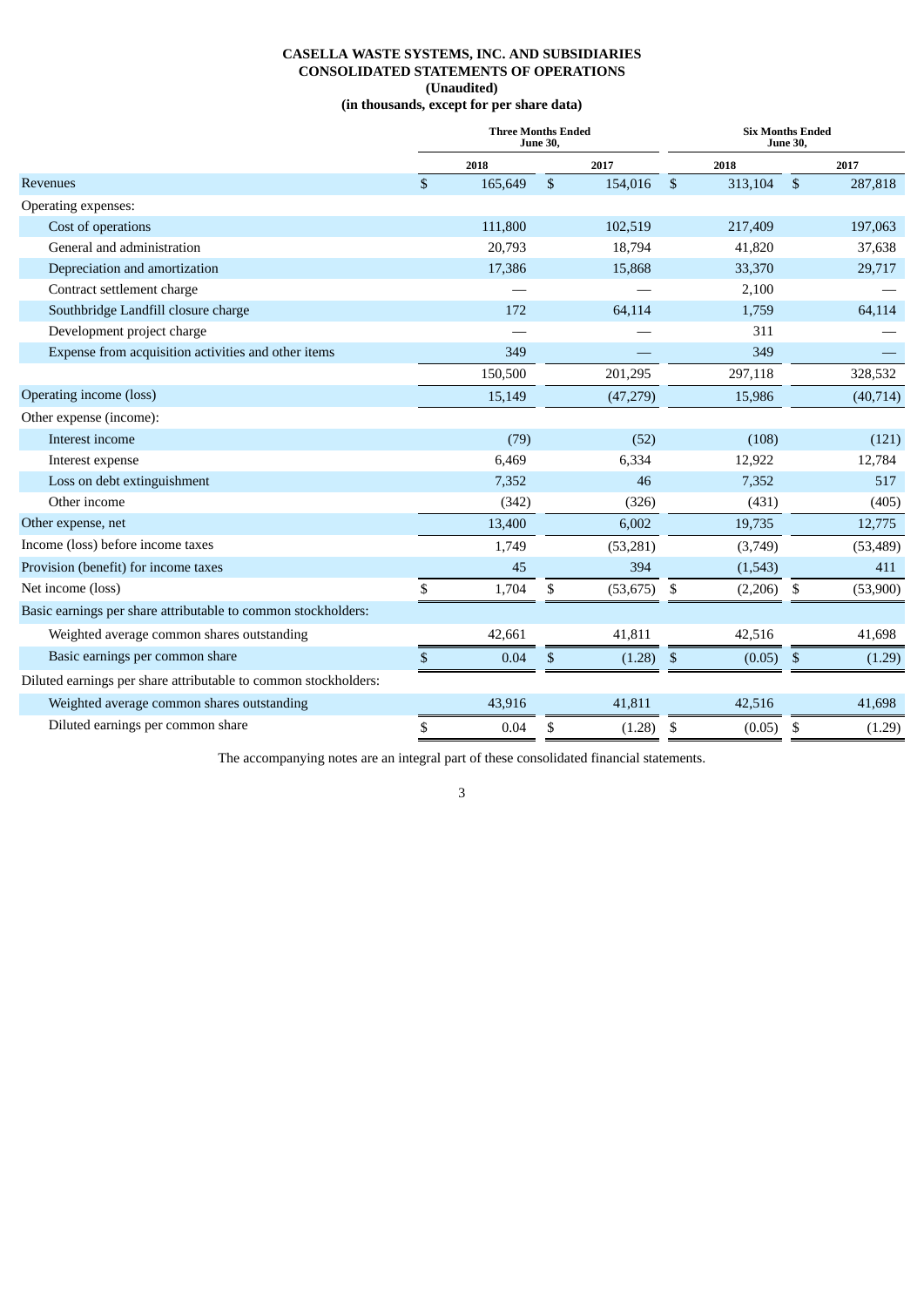## **CASELLA WASTE SYSTEMS, INC. AND SUBSIDIARIES CONSOLIDATED STATEMENTS OF COMPREHENSIVE INCOME (LOSS) (Unaudited) (in thousands)**

|                                                                                          | <b>Three Months Ended</b><br><b>June 30,</b> |       |   |           | <b>Six Months Ended</b><br><b>June 30,</b> |              |      |           |
|------------------------------------------------------------------------------------------|----------------------------------------------|-------|---|-----------|--------------------------------------------|--------------|------|-----------|
|                                                                                          |                                              | 2018  |   | 2017      |                                            | 2018         |      | 2017      |
| Net income (loss)                                                                        | \$                                           | 1,704 | S | (53, 675) | -S                                         | $(2,206)$ \$ |      | (53,900)  |
| Other comprehensive income (loss), before tax:                                           |                                              |       |   |           |                                            |              |      |           |
| Hedging activity:                                                                        |                                              |       |   |           |                                            |              |      |           |
| Interest rate swap settlements                                                           |                                              | (10)  |   | (149)     |                                            | (70)         |      | (194)     |
| Interest rate swap amounts reclassified into interest expense                            |                                              | 38    |   | 138       |                                            | 91           |      | 208       |
| Unrealized (loss) gain resulting from changes in fair value of<br>derivative instruments |                                              | (145) |   | (212)     |                                            | 640          |      | (278)     |
| Unrealized gain resulting from changes in fair value of<br>marketable securities         |                                              |       |   | 23        |                                            |              |      | 46        |
| Other comprehensive (loss) income, before tax                                            |                                              | (117) |   | (200)     |                                            | 661          |      | (218)     |
| Income tax (benefit) provision related to items of other<br>comprehensive (loss) income  |                                              | (32)  |   |           |                                            | 178          |      |           |
| Other comprehensive (loss) income, net of tax                                            |                                              | (85)  |   | (200)     |                                            | 483          |      | (218)     |
| Comprehensive income (loss)                                                              | \$                                           | 1,619 |   | (53, 875) | S                                          | (1,723)      | - \$ | (54, 118) |

The accompanying notes are an integral part of these consolidated financial statements.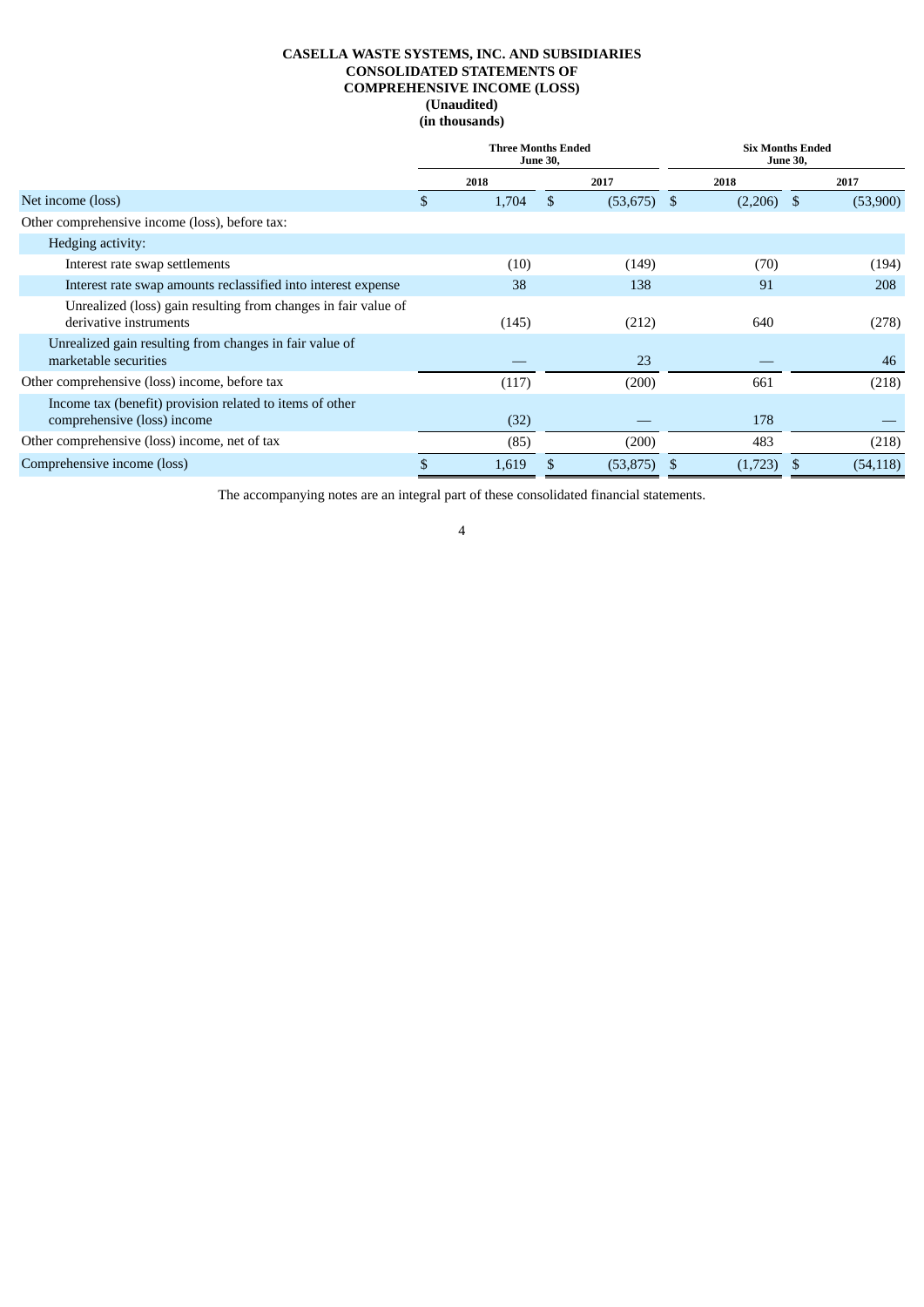## **CASELLA WASTE SYSTEMS, INC. AND SUBSIDIARIES CONSOLIDATED STATEMENT OF STOCKHOLDERS' DEFICIT (Unaudited) (in thousands)**

|                                                  |                 |                     | Casella Waste Systems, Inc. Stockholders' Deficit |     |               |                                |    |    |                                      |   |                          |      |                                                         |  |
|--------------------------------------------------|-----------------|---------------------|---------------------------------------------------|-----|---------------|--------------------------------|----|----|--------------------------------------|---|--------------------------|------|---------------------------------------------------------|--|
|                                                  |                 | <b>Common Stock</b> | <b>Class A</b>                                    |     |               | Class B<br><b>Common Stock</b> |    |    |                                      |   |                          |      |                                                         |  |
|                                                  | <b>Total</b>    | <b>Shares</b>       | Amount                                            |     | <b>Shares</b> | Amount                         |    |    | <b>Additional Paid-In</b><br>Capital |   | Accumulated<br>Deficit   |      | <b>Accumulated Other</b><br><b>Comprehensive Income</b> |  |
| Balance, December 31, 2017                       | (37, 862)<br>\$ | 41,298              | \$                                                | 413 | 988           | S                              | 10 | \$ | 356,638                              | S | (395, 107)               | - \$ | 184                                                     |  |
| Net loss                                         | (2,206)         | __                  |                                                   |     |               |                                |    |    |                                      |   | (2,206)                  |      |                                                         |  |
| Other comprehensive income                       | 483             | –                   |                                                   |     |               |                                |    |    |                                      |   |                          |      | 483                                                     |  |
| Issuances of Class A common stock                | 671             | 467                 |                                                   | 5   |               |                                |    |    | 666                                  |   |                          |      |                                                         |  |
| Stock-based compensation                         | 4,198           | __                  |                                                   |     |               |                                |    |    | 4,198                                |   | $\overline{\phantom{a}}$ |      |                                                         |  |
| Cumulative effect of new accounting<br>principle | __              |                     |                                                   |     |               |                                |    |    |                                      |   | 18                       |      | (18)                                                    |  |
| Balance, June 30, 2018                           | (34,716)        | 41,765              |                                                   | 418 | 988           | Эħ.                            | 10 | \$ | 361,502                              |   | (397, 295)               | -S   | 649                                                     |  |

The accompanying notes are an integral part of these consolidated financial statements.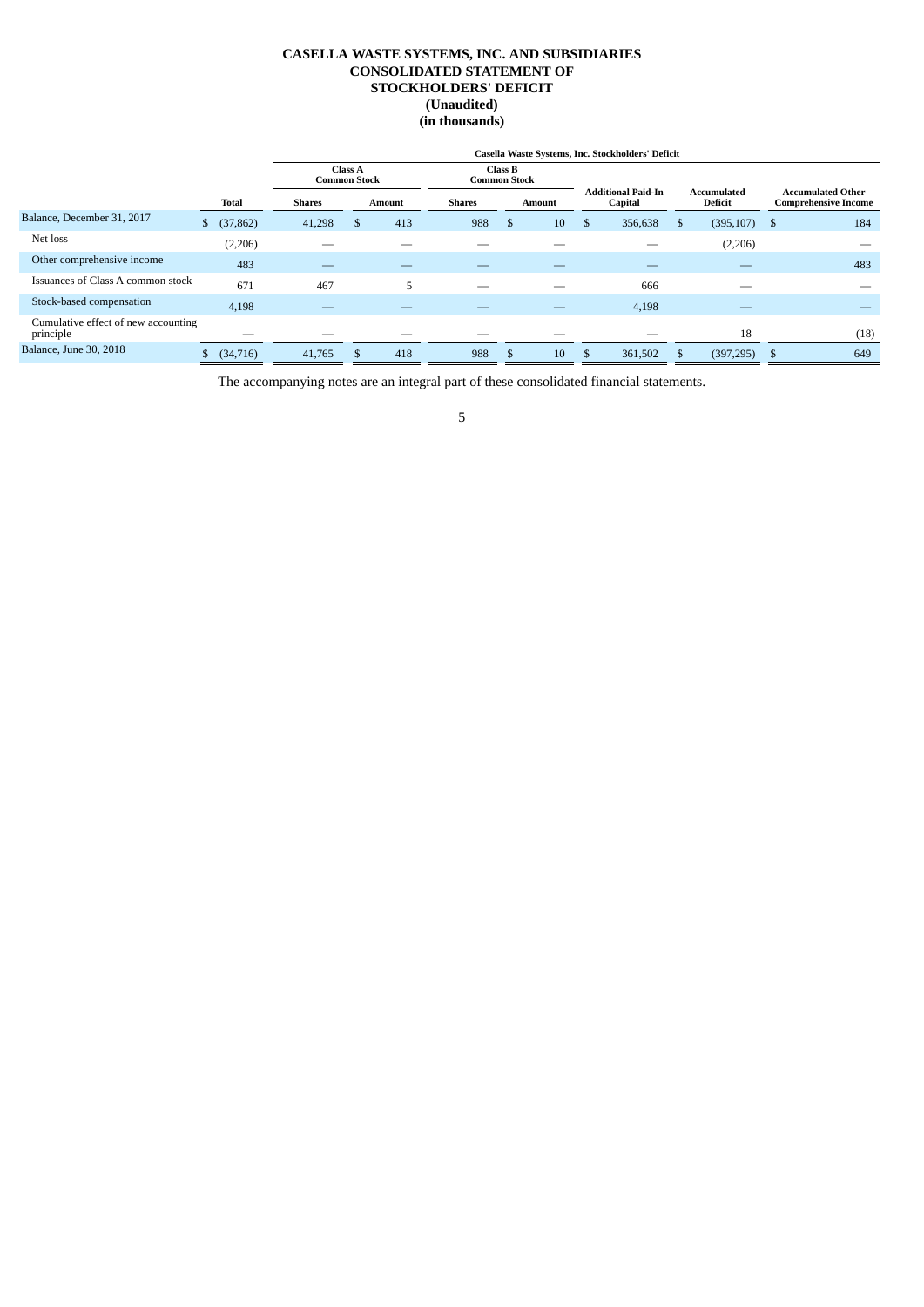## **CASELLA WASTE SYSTEMS, INC. AND SUBSIDIARIES CONSOLIDATED STATEMENTS OF CASH FLOWS (Unaudited) (in thousands)**

|                                                                                     | <b>Six Months Ended</b><br>June 30, |            |                |            |  |  |
|-------------------------------------------------------------------------------------|-------------------------------------|------------|----------------|------------|--|--|
|                                                                                     |                                     | 2018       |                | 2017       |  |  |
| Cash Flows from Operating Activities:                                               |                                     |            |                |            |  |  |
| Net loss                                                                            | \$                                  | (2,206)    | \$             | (53,900)   |  |  |
| Adjustments to reconcile net loss to net cash provided by operating activities:     |                                     |            |                |            |  |  |
| Depreciation and amortization                                                       |                                     | 33,370     |                | 29,717     |  |  |
| Depletion of landfill operating lease obligations                                   |                                     | 4,993      |                | 4,173      |  |  |
| Interest accretion on landfill and environmental remediation liabilities            |                                     | 2,862      |                | 1,939      |  |  |
| Amortization of debt issuance costs and discount on long-term debt                  |                                     | 1,290      |                | 1,320      |  |  |
| Stock-based compensation                                                            |                                     | 4,198      |                | 2,912      |  |  |
| Gain on sale of property and equipment                                              |                                     | (370)      |                | (97)       |  |  |
| Southbridge Landfill non-cash closure charge                                        |                                     | 1,273      |                | 63,526     |  |  |
| Development project charge                                                          |                                     | 311        |                |            |  |  |
| Non-cash expense from acquisition activities and other items                        |                                     | 211        |                |            |  |  |
| Loss on debt extinguishment                                                         |                                     | 7,352      |                | 517        |  |  |
| Deferred income taxes                                                               |                                     | (725)      |                | 284        |  |  |
| Changes in assets and liabilities, net of effects of acquisitions and divestitures: |                                     |            |                |            |  |  |
| Accounts receivable                                                                 |                                     | (11, 338)  |                | (4,570)    |  |  |
| Accounts payable                                                                    |                                     | 6,425      |                | (1, 458)   |  |  |
| Prepaid expenses, inventories and other assets                                      |                                     | 2,617      |                | 517        |  |  |
| Accrued expenses, contract liabilities and other liabilities                        |                                     | (2, 184)   |                | (4,871)    |  |  |
| Net cash provided by operating activities                                           |                                     | 48,079     |                | 40,009     |  |  |
| Cash Flows from Investing Activities:                                               |                                     |            |                |            |  |  |
| Acquisitions, net of cash acquired                                                  |                                     | (19, 369)  |                | (2,694)    |  |  |
| Additions to property, plant and equipment                                          |                                     | (35, 492)  |                | (24, 548)  |  |  |
| Payments on landfill operating lease contracts                                      |                                     | (3, 467)   |                | (3,177)    |  |  |
| Proceeds from sale of property and equipment                                        |                                     | 469        |                | 382        |  |  |
| Net cash used in investing activities                                               |                                     | (57, 859)  |                | (30,037)   |  |  |
| Cash Flows from Financing Activities:                                               |                                     |            |                |            |  |  |
| Proceeds from long-term borrowings                                                  |                                     | 528,900    |                | 117,000    |  |  |
| Principal payments on long-term debt                                                |                                     | (513, 854) |                | (126, 238) |  |  |
| Payments of debt issuance costs                                                     |                                     | (5, 567)   |                | (1,451)    |  |  |
| Proceeds from the exercise of share based awards                                    |                                     | 398        |                | 858        |  |  |
| Net cash provided by (used in) financing activities                                 |                                     | 9,877      |                | (9, 831)   |  |  |
| Net increase in cash and cash equivalents                                           |                                     | 97         |                | 141        |  |  |
| Cash and cash equivalents, beginning of period                                      |                                     | 1,995      |                | 2,544      |  |  |
| Cash and cash equivalents, end of period                                            | \$                                  | 2,092      | \$             | 2,685      |  |  |
| Supplemental Disclosure of Cash Flow Information:                                   |                                     |            |                |            |  |  |
| Cash paid during the period for:                                                    |                                     |            |                |            |  |  |
| Interest                                                                            | \$                                  | 11,423     | \$             | 14,079     |  |  |
| Income taxes, net of refunds                                                        | $\mathbb{S}$                        | 84         | $\mathbb{S}$   | 189        |  |  |
| Supplemental Disclosure of Non-Cash Investing and Financing Activities:             |                                     |            |                |            |  |  |
| Non-current assets obtained through long-term obligations                           | \$                                  | 3,267      | $\mathfrak{F}$ | 2,813      |  |  |

The accompanying notes are an integral part of these consolidated financial statements.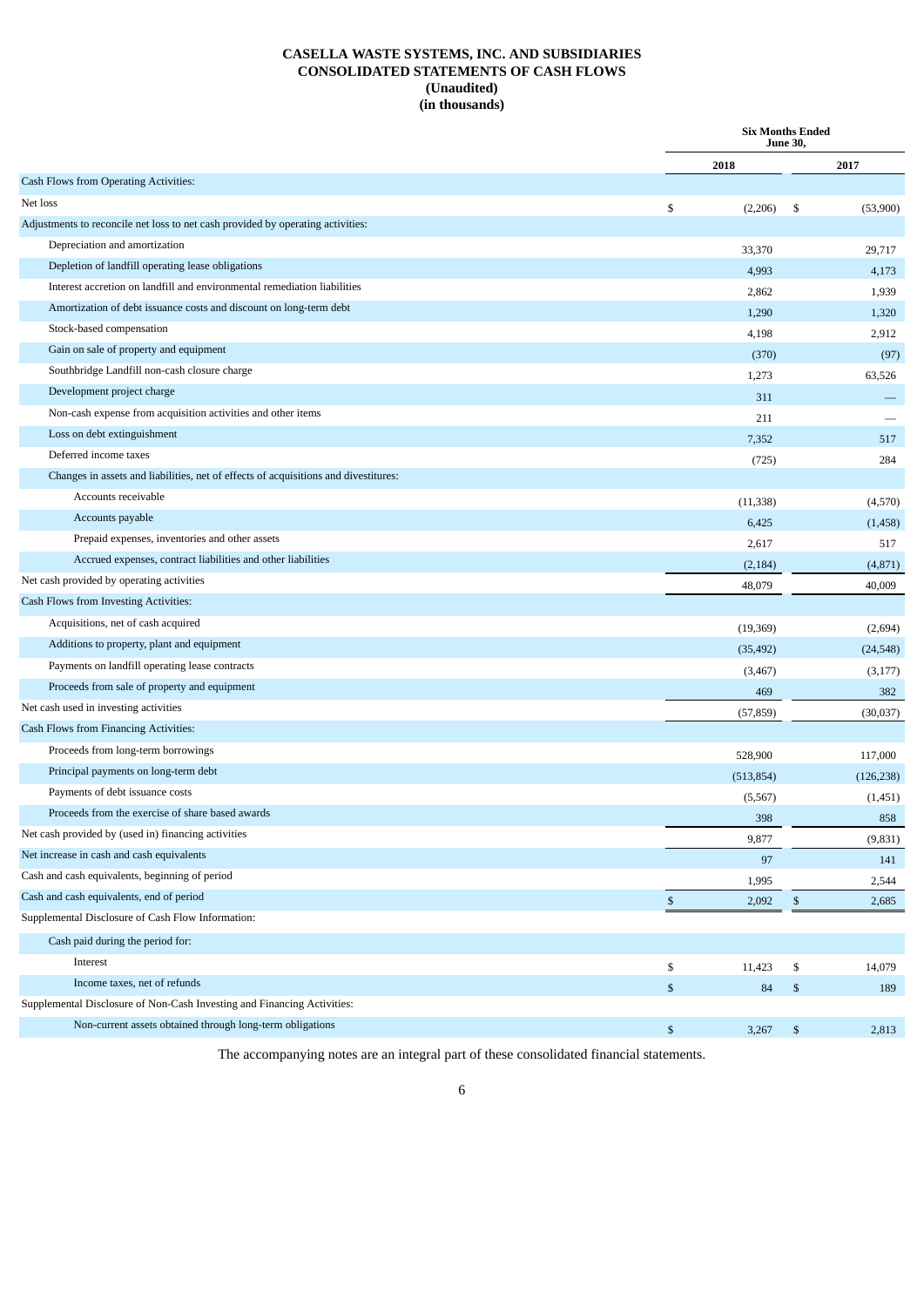## **CASELLA WASTE SYSTEMS, INC. AND SUBSIDIARIES NOTES TO CONSOLIDATED FINANCIAL STATEMENTS (Unaudited) (in thousands, except for per share data)**

## **1. BASIS OF PRESENTATION**

Casella Waste Systems, Inc. ("Parent"), and its consolidated subsidiaries (collectively, "we", "us" or "our"), is a regional, vertically integrated solid waste services company that provides collection, transfer, disposal, landfill, landfill gas-to-energy, recycling, and organics services in the northeastern United States. We market recyclable metals, aluminum, plastics, paper, and corrugated cardboard, which have been processed at our recycling facilities, as well as recyclables purchased from third-parties. We manage our solid waste operations on a geographic basis through two regional operating segments, the Eastern and Western regions, each of which provides a full range of solid waste services, and our larger-scale recycling and commodity brokerage operations through our Recycling segment. Organics services, ancillary operations, major account and industrial services, discontinued operations and earnings from equity method investees, as applicable, are included in our Other segment.

The accompanying unaudited consolidated financial statements, which include the accounts of the Parent and our wholly-owned subsidiaries, have been prepared in accordance with generally accepted accounting principles in the United States ("GAAP") pursuant to the rules and regulations of the Securities and Exchange Commission ("SEC"). All significant intercompany accounts and transactions are eliminated in consolidation. Investments in entities in which we do not have a controlling financial interest are accounted for under either the equity method or the cost method of accounting, as appropriate. Our significant accounting policies are more fully discussed in Item 8 of our Annual Report on Form 10-K for the fiscal year ended December 31, 2017, which was filed with the SEC on March 2, 2018.

For comparative purposes, certain prior period amounts in the consolidated financial statements, including the presentation of contract balances associated with the adoption of Accounting Standards Update ("ASU") 2014-09, as amended, Revenue from Contracts with Customers (*Topic 606*) have been reclassified. See Note 3, *Revenue Recognition* for additional disclosure.

Preparation of our consolidated financial statements in accordance with GAAP requires management to make certain estimates and assumptions. These estimates and assumptions affect the accounting for and recognition and disclosure of assets, liabilities, equity, revenues and expenses. We must make these estimates and assumptions because certain information that we use is dependent on future events, cannot be calculated with a high degree of precision given the available data, or simply cannot be readily calculated. In the opinion of management, these consolidated financial statements include all adjustments, which include normal recurring and nonrecurring adjustments, necessary for a fair presentation of the financial position, results of operations and cash flows for the periods presented. The results for the three and six months ended June 30, 2018 may not be indicative of the results for any other interim period or the entire fiscal year. The consolidated financial statements presented herein should be read in conjunction with our audited consolidated financial statements included in our Annual Report on Form 10-K for the fiscal year ended December 31, 2017.

## **Subsequent Events**

We have evaluated subsequent events or transactions that have occurred after the consolidated balance sheet date of June 30, 2018 through the date of filing of the consolidated financial statements with the SEC on this Quarterly Report on Form 10-Q. We have determined that, except as disclosed, there are no subsequent events that require disclosure in this Quarterly Report on Form 10-Q.

## **2. ACCOUNTING CHANGES**

A table providing a brief description of recent ASUs to the Accounting Standards Codification ("ASC") issued by the Financial Accounting Standards Board ("FASB") deemed to have a possible material effect on our consolidated financial statements upon adoption based on current account balances and activity follows:

**Effect on the Financial Statements or Other**

| <b>Standard</b>                                                                               | <b>Description</b>                                                                                                                                                                                                                                                                                                                                                                                                                                                                                                                                                                                                                                                | <b>Significant Matters</b>                                                                                                                                                                                                                                                                                                               |  |  |  |  |  |
|-----------------------------------------------------------------------------------------------|-------------------------------------------------------------------------------------------------------------------------------------------------------------------------------------------------------------------------------------------------------------------------------------------------------------------------------------------------------------------------------------------------------------------------------------------------------------------------------------------------------------------------------------------------------------------------------------------------------------------------------------------------------------------|------------------------------------------------------------------------------------------------------------------------------------------------------------------------------------------------------------------------------------------------------------------------------------------------------------------------------------------|--|--|--|--|--|
| Accounting standards that are adopted effective January 1, 2018                               |                                                                                                                                                                                                                                                                                                                                                                                                                                                                                                                                                                                                                                                                   |                                                                                                                                                                                                                                                                                                                                          |  |  |  |  |  |
| ASU 2017-09: Compensation - Stock<br>Compensation (Topic 718)                                 | Requires that an entity should account for the<br>effects of a modification to an award unless all of<br>the following conditions are met: the fair value of<br>the modified award is the same as the fair value<br>of the original award immediately before the<br>original award is modified; the vesting conditions<br>of the modified award are the same as the vesting<br>conditions immediately before the original award<br>is modified; and the classification of modified<br>award as an equity instrument or a liability<br>instrument is the same as the classification of the<br>original award immediately before the original<br>award is modified. | The adoption of this guidance could affect equity<br>compensation expense and net income if there is<br>a modification of an award.                                                                                                                                                                                                      |  |  |  |  |  |
| ASU 2016-01, as amended through March 2018:<br>Financial Instruments - Overall (Topic 825-10) | Requires the following: (1) equity investments<br>(except those accounted for under the equity<br>method of accounting, or those that result in<br>consolidation of the investee) to be measured at<br>fair value with changes in fair value recognized<br>in net income; (2) entities to use the exit price<br>notion when measuring the fair value of financial<br>instruments for disclosure purposes; (3) separate<br>presentation of financial assets and financial<br>liabilities by measurement category and form of<br>financial asset: and (4) the elimination of the                                                                                    | The adoption of this guidance resulted in: a<br>cumulative-effect adjustment to Accumulated<br>Deficit; recognition of the change in fair value of<br>certain equity investments in net income; and<br>enhanced disclosure. The adoption of this<br>guidance did not have a material impact on our<br>consolidated financial statements. |  |  |  |  |  |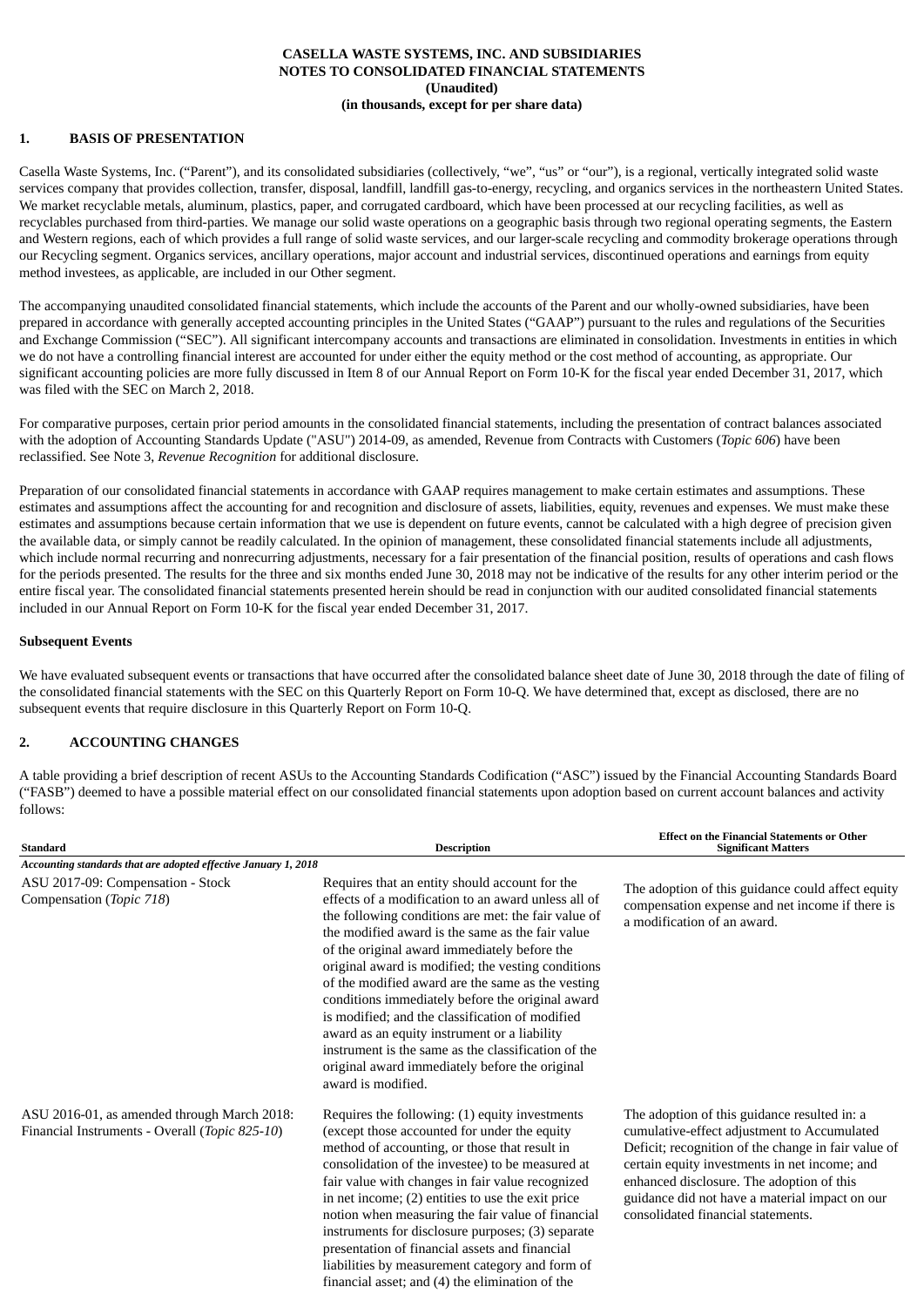ASU 2014-09, as amended through November 2017: Revenue from Contracts with Customers (*Topic 606*)

disclosure requirement to disclose the method(s) and significant assumptions used to estimate the fair value that is required to be disclosed for financial instruments measured at amortized cost.

The core principle of the guidance is that using a five step methodology an entity should recognize revenue to depict the transfer of promised goods or services to customers in an amount that reflects the consideration to which the entity expects to be entitled in exchange for those goods or services. The standard also requires enhanced qualitative and quantitative disclosure regarding revenue recognition from customer contracts.

ASU 2017-12: Derivatives and Hedging (*Topic 815*)

Requires that an entity align its risk management activities and financial reporting for hedging relationships through changes to both the designation and measurement guidance for qualifying hedging relationships and the presentation of hedge results. This guidance expands and refines hedge accounting for both financial and commodity risk components and aligns the recognition and presentation of the effects of the hedging instrument and the hedged item in the financial statements.

The adoption of this guidance requires using either a full retrospective approach for all periods presented or a modified retrospective approach with a cumulative effect adjustment to Accumulated Deficit as of the date of adoption. We adopted the guidance using the modified retrospective approach effective January 1, 2018 with no adjustment to Accumulated Deficit. We adopted the standard through the application of the portfolio approach. We selected a sample of customer contracts to assess under the guidance of the new standard that were characteristically representative of each portfolio. Upon completion of our review, the guidance did not result in a significant change to the timing of revenue recognition. We identified certain immaterial sales commissions, which represent costs of obtaining a contract, that should be capitalized as contract acquisition costs under the guidance and amortized to general and administration expense over the expected life of the customer contract. Based on the immateriality of these sales commissions, no adjustment to Accumulated Deficit nor the accounting of these costs was deemed necessary. See Note 3, *Revenue Recognition* for additional disclosure.

The adoption of this guidance affects the designation and measurement guidance for qualifying hedging relationships and the method of presenting hedge results, including the addition of a tabular disclosure related to the effect on the income statement of fair value and cash flow hedges and no longer measuring and reporting hedge ineffectiveness. We early adopted this guidance using a modified retrospective approach effective April 1, 2018 with an initial application date of January 1, 2018 with no adjustment to Accumulated Deficit. See Note 7, *Long-Term Debt* for additional disclosure.

lease contracts for review and input into a third-

A table providing a brief description of recent ASUs to the ASC issued by the FASB that may have a material effect on our consolidated financial statements upon adoption based on current account balances and activity follows:

| <b>Standard</b>                                                  | <b>Description</b>                                                                                                                                                                                                                                                                                                                                                                                                                                                                                                                                                     | <b>Effect on the Financial Statements or Other</b><br><b>Significant Matters</b>                                                                                                                                                                                                                                                                                                                                                                                                                                                                                                                                                                                                |
|------------------------------------------------------------------|------------------------------------------------------------------------------------------------------------------------------------------------------------------------------------------------------------------------------------------------------------------------------------------------------------------------------------------------------------------------------------------------------------------------------------------------------------------------------------------------------------------------------------------------------------------------|---------------------------------------------------------------------------------------------------------------------------------------------------------------------------------------------------------------------------------------------------------------------------------------------------------------------------------------------------------------------------------------------------------------------------------------------------------------------------------------------------------------------------------------------------------------------------------------------------------------------------------------------------------------------------------|
| Accounting standards that are pending adoption                   |                                                                                                                                                                                                                                                                                                                                                                                                                                                                                                                                                                        |                                                                                                                                                                                                                                                                                                                                                                                                                                                                                                                                                                                                                                                                                 |
| ASU 2017-04: Intangibles - Goodwill and Other<br>(Topic 350)     | Requires that when an entity is performing its<br>annual, or interim, goodwill impairment test, it<br>should compare the fair value of the reporting<br>unit with its carrying amount when calculating its<br>impairment charge, noting that the loss<br>recognized should not exceed the total amount of<br>goodwill allocated to that reporting unit.<br>Additionally, if applicable, an entity should<br>consider income tax effects from any tax<br>deductible goodwill on the carrying amount of<br>the reporting unit when calculating its<br>impairment charge. | As of December 31, 2017, we did not record a<br>goodwill impairment charge related to our annual<br>goodwill impairment test because at that time the<br>fair value of each reporting unit exceeded its<br>respective carrying value. Upon adoption, if the<br>carrying value of any of these reporting units<br>exceeds the fair value when we perform a<br>goodwill impairment test, we would record an<br>impairment charge equal to the amount by which<br>the carrying value exceeds its fair value. This<br>guidance is effective January 1, 2020 with early<br>adoption permitted for interim or annual goodwill<br>impairment tests performed after January 1,<br>2017. |
| ASU 2016-02, as amended through July 2018:<br>Leases (Topic 842) | Requires that a lessee recognize at the<br>commencement date: a lease liability, which is<br>the obligation of the lessee to make lease<br>payments arising from a lease, measured on a<br>discounted basis; and a right-of-use asset, which<br>is an asset that represents the lessee's right to use,<br>or control the use of, a specified asset for the                                                                                                                                                                                                             | We are currently assessing the provisions of this<br>guidance and evaluating the impact the guidance<br>will have on our consolidated financial<br>statements and related disclosures. We have also<br>engaged outside resources to assist in applying<br>and implementing this guidance. We are currently<br>in the process of identifying and aggregating                                                                                                                                                                                                                                                                                                                     |

lease term.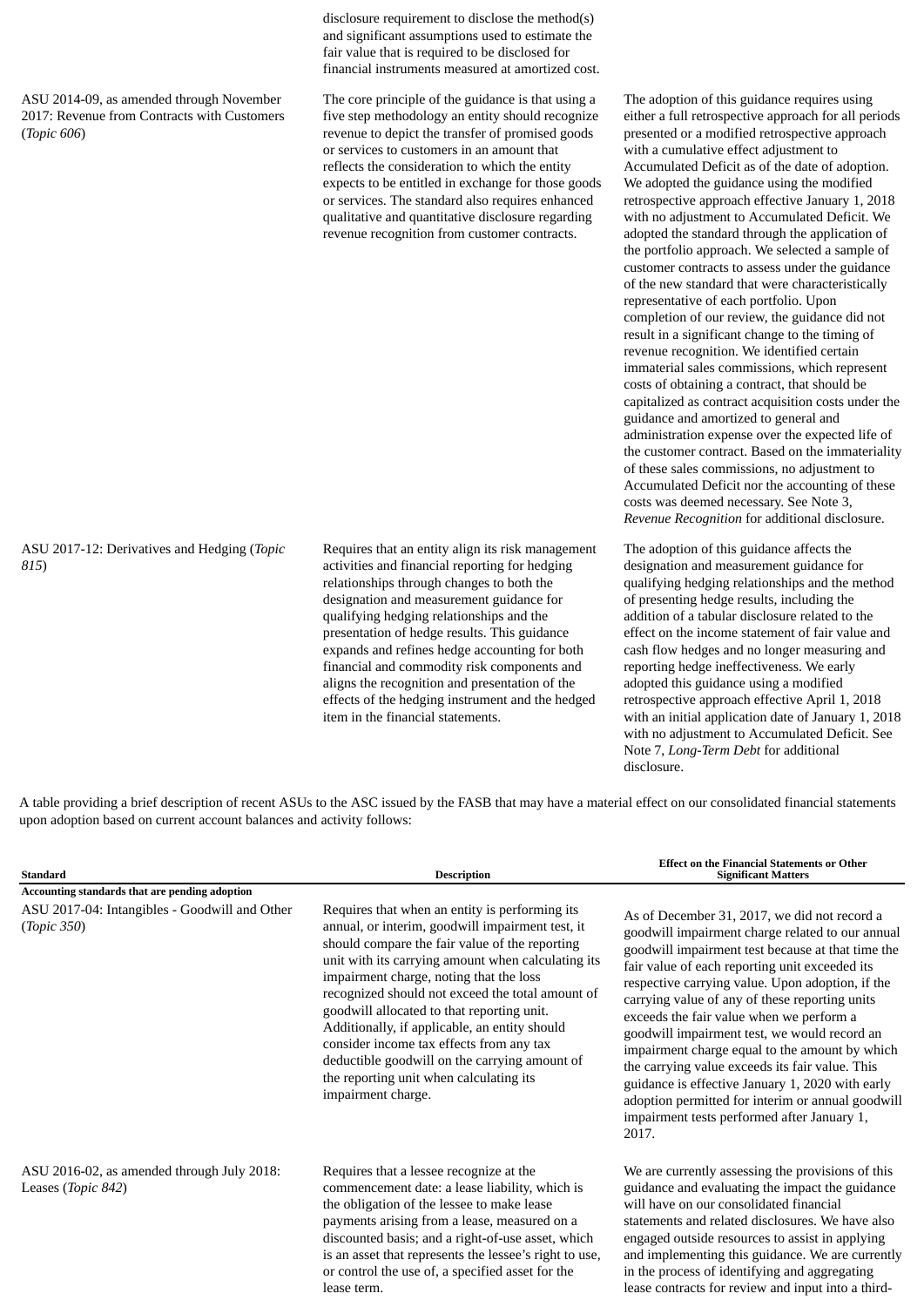party lease accounting software application. The adoption of this ASU is expected to impact the balance sheet through the recognition of a rightof-use asset and a lease liability for all leases with terms in excess of 12 months. This guidance is effective January 1, 2019 using a modified retrospective transition approach with early adoption permitted.

# **3. REVENUE RECOGNITION**

We adopted ASU 2014-09, as amended, Revenue from Contracts with Customers (*Topic 606*) effective January 1, 2018. We adopted this guidance using the modified retrospective approach, noting that no cumulative effect adjustment to the beginning balance of Accumulated Deficit was needed. The comparative periods have not been restated and continue to be reported under Revenue Recognition (*Topic 605).* We applied this guidance to contracts that were not substantially completed contracts at the date of adoption. Additionally, contract modifications that occurred before the adoption date were not separately evaluated, rather the guidance was applied to the current version of the contract only. We disaggregate our revenues by applicable service line: collection, landfill, transfer, customer solutions, recycling, organics, transportation and landfill gas-to-energy.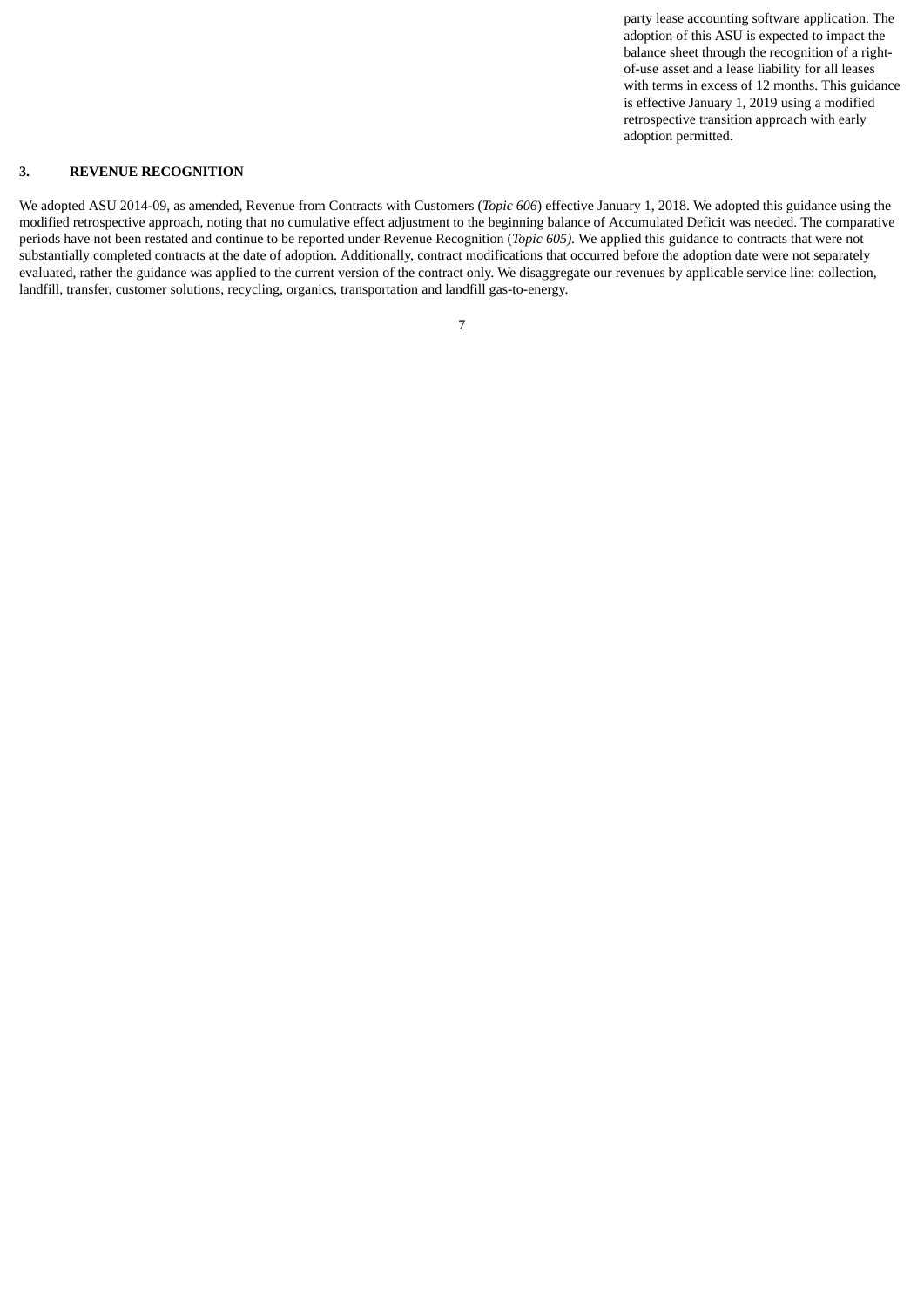Under the new revenue recognition guidance, revenues are measured based on the consideration specified in a contract with a customer. The circumstances that impact the timing and amount of revenue recognized for each applicable service line may vary based on the nature of the service performed. We generally recognize revenues for services over time as we satisfy the performance obligation by transferring control over the service to the customer as the service is performed and the benefit is received and consumed by the customer. Services are typically delivered in a series as a single bundled performance obligation over either a designated period of time or for specified number of services. Services may also be delivered as a single bundled service, on a period-to-period basis, or in a spot transaction. Consideration may be variable on a per ton basis and/or fixed. Fixed consideration is allocated to each distinct service and variable consideration is allocated to the increment of time that the service is performed and we have the contractual right to the fee. Fees are typically billed weekly, monthly, quarterly or in advance. Generally, the amount of consideration that we have the right to receive that is invoiced to the customer directly corresponds to the value of our performance completed to date. We elected the optional exemption, to not disclose the amount of variable consideration included in the transaction price that is allocated to outstanding performance obligations when the variable consideration is allocated entirely to unsatisfied performance obligations or to a wholly unsatisfied promise to transfer a distinct good or service that forms part of a single performance obligation. Revenues that are not satisfied over time are recognized at a point-in-time. This typically includes the sale of recycled or organic materials, as well as renewable energy credits ("RECs"). Revenues from the sale of organic or recycled materials are recognized at a point-in-time as control of the materials transfers to the customer upon shipment or pick-up by the customer. Revenues from the sale of RECs are recognized at a point-in-time as the trade is executed and control transfers to the customer.

Payments to customers that are not in exchange for a distinct good or service are recorded as a reduction of revenues. Rebates to certain customers associated with payments for recycled or organic materials that are received and subsequently processed and sold to other third-parties amounted to \$1,616 and \$3,084 in the three and six months ended June 30, 2018, respectively. Rebates are generally recorded as a reduction of revenues upon the sale of such materials, or upon receipt of the recycled materials at our facilities. These payments were previously recorded as a cost of operations. We did not record any revenues in the three and six months ended June 30, 2018 from performance obligations satisfied in previous periods.

Contract receivables, which are included in Accounts receivable - trade, net are recorded when billed or when related revenue is earned, if earlier, and represent claims against third-parties that will be settled in cash. Accounts receivable - trade, net includes gross receivables from contracts of \$77,822 and \$66,227 as of June 30, 2018 and December 31, 2017, respectively. Certain customers are billed in advance and, accordingly, recognition of the related revenues is deferred as a contract liability until the services are provided and control transferred to the customer. Contract liabilities of \$2,115 and \$1,823 as of June 30, 2018 and December 31, 2017, respectively, were reclassified out of Other accrued liabilities and presented separately on the face of the Consolidated Balance Sheets. Due to the short term nature of advanced billings, substantially all of the deferred revenue recognized as a contract liability as of December 31, 2017 was recognized as revenue during the three and six months ended June 30, 2018 when the services were performed.

#### **Revenues by Service Line**

#### *Collection*

Collection revenues are principally generated by providing waste collection and disposal services to our customers. Services may be provided as needed or as scheduled. We derive a substantial portion of our collection revenues from commercial and industrial services, which typically have a standard contract duration of three years, along with municipal services that are generally performed pursuant to contracts with municipalities with varying terms. The majority of our residential collection services are performed on a subscription basis with individual households.

### *Landfill*

Landfill disposal services primarily consist of receiving some form of acceptable solid waste materials at one of our landfills and appropriately disposing of it. Landfill customers are typically charged a tipping fee on a per ton basis for disposing of their solid waste at our disposal facilities. In general, these fees are variable in nature.

#### *Transfer Station*

Transfer station disposal services primarily consist of receiving some form of acceptable solid waste materials at one of our transfer stations and appropriately disposing of it by transporting it to an appropriate disposal site. Transfer station customers are charged a tipping fee on a per ton basis for disposing of their solid waste at our transfer stations. In general, these fees are variable in nature.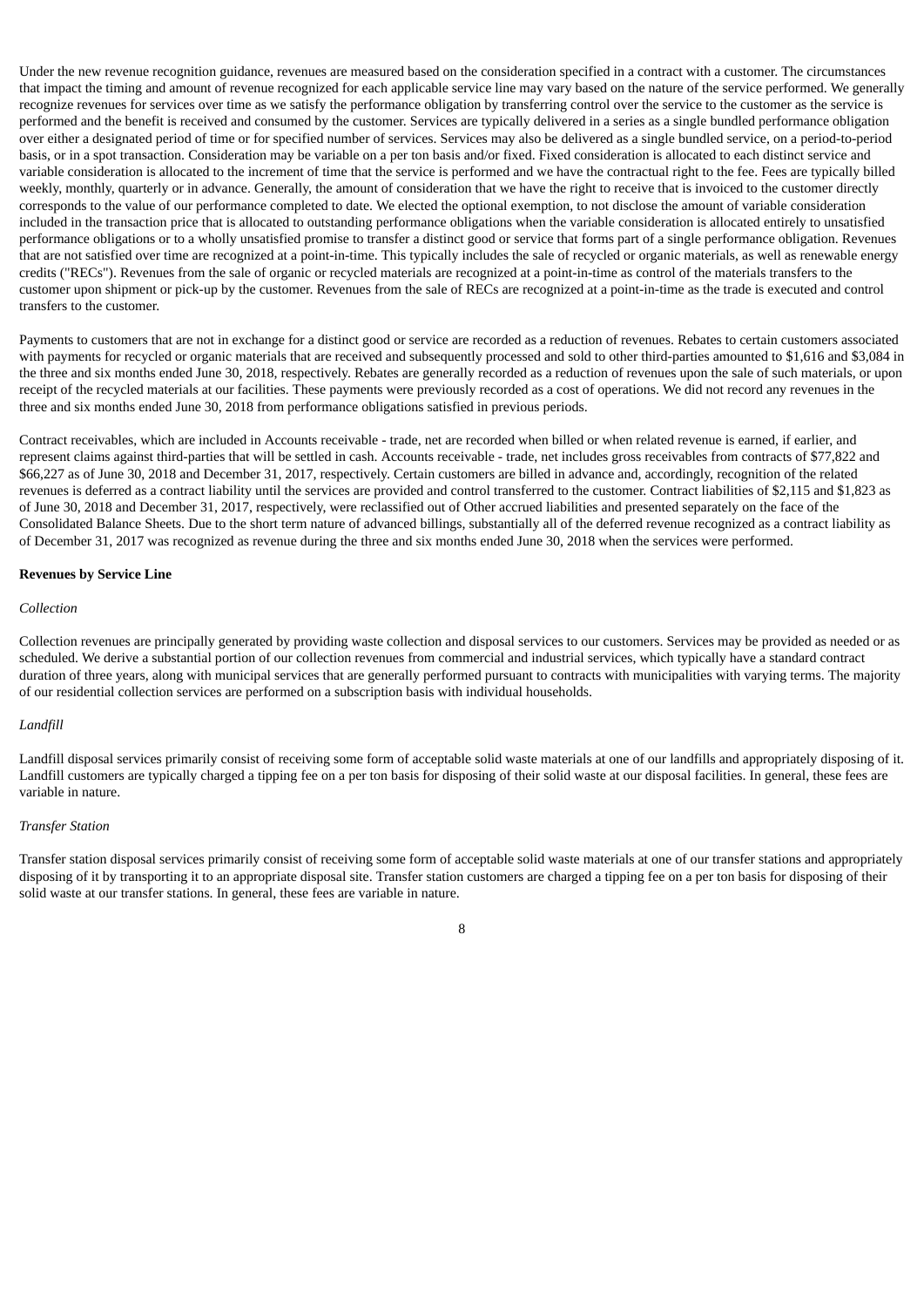#### *Transportation*

Transportation services consist of the transportation of large volumes of waste or recycled materials from a customer designated location to another location or disposal facility. Transportation customers are charged a fee on a per ton basis for transporting and/or disposal of the materials. In general, these fees are variable in nature.

#### *Recycling*

Recycling services primarily consist of the collection and/or receipt of recycled materials at one of our materials recovery facilities; the processing or sorting of the recycled materials; and the disposal or sale of the recycled materials. Revenues from recycling services consist of revenues derived from municipalities and customers in the form of processing fees, tipping fees and commodity sales. In brokerage arrangements, we act as an agent that facilitates the sale of recyclable materials between an inbound customer and an outbound customer. Revenues from the brokerage of recycled materials are recognized on a net basis at the time of shipment. In general, these fees are variable in nature.

### *Customer Solutions*

Customer solutions services consist of commercial and industrial offerings. Commercial services consist of traditional collection, disposal and recycling services provided to large account multi-site customers. Industrial services consist of overall resource management services provided to large and complex organizations, such as universities, hospitals, manufacturers and municipalities, delivering a wide range of environmental services and zero waste solutions.

#### *Organics*

Organics services primarily consist of the collection and/or receipt of organic materials at one of our processing or disposal facilities; the processing of the organic materials; and the disposal or sale of the organic materials.

## *Landfill Gas-to-Energy*

Landfill gas-to-energy services primarily consist of the generation and sale of electricity from landfill gas-to-energy facilities located at certain of our landfills; the reservation of electric generating capacity to be used by a customer on demand; and the sale of RECs.

## $\alpha$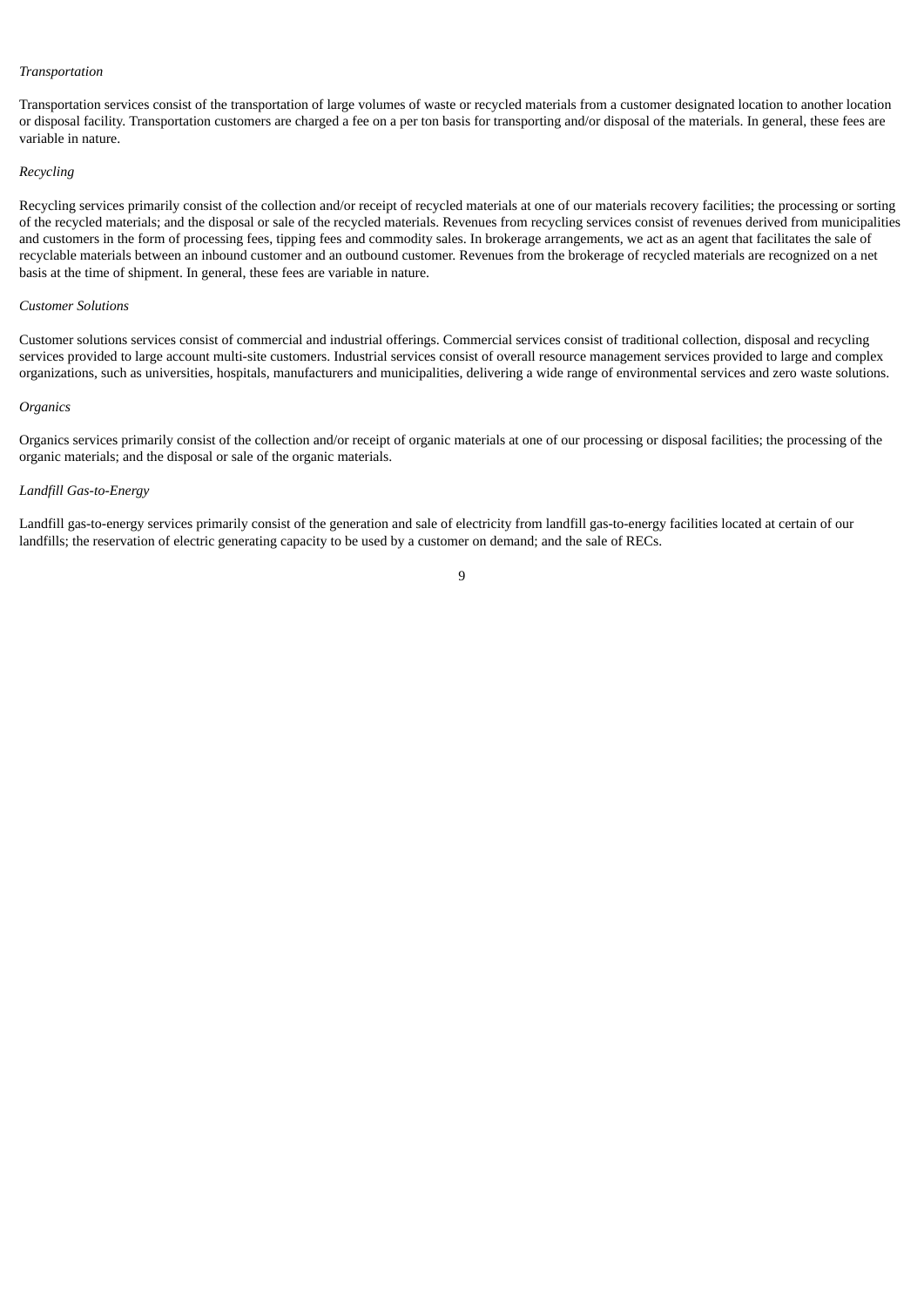A table of revenues disaggregated by service line and timing of revenue recognition by operating segment follows:

# **Three Months Ended June 30, 2018**

|                                |               | Eastern |              | Western |                | <b>Recycling</b>  |                | Other  |               | <b>Total Revenues</b> |
|--------------------------------|---------------|---------|--------------|---------|----------------|-------------------|----------------|--------|---------------|-----------------------|
| Collection                     | \$            | 34,625  | $\mathbb{S}$ | 40,869  | $\mathbb{S}$   | $\hspace{0.05cm}$ | \$             |        | <sup>\$</sup> | 75,494                |
| Landfill                       |               | 7,883   |              | 16,200  |                |                   |                |        |               | 24,083                |
| <b>Transfer</b>                |               | 10,745  |              | 8,011   |                |                   |                |        |               | 18,756                |
| Customer solutions             |               |         |              |         |                |                   |                | 15,950 |               | 15,950                |
| Recycling                      |               |         |              | 1,445   |                | 9,600             |                |        |               | 11,045                |
| Organics                       |               |         |              |         |                |                   |                | 14,647 |               | 14,647                |
| Transportation                 |               |         |              | 3,559   |                |                   |                | 820    |               | 4,379                 |
| Landfill gas-to-energy         |               | 336     |              | 959     |                |                   |                |        |               | 1,295                 |
| <b>Total revenues</b>          |               | 53,589  | \$           | 71,043  | $\mathbf{s}$   | 9,600             | <sup>\$</sup>  | 31,417 | -\$           | 165,649               |
|                                |               |         |              |         |                |                   |                |        |               |                       |
| Transferred at a point-in-time | \$            | 181     | \$           | 246     | $\mathfrak{S}$ | 5,618             | $\mathfrak{s}$ | 1,725  | - \$          | 7,770                 |
| Transferred over time          |               | 53,408  |              | 70,797  |                | 3,982             |                | 29,692 |               | 157,879               |
| <b>Total revenues</b>          | $\mathcal{S}$ | 53,589  | \$           | 71,043  | $\mathbb{S}$   | 9,600             | \$             | 31,417 | <sup>\$</sup> | 165,649               |

## **Six Months Ended June 30, 2018**

|                                | Eastern      |                           | Western |                | <b>Recycling</b> |               | Other                    |                    | <b>Total Revenues</b> |
|--------------------------------|--------------|---------------------------|---------|----------------|------------------|---------------|--------------------------|--------------------|-----------------------|
| Collection                     | \$<br>65,149 | \$                        | 77,353  | $\mathfrak{s}$ |                  | \$            | $\overline{\phantom{0}}$ | \$                 | 142,502               |
| Landfill                       | 13,843       |                           | 30,740  |                |                  |               |                          |                    | 44,583                |
| <b>Transfer</b>                | 18,304       |                           | 13,617  |                |                  |               |                          |                    | 31,921                |
| <b>Customer solutions</b>      |              |                           |         |                |                  |               | 31,119                   |                    | 31,119                |
| Recycling                      |              |                           | 2,394   |                | 19,757           |               |                          |                    | 22,151                |
| Organics                       |              |                           |         |                |                  |               | 26,847                   |                    | 26,847                |
| Transportation                 |              |                           | 9,383   |                |                  |               | 1,504                    |                    | 10,887                |
| Landfill gas-to-energy         | 798          |                           | 2,296   |                |                  |               |                          |                    | 3,094                 |
| <b>Total Revenues</b>          | 98,094       | \$.                       | 135,783 | <sup>\$</sup>  | 19,757           | \$            | 59,470                   | -\$                | 313,104               |
|                                |              |                           |         |                |                  |               |                          |                    |                       |
| Transferred at a point-in-time | \$<br>372    | $\boldsymbol{\mathsf{S}}$ | 614     | $\mathbb{S}$   | 12,875           | \$            | 2,082                    | $\mathbf{\hat{S}}$ | 15,943                |
| Transferred over time          | 97,722       |                           | 135,169 |                | 6,882            |               | 57,388                   |                    | 297,161               |
| <b>Total revenues</b>          | \$<br>98,094 | \$                        | 135,783 | \$             | 19,757           | <sup>\$</sup> | 59,470                   | \$                 | 313,104               |

## **4. BUSINESS COMBINATIONS**

We acquired one solid waste collection, transfer and processing business in our Eastern region, Complete Disposal Company, Inc. and its subsidiary United Material Management of Holyoke, Inc. (collectively, "Complete"), which provides residential and roll-off collection services, operates a construction and demolition processing facility, and operates a solid waste transfer station with both truck and rail transfer capabilities during the six months ended June 30, 2018. We also acquired one solid waste collection business in our Western region during the six months ended June 30, 2018. In the six months ended June 30, 2017, we acquired one solid waste collection business in each of our Eastern and Western regions. The operating results of these businesses are included in the accompanying unaudited consolidated statements of operations from each date of acquisition, and the purchase price has been allocated to the net assets acquired based on fair values at each date of acquisition, with the residual amounts recorded as goodwill. Acquired intangible assets other than goodwill that are subject to amortization include client lists and non-compete covenants. Such assets are amortized over a five to ten year period from the date of acquisition. All amounts recorded to goodwill, except amounts related to the Complete acquisition, are expected to be deductible for tax purposes.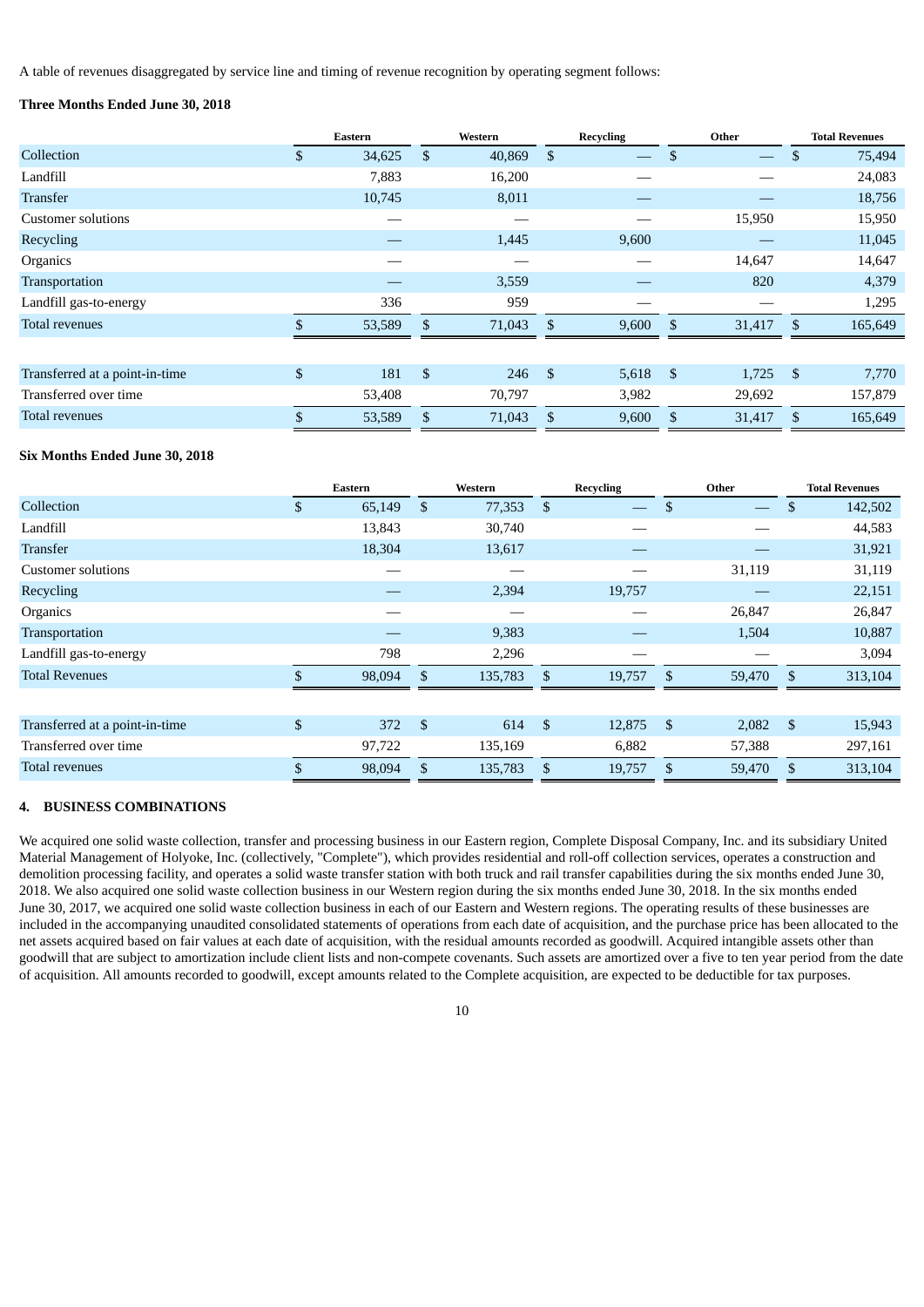A summary of the purchase price paid for these acquisitions and the allocation of the purchase price for these acquisitions follows:

|                                                       | <b>Six Months Ended</b><br><b>June 30,</b> |         |     |       |  |
|-------------------------------------------------------|--------------------------------------------|---------|-----|-------|--|
|                                                       | 2018                                       |         |     | 2017  |  |
| <b>Purchase Price:</b>                                |                                            |         |     |       |  |
| Cash paid for acquisitions                            | \$                                         | 19,189  | -\$ | 2,664 |  |
| Notes payable                                         |                                            |         |     | 2,400 |  |
| Other non-cash consideration                          |                                            |         |     | 100   |  |
| Holdbacks                                             |                                            | 172     |     | 196   |  |
| Total                                                 |                                            | 19,361  |     | 5,360 |  |
| Allocated as follows:                                 |                                            |         |     |       |  |
| Current assets                                        |                                            | 1,640   |     |       |  |
| <b>Building</b>                                       |                                            | 5,578   |     |       |  |
| Equipment                                             |                                            | 4,642   |     | 2,291 |  |
| Intangible assets                                     |                                            | 2,700   |     | 1,317 |  |
| Other liabilities, net                                |                                            | (1,276) |     | (49)  |  |
| Deferred tax liability                                |                                            | (1,635) |     |       |  |
| Fair value of assets acquired and liabilities assumed |                                            | 11,649  |     | 3,559 |  |
| Excess purchase price allocated to goodwill           | \$                                         | 7,712   | \$  | 1,801 |  |

The purchase price allocations are preliminary and are based on information existing at the acquisition dates or upon closing the transaction. Accordingly, the purchase price allocations are subject to change. Unaudited pro forma combined information that shows our operational results as though each acquisition completed since the beginning of the prior fiscal year had occurred as of January 1, 2017 follows:

|                                                                | <b>Three Months Ended</b><br><b>June 30,</b> |         |    |           |               | <b>Six Months Ended</b> | <b>June 30,</b> |           |
|----------------------------------------------------------------|----------------------------------------------|---------|----|-----------|---------------|-------------------------|-----------------|-----------|
|                                                                |                                              | 2018    |    | 2017      |               | 2018                    |                 | 2017      |
| Revenue                                                        | S                                            | 165,649 | -S | 159,892   | <sup>\$</sup> | 313,503                 | -S              | 300,041   |
| Operating income (loss)                                        | \$                                           | 15,149  | S  | (46, 986) | S             | 16,005                  | -S              | (40, 112) |
| Net income (loss)                                              | \$                                           | 1,704   | S  | (53, 505) | - \$          | $(2,196)$ \$            |                 | (53, 553) |
|                                                                |                                              |         |    |           |               |                         |                 |           |
| Basic weighted average common shares outstanding               |                                              | 42,661  |    | 41,811    |               | 42,516                  |                 | 41,698    |
| Basic earnings per share attributable to common stockholders   |                                              | 0.04    |    | (1.28)    | S             | (0.05)                  | - \$            | (1.28)    |
| Diluted weighted average shares outstanding                    |                                              | 43,916  |    | 41,811    |               | 42,516                  |                 | 41.698    |
| Diluted earnings per share attributable to common stockholders | \$                                           | 0.04    |    | (1.28)    | S             | (0.05)                  | - S             | (1.28)    |

The pro forma results set forth in the table above have been prepared for comparative purposes only and are not necessarily indicative of the actual results of operations had the acquisitions occurred as of January 1, 2017 or of the results of our future operations. Furthermore, the pro forma results do not give effect to all cost savings or incremental costs that may occur as a result of the integration and consolidation of the completed acquisitions.

11

# **5. GOODWILL AND INTANGIBLE ASSETS**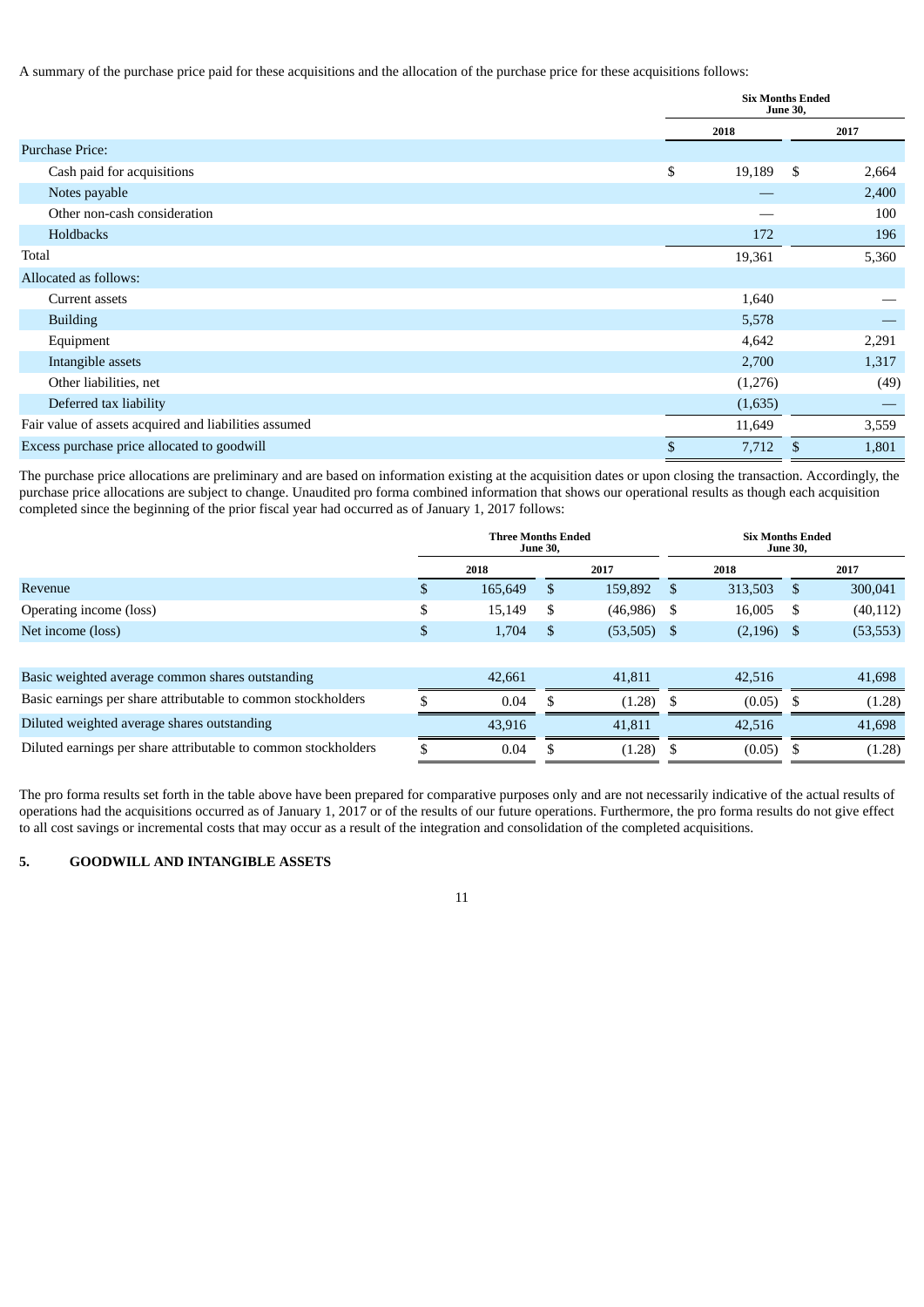A summary of the activity and balances related to goodwill by operating segment follows:

|                      | <b>December 31, 2017</b> |         |  | <b>Acquisitions</b> |         |  | <b>June 30, 2018</b> |
|----------------------|--------------------------|---------|--|---------------------|---------|--|----------------------|
| Eastern region $(1)$ | $\mathbf{D}$             | 19,192  |  | 6,008               | 25,200  |  |                      |
| Western region       |                          | 89,369  |  | 1,704               | 91,073  |  |                      |
| Recycling            |                          | 12,315  |  |                     | 12,315  |  |                      |
| Other                |                          | 1,729   |  |                     | 1,729   |  |                      |
| <b>Total</b>         | S                        | 122,605 |  | 7,712               | 130,317 |  |                      |

(1) The acquisitions amount includes a \$1,635 goodwill adjustment for the tax treatment associated with the Complete acquisition. See Note 13, *Income Taxes* for additional disclosure.

A summary of intangible assets by intangible asset type follows:

|                               | Covenants<br><b>Not-to-Compete</b> | <b>Client Lists</b> | <b>Total</b> |           |  |  |
|-------------------------------|------------------------------------|---------------------|--------------|-----------|--|--|
| <b>Balance, June 30, 2018</b> |                                    |                     |              |           |  |  |
| Intangible assets             | 19,192                             | 19,687              |              | 38,879    |  |  |
| Less accumulated amortization | (17, 198)                          | (11, 966)           |              | (29, 164) |  |  |
|                               | 1,994                              | 7,721               |              | 9,715     |  |  |

|                               | Covenants<br><b>Not-to-Compete</b> | <b>Client Lists</b> | Total    |
|-------------------------------|------------------------------------|---------------------|----------|
| Balance, December 31, 2017    |                                    |                     |          |
| Intangible assets             | 18,092                             | 18,087              | 36,179   |
| Less accumulated amortization | (16, 851)                          | (11, 179)           | (28,030) |
|                               | 1,241                              | 6,908               | 8,149    |

Intangible amortization expense was \$567 and \$1,134 during the three and six months ended June 30, 2018, respectively, as compared to \$505 and \$991 during the three and six months ended June 30, 2017, respectively.

A summary of intangible amortization expense estimated for the five fiscal years following the fiscal year ended December 31, 2017 and thereafter follows:

## **Estimated Future Amortization Expense as of June 30, 2018**

| Fiscal year ending December 31, 2018 | 1,107 |
|--------------------------------------|-------|
| Fiscal year ending December 31, 2019 | 1,975 |
| Fiscal year ending December 31, 2020 | 1,897 |
| Fiscal year ending December 31, 2021 | 1,583 |
| Fiscal year ending December 31, 2022 | 1,227 |
| Thereafter                           | 1,926 |

## **6. ACCRUED FINAL CAPPING, CLOSURE AND POST CLOSURE**

Accrued final capping, closure and post-closure costs include the current and non-current portion of costs associated with obligations for final capping, closure and post-closure of our landfills. We estimate our future final capping, closure and post-closure costs in order to determine the final capping, closure and post-closure expense per ton of waste placed into each landfill. The anticipated time frame for paying these costs varies based on the remaining useful life of each landfill as well as the duration of the post-closure monitoring period.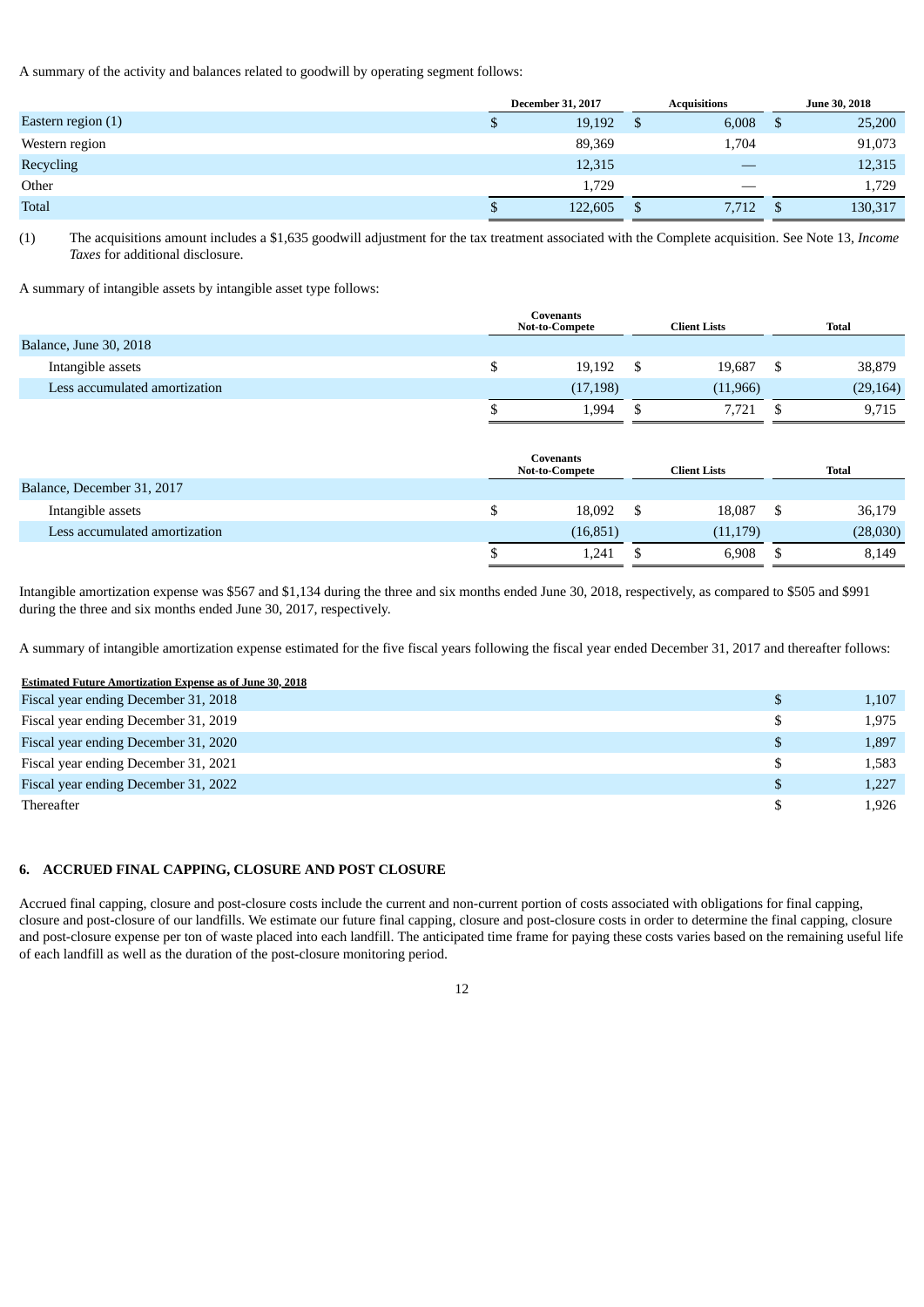A summary of the changes to accrued final capping, closure and post-closure liabilities follows:

|                           | <b>Six Months Ended</b><br><b>June 30,</b> |        |      |        |  |
|---------------------------|--------------------------------------------|--------|------|--------|--|
|                           |                                            | 2018   |      | 2017   |  |
| Beginning balance         |                                            | 62,290 | - \$ | 44,207 |  |
| Obligations incurred      |                                            | 1,793  |      | 1,310  |  |
| Revision in estimates (1) |                                            | 1,492  |      | 9,598  |  |
| <b>Accretion expense</b>  |                                            | 2,784  |      | 1,939  |  |
| Obligations settled (2)   |                                            | (614)  |      | (307)  |  |
| <b>Ending balance</b>     |                                            | 67,745 |      | 56,747 |  |

(1) Relates to changes in estimates and assumptions associated with anticipated costs of future final capping, closure and post-closure activities at the Town of Southbridge, Massachusetts Landfill. See Note 8, *Commitments and Contingencies* and Note 11, *Other Items and Charges* for additional disclosure.

(2) Includes amounts that are being processed through accounts payable as a part of our disbursements cycle.

# **7. LONG-TERM DEBT**

A summary of long-term debt and capital leases by debt instrument follows:

|                                                                                                                                                                                                  | <b>June 30,</b><br>2018 |    | December 31,<br>2017 |
|--------------------------------------------------------------------------------------------------------------------------------------------------------------------------------------------------|-------------------------|----|----------------------|
| <b>Senior Secured Credit Facility:</b>                                                                                                                                                           |                         |    |                      |
| Revolving Credit Facility due May 2023; bearing interest at LIBOR plus 2.00%                                                                                                                     | \$<br>33,300            | \$ |                      |
| Refinanced Revolving Credit Facility due October 2021; bore interest at LIBOR plus 2.75%                                                                                                         |                         |    | 36,000               |
| Term Loan Facility due May 2023; bearing interest at LIBOR plus 2.00%                                                                                                                            | 350,000                 |    |                      |
| Term Loan B Facility due October 2023; bore interest at LIBOR plus 2.50%                                                                                                                         |                         |    | 346,500              |
| <b>Tax-Exempt Bonds:</b>                                                                                                                                                                         |                         |    |                      |
| New York State Environmental Facilities Corporation Solid Waste Disposal Revenue Bonds Series 2014 due December 2044 - fixed rate<br>interest period through 2019; bearing interest at 3.75%     | 25,000                  |    | 25,000               |
| New York State Environmental Facilities Corporation Solid Waste Disposal Revenue Bonds Series 2014R-2 due December 2044 - fixed rate<br>interest period through 2026; bearing interest at 3.125% | 15,000                  |    | 15,000               |
| Finance Authority of Maine Solid Waste Disposal Revenue Bonds Series 2005R-3 due January 2025 - fixed rate interest period through 2025;<br>bearing interest at 5.25%                            | 25,000                  |    | 25,000               |
| Finance Authority of Maine Solid Waste Disposal Revenue Bonds Series 2015R-1 due August 2035 - fixed rate interest period through 2025;<br>bearing interest at 5.125%                            | 15,000                  |    | 15,000               |
| Finance Authority of Maine Solid Waste Disposal Revenue Bonds Series 2015R-2 due August 2035 - fixed rate interest period through 2025;<br>bearing interest at 4.375%                            | 15,000                  |    |                      |
| Vermont Economic Development Authority Solid Waste Disposal Long-Term Revenue Bonds Series 2013 due April 2036 - fixed rate interest<br>period through 2028; bearing interest at 4.625%          | 16,000                  |    | 16,000               |
| Business Finance Authority of the State of New Hampshire Solid Waste Disposal Revenue Bonds Series 2013 due April 2029 - fixed rate<br>interest period through 2019; bearing interest at 4.00%   | 11,000                  |    | 11,000               |
| Other:                                                                                                                                                                                           |                         |    |                      |
| Capital leases maturing through December 2107; bearing interest at a weighted average of 5.52%                                                                                                   | 8,261                   |    | 5,595                |
| Notes payable maturing through June 2027; bearing interest at a weighted average of 2.90%                                                                                                        | 2,431                   |    | 2,585                |
| Principal amount of long-term debt and capital leases                                                                                                                                            | 515,992                 |    | 497,680              |
| Less-unamortized discount and debt issuance costs (1)                                                                                                                                            | 12,102                  |    | 15,178               |
| Long-term debt and capital leases less unamortized discount and debt issuance costs                                                                                                              | 503,890                 |    | 482,502              |
| Less-current maturities of long-term debt                                                                                                                                                        | 1,796                   |    | 4,926                |
|                                                                                                                                                                                                  | \$<br>502,094           | \$ | 477,576              |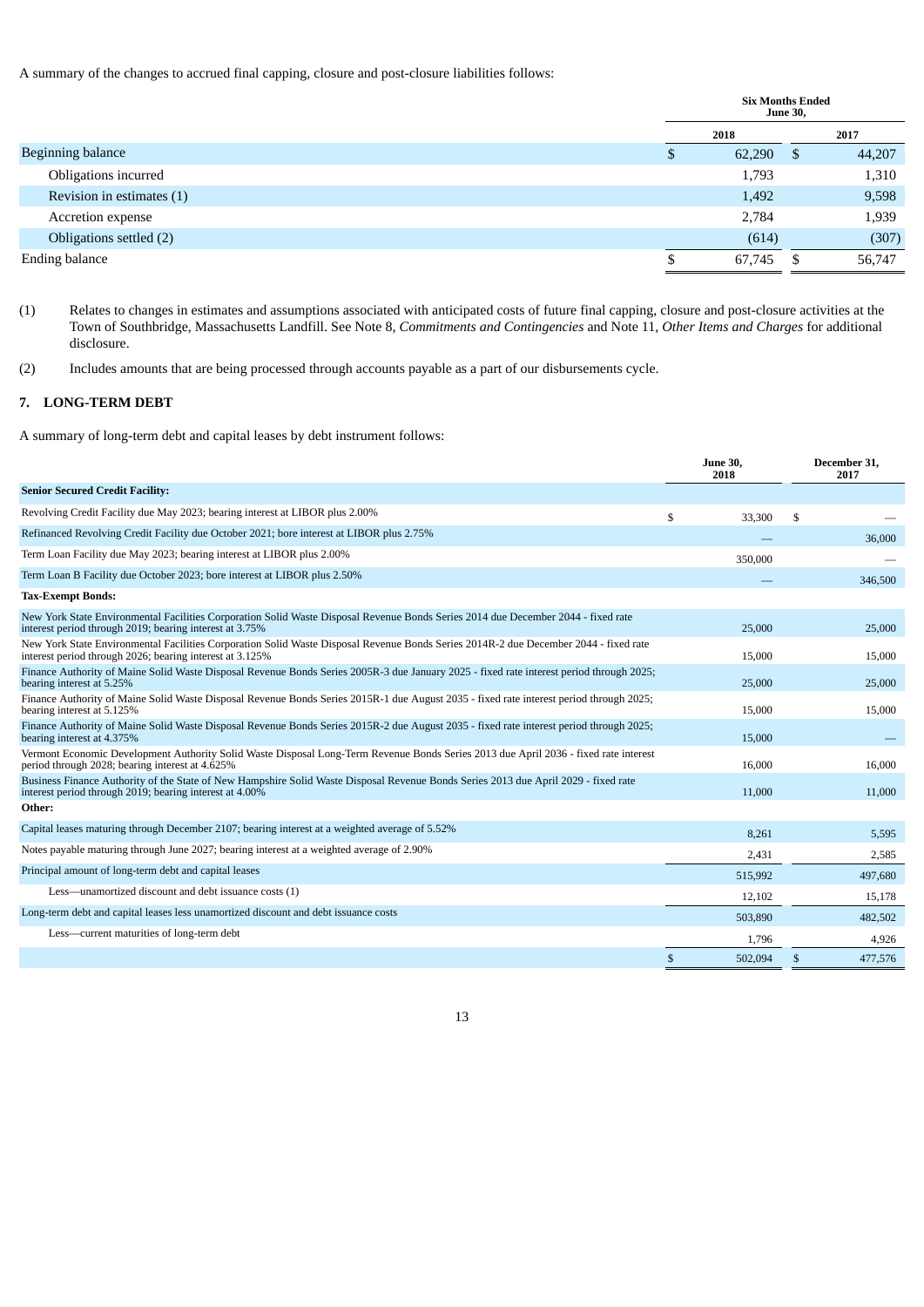(1) A summary of unamortized discount and debt issuance costs by debt instrument follows:

|                                                                                                         |   | <b>June 30.</b><br>2018 |  | December 31.<br>2017 |
|---------------------------------------------------------------------------------------------------------|---|-------------------------|--|----------------------|
| <b>Refinanced Revolving Credit Facility</b>                                                             | æ |                         |  | 3,938                |
| Credit Facility                                                                                         |   | 7,948                   |  |                      |
| Term Loan B Facility (including unamortized discount of \$0 and \$1,482)                                |   |                         |  | 7,392                |
| New York State Environmental Facilities Corporation Solid Waste Disposal Revenue Bonds Series 2014      |   | 941                     |  | 1,034                |
| New York State Environmental Facilities Corporation Solid Waste Disposal Revenue Bonds Series 2014R-2   |   | 480                     |  | 511                  |
| Finance Authority of Maine Solid Waste Disposal Revenue Bonds Series 2005R-3                            |   | 559                     |  | 603                  |
| Finance Authority of Maine Solid Waste Disposal Revenue Bonds Series 2015R-1                            |   | 656                     |  | 691                  |
| Finance Authority of Maine Solid Waste Disposal Revenue Bonds Series 2015R-2                            |   | 518                     |  |                      |
| Vermont Economic Development Authority Solid Waste Disposal Long-Term Revenue Bonds Series 2013         |   | 628                     |  | 573                  |
| Business Finance Authority of the State of New Hampshire Solid Waste Disposal Revenue Bonds Series 2013 |   | 372                     |  | 436                  |
|                                                                                                         |   | 12,102                  |  | 15,178               |

## **Financing Activities**

#### *Credit Facility*

In the three months ended June 30, 2018, we entered into a credit agreement ("Credit Agreement"), which provides for a \$350,000 aggregate principal amount term loan A facility ("Term Loan Facility") and a \$200,000 revolving line of credit facility ("Revolving Credit Facility" and, together with the Term Loan Facility, the "Credit Facility"). The net proceeds from this transaction were used to repay in full the amounts outstanding of the \$350,000 aggregate principal amount term loan b facility ("Term Loan B Facility") and the \$160,000 revolving line of credit facility ("Refinanced Revolving Credit Facility") plus accrued and unpaid interest thereon and to pay related transaction expenses. We have the right to request, at our discretion, an increase in the amount of loans under the Credit Facility by an aggregate amount of \$125,000, subject to the terms and conditions set forth in the Credit Agreement.

The Credit Facility has a 5-year term and will initially bear interest at a rate of LIBOR plus 2.00% per annum, which will be reduced to a rate of LIBOR plus 1.25% upon us reaching a consolidated net leverage ratio of less than 2.25x. The Credit Facility is guaranteed jointly and severally, fully and unconditionally by all of our significant wholly-owned subsidiaries and secured by substantially all of our assets. As of June 30, 2018, further advances were available under the Credit Facility in the amount of \$144,179. The available amount is net of outstanding irrevocable letters of credit totaling \$22,521, at which date no amount had been drawn.

The Credit Agreement requires us to maintain a minimum interest coverage ratio and a maximum consolidated net leverage ratio, to be measured at the end of each fiscal quarter. As of June 30, 2018, we were in compliance with the covenants contained in the Credit Agreement. In addition to these financial covenants, the Credit Agreement also contains a number of important customary affirmative and negative covenants which restrict, among other things, our ability to sell assets, incur additional debt, create liens, make investments, and pay dividends. We do not believe that these restrictions impact our ability to meet future liquidity needs. An event of default under any of our debt agreements could permit some of our lenders, including the lenders under the Credit Facility, to declare all amounts borrowed from them to be immediately due and payable, together with accrued and unpaid interest, or, in the case of the Credit Facility, terminate the commitment to make further credit extensions thereunder, which could, in turn, trigger cross-defaults under other debt obligations. If we were unable to repay debt to our lenders, or were otherwise in default under any provision governing our outstanding debt obligations, our secured lenders could proceed against us and against the collateral securing that debt.

#### *Tax-Exempt Financings*

In the three months ended June 30, 2018, we completed the issuance of \$15,000 aggregate principal amount of Finance Authority of Maine Solid Waste Disposal Revenue Bonds Series 2015R-2 ("FAME Bonds 2015R-2"). The FAME Bonds 2015R-2, which are unsecured and guaranteed jointly and severally, fully and unconditionally by all of our significant wholly-owned subsidiaries, accrue interest at 4.375% per annum through July 31, 2025, at which time they may be converted from a fixed to a variable rate. Interest is payable semiannually each year on May 1 and November 1 until the FAME Bonds 2015R-2 mature on August 1, 2035. We borrowed the proceeds of the offering of the FAME Bonds 2015R-2 to finance or refinance the costs of certain of our solid waste landfill facilities and solid waste collection, organics and transfer, recycling and hauling facilities, and to pay certain costs of the issuance of the FAME Bonds 2015R-2.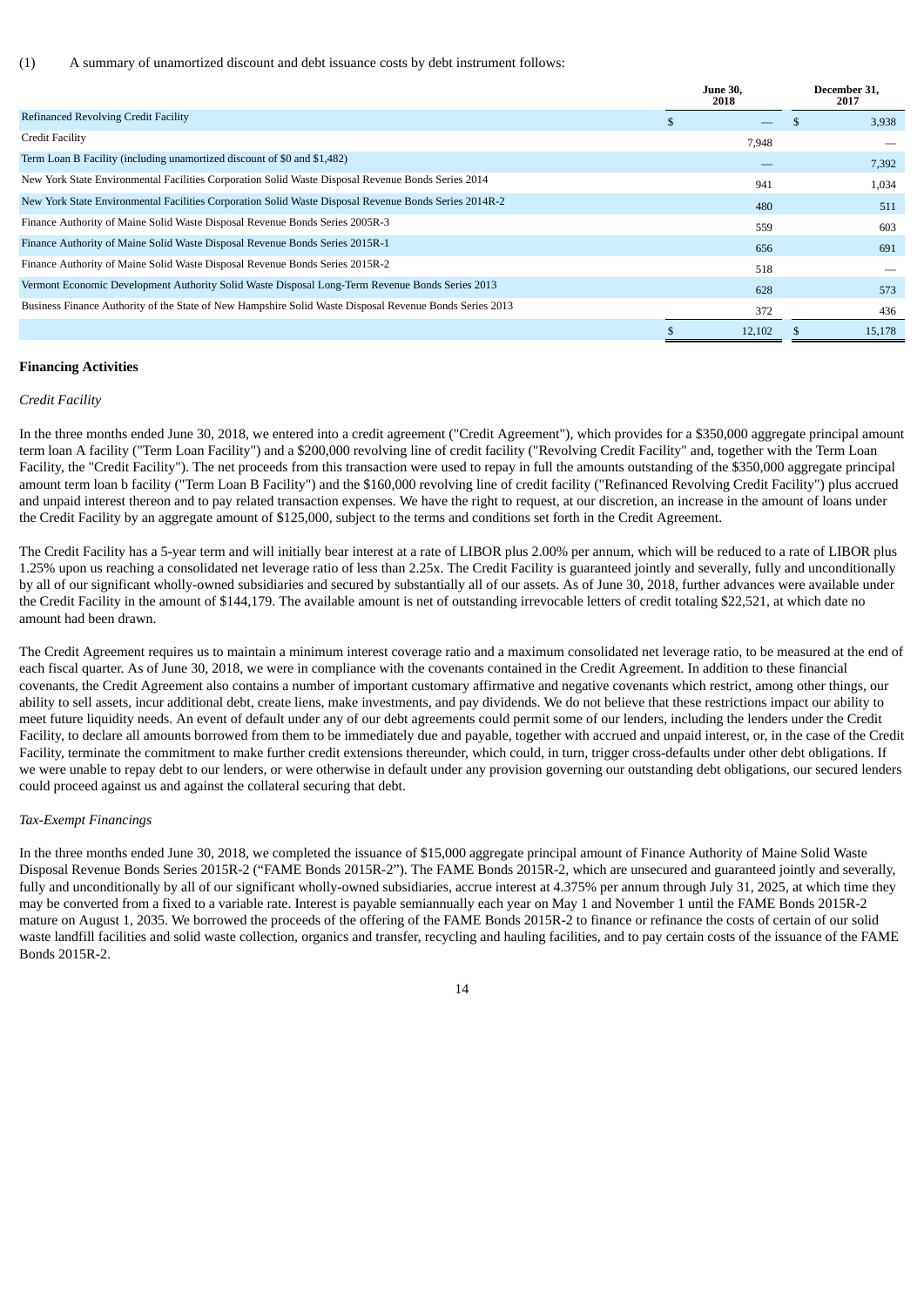In the three months ended June 30, 2018, we completed the remarketing of \$16,000 aggregate principal amount of 4.75% fixed rate Vermont Economic Development Authority Solid Waste Disposal Revenue Bonds Series 2013 ("Vermont Bonds"). The Vermont Bonds, which are unsecured and guaranteed jointly and severally, fully and unconditionally by all of our significant wholly-owned subsidiaries, accrue interest at 4.625% per annum through April 2, 2028 after which time there is a mandatory tender. The Vermont Bonds mature on April 1, 2036.

In the quarter ended March 31, 2017, we completed the remarketing of \$3,600 aggregate principal amount of Finance Authority of Maine Solid Waste Disposal Revenue Bonds Series 2005R-1 ("FAME Bonds 2005R-1") and \$21,400 aggregate principal amount of Finance Authority of Maine Solid Waste Disposal Revenue Bonds Series 2005R-2 ("FAME Bonds 2005R-2") into one series of \$25,000 aggregate principal amount Finance Authority of Maine Solid Waste Disposal Revenue Bonds Series 2005R-3 ("FAME Bonds 2005R-3"). The FAME Bonds 2005R-3, which are unsecured and guaranteed jointly and severally, fully and unconditionally by all of our significant wholly-owned subsidiaries, accrue interest at 5.25% per annum until they mature on January 1, 2025.

#### **Loss on Debt Extinguishment**

We recorded losses on debt extinguishment of \$7,352 and \$7,352 during the three and six months ended June 30, 2018, respectively, as compared to \$46 and \$517 during the three and six months ended June 30, 2017, respectively, associated with the following:

- the write-off of debt issuance costs and unamortized discount in connection with the refinancing of our Credit Facility in the three months ended June 30, 2018;
- the write-off of debt issuance costs in connection with the remarketing of our Vermont Bonds in the three months ended June 30, 2018;
- the write-off of debt issuance costs in connection with the amendment and repricing of our Term Loan B Facility in the three months ended June 30, 2017; and
- the write-off of debt issuance costs in connection with the remarketing of the FAME Bonds 2005R-1 and the FAME Bonds 2005R-2 into the FAME Bonds 2005R-3 in the quarter ended March 31, 2017.

#### **Cash Flow Hedges**

In the three months ended June 30, 2018, we early adopted ASU 2017-12: Derivatives and Hedging (*Topic 815*) using a modified retrospective approach effective April 1, 2018 with an initial application date of January 1, 2018 with no adjustment to Accumulated Deficit. Under the new guidance, for highly effective hedging relationships the entire change in fair value of the hedging instruments, both the effective and ineffective portion, is recorded in equity as a component of accumulated other comprehensive income (loss), net of tax until the hedged item effects earnings.

As of April 1, 2018, we had in place three interest rate derivative agreements to hedge interest rate risk associated with the variable rate portion of our longterm debt. According to the interest rate derivative agreements, we receive interest based on the 1-month LIBOR index with a 1.00% LIBOR floor and pay interest based on fixed rates. The refinancing of the Credit Facility resulted in changes to the critical terms of the hedged item in these hedging relationships. As a result, we dedesignated the original hedging relationship between the three interest rate derivative agreements and the variable rate interest payments related to the Term Loan B Facility and then subsequently designated new hedging relationships between the three interest rate derivative agreements and the variable rate interest payments related to the Term Loan Facility based on a quantitative assessment using a regression analysis, which indicated that the hedging relationships were highly effective. Because the interest rate payments associated with the variable rate portion of our long-term debt will still occur, the net gain of \$1,383 associated with the interest rate derivative agreements in accumulated other comprehensive income is not reclassified into earnings. Instead, this gain will continue to be reclassified from accumulated other comprehensive income into interest expense as the interest payments affect earnings.

Additionally, in the three months ended June 30, 2018, we entered into four additional interest rate derivative agreements to hedge interest rate risk associated with the variable rate portion of our long-term debt. Given that the critical terms of these interest rate derivative agreements match those of the underlying long-term debt being hedged, we determined qualitatively that the hedging relationships were highly effective.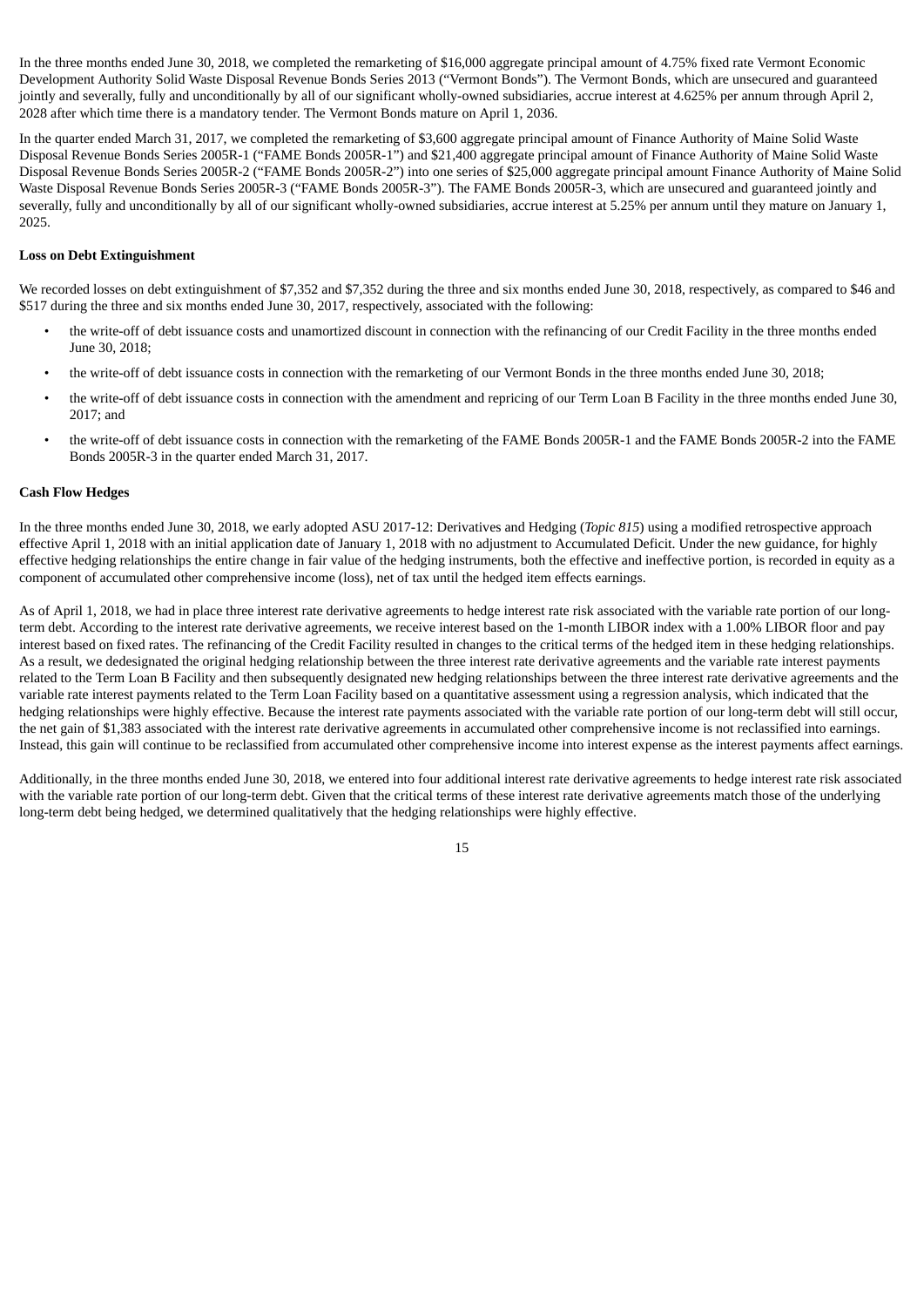The total notional amount of all of our interest rate derivative agreements is \$145,000 and according to the terms of the agreements, we receive interest based on the 1-month LIBOR index and pay interest at a weighted average rate of approximately 2.46%. The agreements mature between February 2021 and May 2023. We have designated these derivative instruments as effective cash flow hedges.

A summary of the effect of cash flow hedges related to derivative instruments on the consolidated balance sheet follows:

|                                     |                                        | <b>Fair Value</b>       |                      |       |  |  |  |  |
|-------------------------------------|----------------------------------------|-------------------------|----------------------|-------|--|--|--|--|
|                                     | <b>Balance Sheet Location</b>          | <b>June 30,</b><br>2018 | December 31,<br>2017 |       |  |  |  |  |
| Interest rate swaps                 | Other current assets                   | \$<br>228               | -\$                  |       |  |  |  |  |
| Interest rate swaps                 | Other non-current assets               | 1,123                   |                      | 401   |  |  |  |  |
| Total                               |                                        | 1,351                   | <sup>\$</sup>        | 401   |  |  |  |  |
|                                     |                                        |                         |                      |       |  |  |  |  |
| Interest rate swaps                 | Other accrued liabilities              | \$<br>356               | -\$                  | 123   |  |  |  |  |
| Interest rate swaps                 | Other long-term liabilities            | 60                      |                      |       |  |  |  |  |
| Total                               |                                        | 416                     | -\$                  | 123   |  |  |  |  |
|                                     |                                        |                         |                      |       |  |  |  |  |
| Interest rate swaps                 | Accumulated other comprehensive income | \$<br>939               | -\$                  | 278   |  |  |  |  |
| Interest rate swaps - tax provision | Accumulated other comprehensive income | (290)                   | -S                   | (112) |  |  |  |  |
|                                     |                                        | 649                     | S                    | 166   |  |  |  |  |

A summary of the amount of gain or (loss) on cash flow hedging relationships related to interest rate swaps reclassified from accumulated other comprehensive income into earnings follows:

|                                         |                  | <b>Three Months Ended</b><br><b>June 30.</b> |  |       |                  | <b>Six Months Ended</b> |      |       |
|-----------------------------------------|------------------|----------------------------------------------|--|-------|------------------|-------------------------|------|-------|
|                                         | 2017<br>2018     |                                              |  |       | 2018             |                         | 2017 |       |
| <b>Statement of Operations Location</b> | (Expense) Income |                                              |  |       | (Expense) Income |                         |      |       |
| Interest expense                        |                  | (38)                                         |  | (138) |                  | (91)                    |      | (208) |

# **8. COMMITMENTS AND CONTINGENCIES**

## **Legal Proceedings**

In the ordinary course of our business and as a result of the extensive governmental regulation of the solid waste industry, we are subject to various judicial and administrative proceedings involving state and local agencies. In these proceedings, an agency may seek to impose fines or to revoke or deny renewal of an operating permit held by us. From time to time, we may also be subject to actions brought by special interest or other groups, adjacent landowners or residents in connection with the permitting and licensing of landfills and transfer stations, or allegations of environmental damage or violations of the permits and licenses pursuant to which we operate. In addition, we may be named defendants in various claims and suits pending for alleged damages to persons and property, alleged violations of certain laws and alleged liabilities arising out of matters occurring during the ordinary operation of a waste management business.

In accordance with FASB ASC 450 - Contingencies, we accrue for legal proceedings, inclusive of legal costs, when losses become probable and reasonably estimable. As of the end of each applicable reporting period, we review each of our legal proceedings to determine whether it is probable, reasonably possible or remote that a liability has been incurred and, if it is at least reasonably possible, whether a range of loss can be reasonably estimated under the provisions of FASB ASC 450-20. In instances where we determine that a loss is probable and we can reasonably estimate a range of loss we may incur with respect to such a matter, we record an accrual for the amount within the range that constitutes our best estimate of the possible loss. If we are able to reasonably estimate a range, but no amount within the range appears to be a better estimate than any other, we record an accrual in the amount that is the low end of such range. When a loss is reasonably possible, but not probable, we will not record an accrual, but we will disclose our estimate of the possible range of loss where such estimate can be made in accordance with FASB ASC 450-20.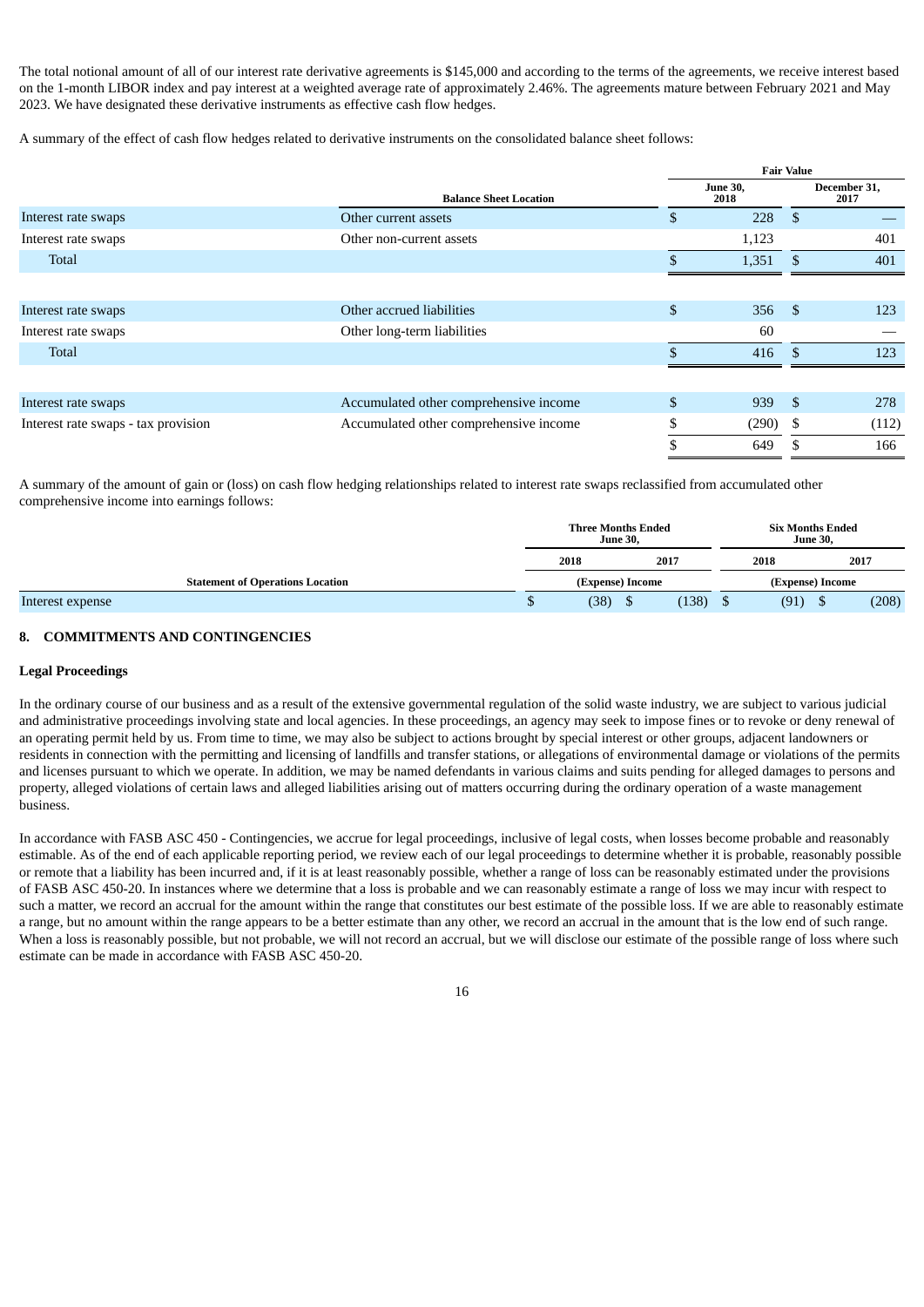## **Environmental Remediation Liability (including related litigation)**

We are subject to liability for environmental damage, including personal injury and property damage, that our solid waste, recycling and power generation facilities may cause to neighboring property owners, particularly as a result of the contamination of drinking water sources or soil, possibly including damage resulting from conditions that existed before we acquired the facilities. We may also be subject to liability for similar claims arising from off-site environmental contamination caused by pollutants or hazardous substances if we or our predecessors arrange or arranged to transport, treat or dispose of those materials. The following matters represent our material outstanding claims.

#### *Southbridge Recycling & Disposal Park, Inc.*

In October 2015, our Southbridge Recycling and Disposal Park, Inc. ("SRD") subsidiary reported to the Massachusetts Department of Environmental Protection ("MADEP") results of analysis of samples collected pursuant to our existing permit from private drinking water wells located near the Town of Southbridge, Massachusetts ("Town") Landfill ("Southbridge Landfill"), which is operated by SRD. Those results indicated the presence of contaminants above the levels triggering notice and response obligations under MADEP regulations. In response to those results, we are carrying out an Immediate Response Action pursuant to Massachusetts General Law Chapter 21E (the "Charlton 21E Obligations") pursuant to state law. Further, we have implemented a plan to analyze and better understand the groundwater near the Southbridge Landfill and we are investigating with the objective of identifying the source or sources of the elevated levels of contamination measured in the well samples. If it is determined that some or all of the contamination originated at the Southbridge Landfill, we will work with the Town (the Southbridge Landfill owner and the former operator of an unlined portion of the Southbridge Landfill, which was used prior to our operation of a double-lined portion of the Southbridge Landfill commencing in 2004) to evaluate and allocate the liabilities related to the Charlton 21E Obligations. In July 2016, we sent correspondence to the Town pursuant to Chapter 21E of Massachusetts General Laws demanding that the Town reimburse us for the environmental response costs we had spent and that the Town be responsible for all such costs in the future, as well as any other costs or liabilities resulting from the release of contaminants from the unlined portion of the Southbridge Landfill. The Town responded in September 2016, denying that the Southbridge Landfill is the source of such contamination, and claiming that if it is, that we may owe an indemnity to the Town pursuant to the Operating Agreement between us and the Town dated May 29, 2007, as amended. We entered into a Tolling Agreement with the Town to delay any further administrative or legal actions until our work with MADEP more specifically defines the parties' responsibilities for the Charlton 21E Obligations, if any. Please see below for further discussion of our relationship with the Town regarding the Charlton 21E Obligations.

In February 2016, we and the Town received a Notice of Intent to Sue under the Resource Conservation and Recovery Act ("RCRA") from a law firm purporting to represent residents proximate to the Southbridge Landfill ("Residents"), indicating its intent to file suit against us on behalf of the Residents alleging the groundwater contamination originated from the Southbridge Landfill. In February 2017, we received an additional Notice of Intent to Sue from the National Environmental Law Center under the Federal Clean Water Act ("CWA") and RCRA (collectively the "Acts") on behalf of Environment America, Inc., d/b/a Environment Massachusetts, and Toxics Action Center, Inc., which have referred to themselves as the Citizen Groups. The Citizen Groups alleged that we had violated the Acts, and that they intended to seek appropriate relief in federal court for those alleged violations. On or about June 9, 2017, a lawsuit was filed against us, SRD and the Town in the United States District Court for the District of Massachusetts (the "Massachusetts Court") by the Citizen Groups and the Residents alleging violations of the Acts (the "Litigation"), and demanding a variety of remedies under the Acts, including fines, remediation, mitigation and costs of litigation, and remedies for violations of Massachusetts civil law related to personal and property damages, including remediation, diminution of property values, compensation for lost use and enjoyment of properties, enjoinment of further operation of the Southbridge Landfill, and costs of litigation, plus interest on any damage award, on behalf of the Residents. We believe the Litigation to be factually inaccurate, and without legal merit, and we and SRD intend to vigorously defend the Litigation. Nevertheless, we believe it is reasonably possible that a loss will occur as a result of the Litigation although an estimate of loss cannot be reasonably provided at this time. We also continue to believe the Town should be responsible for costs or liabilities associated with the Litigation relative to alleged contamination originating from the unlined portion of the Southbridge Landfill, although there can be no assurance that we will not be required to incur some or all of such costs and liabilities. In December 2017, we filed a Motion to Dismiss the Litigation, and we are awaiting a date to be set by the Massachusetts Court for oral arguments.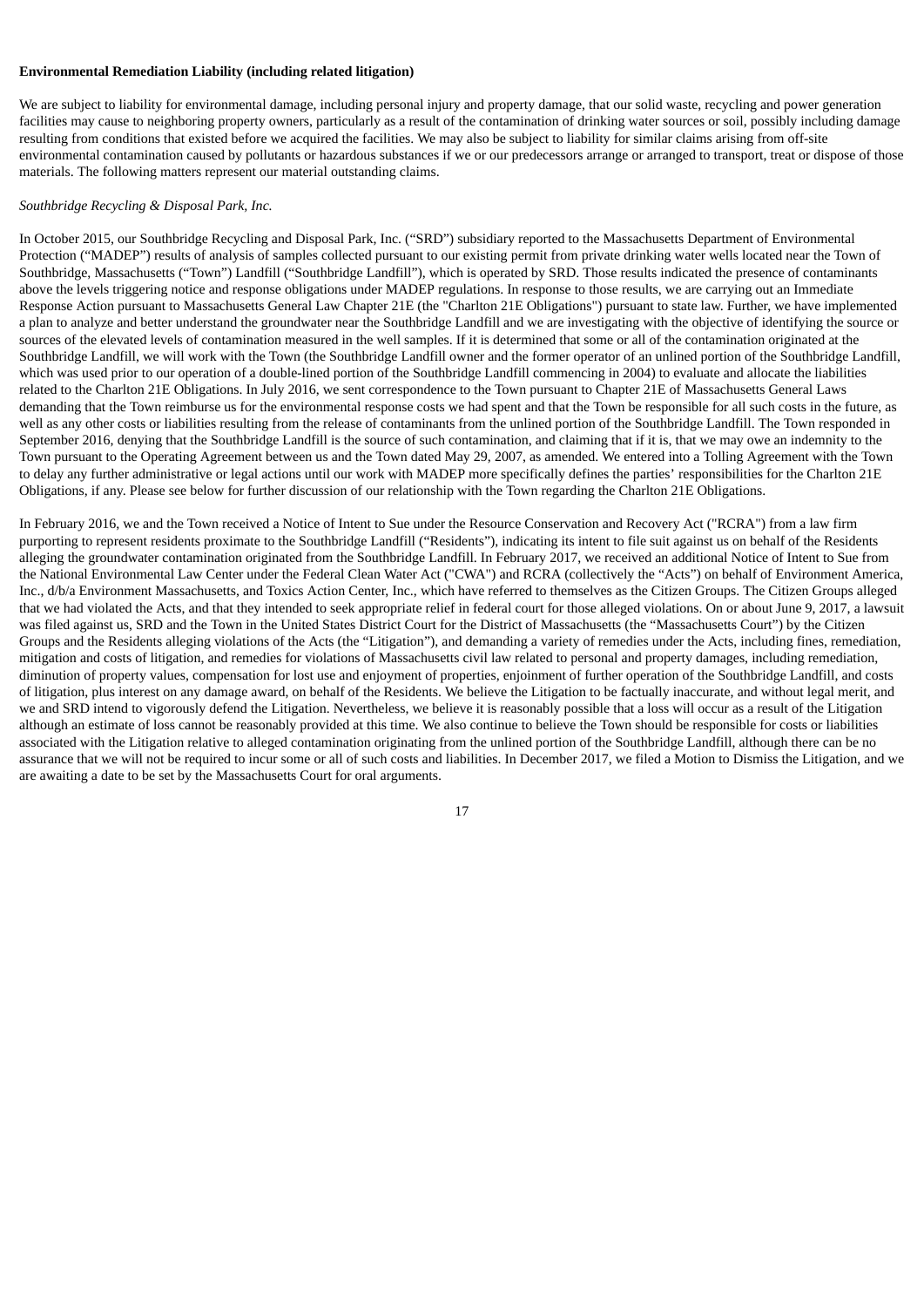We entered into an Administrative Consent Order on April 26, 2017 (the "ACO"), with MADEP, the Town, and the Town of Charlton, committing us to equally share the costs with MADEP, of up to \$10,000 (\$5,000 each) for the Town to install a municipal waterline in the Town of Charlton ("Waterline"). Upon satisfactory completion of that Waterline, and other matters covered by the ACO, we and the Town will be released by MADEP from any future responsibilities for the Charlton 21E Obligations. We also entered into an agreement with the Town on April 28, 2017 entitled the "21E Settlement and Water System Construction Funding Agreement" (the "Waterline Agreement"), wherein we and the Town released each other from claims arising from the Charlton 21E Obligations. Pursuant to the Waterline Agreement, the Town will issue a twenty (20) year bond for our portion of the Waterline costs (up to \$5,000). We have agreed to reimburse the Town for periodic payments under such bond. The Town has recently advised us that it has solicited and received proposals for the construction of the Waterline as contemplated by the ACO, and that construction of the Waterline will commence shortly.

We have recorded an environmental remediation liability associated with the future installation of the Waterline in other accrued liabilities and other longterm liabilities. We inflate the estimated costs in current dollars to the expected time of payment and discount the total cost to present value using a risk-free interest rate of 2.6%. Our expenditures could be significantly higher if costs exceed estimates. The changes to the environmental remediation liability associated with the Southbridge Landfill are as follows:

|                          | <b>Six Months Ended</b><br><b>June 30,</b> |       |    |       |  |
|--------------------------|--------------------------------------------|-------|----|-------|--|
|                          | 2018                                       |       |    | 2017  |  |
| <b>Beginning balance</b> |                                            | 5,936 | -5 |       |  |
| Accretion expense        |                                            | 78    |    |       |  |
| Obligations incurred     |                                            |       |    | 6,379 |  |
| Obligations settled (1)  |                                            | (441) |    | __    |  |
| <b>Ending balance</b>    |                                            | 5,573 | 5  | 6,379 |  |

(1) Includes amounts that are being processed through accounts payable as a part of our disbursements cycle.

In November 2016, SRD received a cease and desist order ("Order") from the Charlton alternate zoning enforcement officer, alleging that two storm water detention basins on SRD's property in Charlton existed in violation of Charlton zoning requirements. SRD appealed the Order to the Charlton Zoning Board of Appeals, which upheld the Order. In June 2018, the Massachusetts Land Court approved a settlement reached between SRD and Charlton resolving all issues associated with the Order. Based on this settlement with Charlton, we will pay a total of \$850 in cash, and will provide ancillary services to Charlton over the next five (5) years for a total of cash and services of approximately \$1,200. This matter is now resolved. We will make payment of the cash portion of this settlement by the end of August 2018. We have recorded a reserve of \$1,216 as of June 30, 2018, which is recorded as part of the Southbridge Landfill closure charge in the six months ended June 30, 2018. See Note 11, *Other Items and Charges* for additional disclosure.

In August 2016, we filed a complaint against Steadfast Insurance Company ("Steadfast") in the Superior Court of Suffolk County, Massachusetts (the "Court"), alleging among other things, that Steadfast breached its Pollution Liability Policy ("Policy") purchased by us in April 2015, by refusing to acknowledge coverage under the Policy, and refusing to cover any of the costs and liabilities incurred by us as described above as well as costs and liabilities that we may incur in the future. Steadfast filed an answer and counterclaim in September 2016, denying that it has any obligations to us under the Policy, and seeking a declaratory judgment of Steadfast's obligations under the Policy. Steadfast filed a Motion to Dismiss (the "Motion") our litigation against it, and we filed our response on July 11, 2017. On September 7, 2017, the Court denied the Motion. On July 17, 2018, we reached an agreement with Steadfast settling this litigation (the "Settlement"). Pursuant to the Settlement, Steadfast agreed to partially reimburse us for direct costs incurred or to be incurred by us under the ACO, as well as for substantial investigative costs associated with our efforts to ascertain the source of contaminants and other costs related to the Charlton 21E Obligations. Additionally, the Settlement payment is intended to reimburse us for all costs and liabilities arising out of the Litigation. Steadfast's payment to us will be \$10,000. The Settlement is subject to the finalization of an agreement detailing the terms of the Settlement, including appropriate releases of Steadfast, and is subject to Court approval.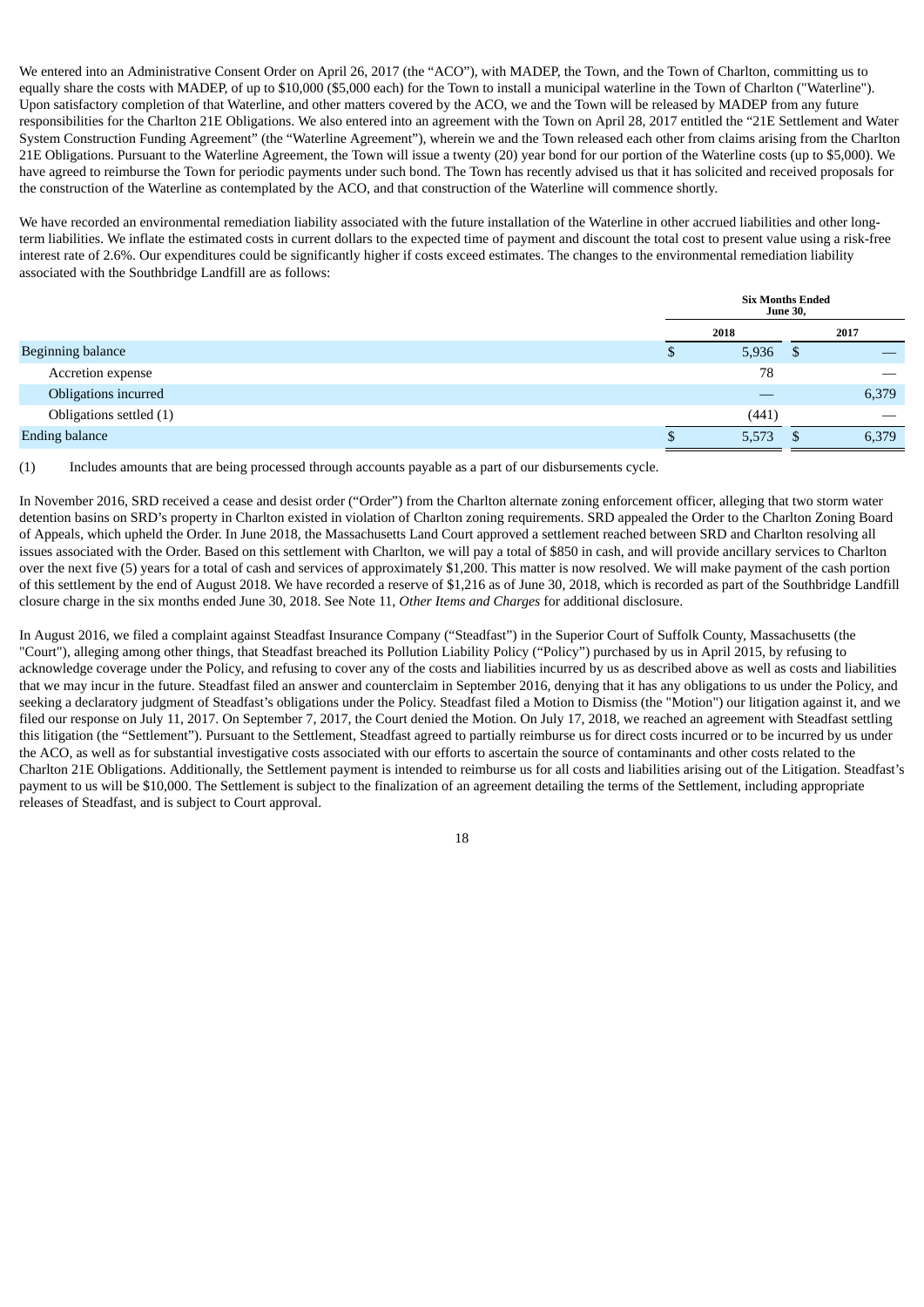On June 13, 2017, Town voters rejected a non-binding ballot initiative intended to provide guidance to Town officials with respect to our pursuit of other landfill development opportunities at the Southbridge Landfill. Following such rejection by the Town voters, our board of directors and senior management determined after due consideration of all facts and circumstances that it is no longer likely that further development at the existing landfill site will generate an adequate risk adjusted return at the Southbridge Landfill, and accordingly we expect to cease operations at the Southbridge Landfill when no further capacity is available, expected by no later than early 2019. We delivered correspondence to the Town to this effect on August 3, 2017, citing events of Change in Law and Force Majeure pursuant to our May 29, 2007 Extension Agreement with the Town ("Extension Agreement") and the impacts of such events on further expansion of the Southbridge Landfill. We have advised the Town that we see no economically feasible way to operate the Southbridge Landfill beyond its current permitted life and we have filed a closure plan with MADEP. Following cessation of operations, we will proceed to conduct proper closure and other activities at the Southbridge Landfill in accordance with the Extension Agreement with the Town, and Federal, state and local law. We reached this conclusion after carefully evaluating the estimated future costs associated with the permitting, engineering and construction activities for the planned expansion of the Southbridge Landfill against the possible outcomes of the permitting process and the anticipated future benefits of successful expansions. Under the Extension Agreement, which we account for as an operating lease, there are potential contractual obligations and commitments, including future cash payments of \$2,199 and services that extend beyond the current useful life of the Southbridge Landfill. In accordance with FASB ASC 420 - Exit or Disposal Cost Obligations, a liability for costs to be incurred under a contract for its remaining term without economic benefit shall be recognized when we cease using the right conveyed by the contract. We may incur a loss associated with these potential contractual obligations upon cessation of operations at the Southbridge Landfill when remaining capacity is exhausted by the placement of waste at the site. In this respect, the Town had, on or about April 11, 2018, filed a motion for a declaratory judgment and injunctive relief in the United States District Court for the District of Massachusetts (the "District Court") seeking a judgment from the District Court as to the rights of the parties pursuant to the Extension Agreement, and injunctive relief to prevent us from discontinuing free collection and disposal of the Town's municipal waste when the Southbridge Landfill ceases to accept waste (the "Town Equity Litigation"). We are vigorously defending the Town Equity Litigation on its merits, and further, on the grounds that the Town Equity Litigation is not in compliance with the procedures for dispute resolution as set forth in the Extension Agreement. On June 26, 2018, the District Court denied the Town's request for a preliminary injunction without prejudice.

The costs and liabilities we may be required to incur in connection with the foregoing Southbridge Landfill matters could be material to our results of operations, our cash flows and our financial condition.

## *Potsdam Environmental Remediation Liability*

On December 20, 2000, the State of New York Department of Environmental Conservation ("DEC") issued an Order on Consent ("Order") which named Waste-Stream, Inc. ("WSI"), our subsidiary, General Motors Corporation ("GM") and Niagara Mohawk Power Corporation ("NiMo") as Respondents. The Order required that the Respondents undertake certain work on a 25-acre scrap yard and solid waste transfer station owned by WSI in Potsdam, New York, including the preparation of a Remedial Investigation and Feasibility Study ("Study"). A draft of the Study was submitted to the DEC in January 2009 (followed by a final report in May 2009). The Study estimated that the undiscounted costs associated with implementing the preferred remedies would be approximately \$10,219. On February 28, 2011, the DEC issued a Proposed Remedial Action Plan for the site and accepted public comments on the proposed remedy through March 29, 2011. We submitted comments to the DEC on this matter. In April 2011, the DEC issued the final Record of Decision ("ROD") for the site. The ROD was subsequently rescinded by the DEC for failure to respond to all submitted comments. The preliminary ROD, however, estimated that the present cost associated with implementing the preferred remedies would be approximately \$12,130. The DEC issued the final ROD in June 2011 with proposed remedies consistent with its earlier ROD. An Order on Consent and Administrative Settlement naming WSI and NiMo as Respondents was executed by the Respondents and DEC with an effective date of October 25, 2013. On January 29, 2016, a Cost-Sharing Agreement was executed between WSI, NiMo, Alcoa Inc. ("Alcoa") and Reynolds Metal Company ("Reynolds") whereby Alcoa and Reynolds elected to voluntarily participate in the onsite remediation activities at a combined 15% participant share. It is unlikely that any significant expenditures relating to onsite remediation will be incurred until the fiscal year ending December 31, 2019. WSI is jointly and severally liable with NiMo, Alcoa and Reynolds for the total cost to remediate.

We have recorded an environmental remediation liability associated with the Potsdam site based on incurred costs to date and estimated costs to complete the remediation in other accrued liabilities and other long-term liabilities. Our expenditures could be significantly higher if costs exceed estimates. We inflate the estimated costs in current dollars to the expected time of payment and discount the total cost to present value using a risk-free interest rate of 1.5%.

A summary of the changes to the environmental remediation liability associated with the Potsdam environmental remediation liability follows: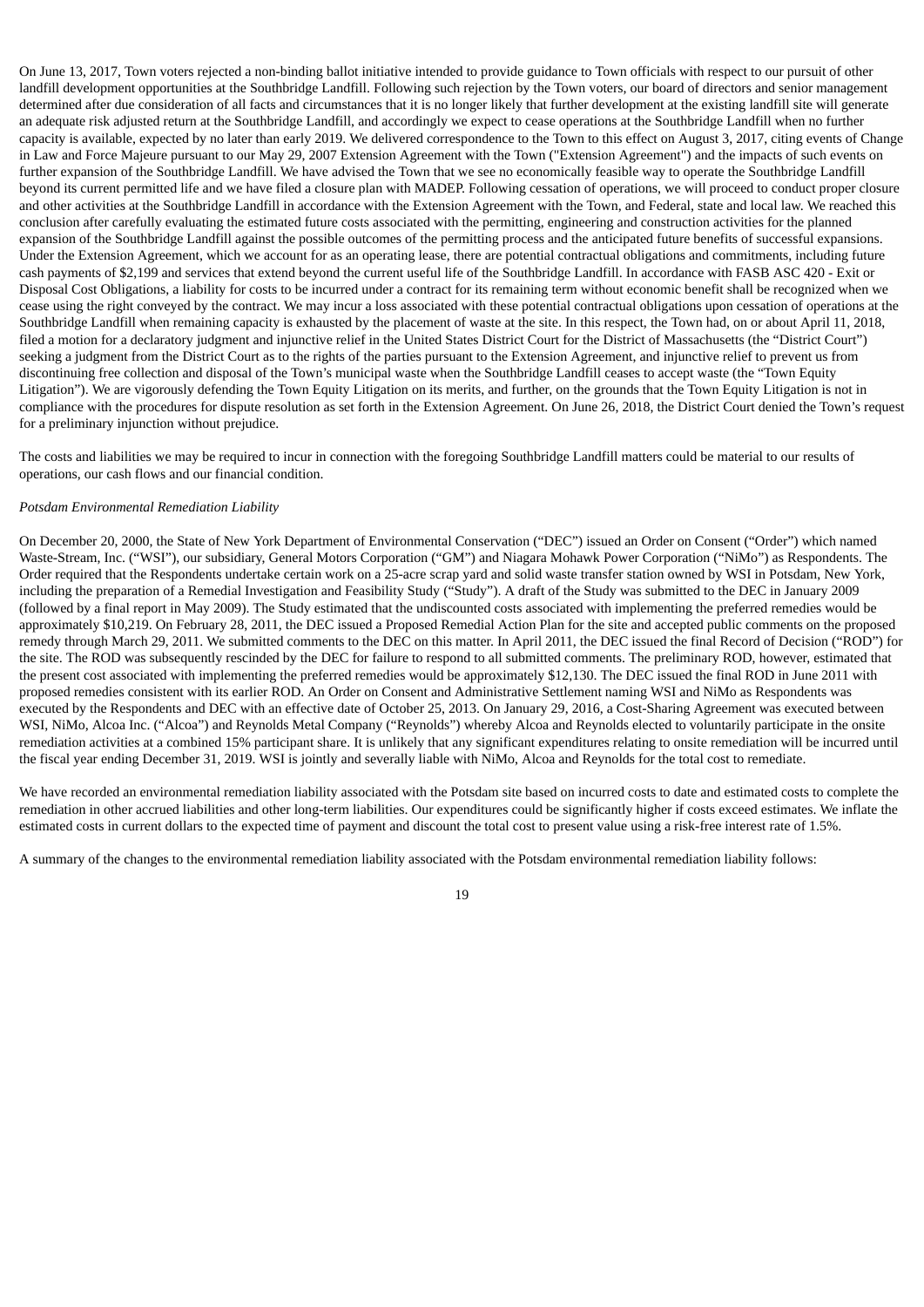|                          | <b>Six Months Ended</b> | <b>June 30,</b> |       |
|--------------------------|-------------------------|-----------------|-------|
|                          | 2018                    |                 | 2017  |
| <b>Beginning balance</b> | 5,758                   | ъ               | 5,866 |
| Obligations settled (1)  | (11)                    |                 | (5)   |
| <b>Ending balance</b>    | 5,747                   |                 | 5,861 |

(1) Includes amounts that are being processed through accounts payable as a part of our disbursements cycle.

#### *North Country Environmental Services*

On or about March 8, 2018, the Citizen Groups described above, delivered correspondence to our subsidiary, North Country Environmental Services, Inc. ("NCES") and us, providing notice of the Citizen Groups' intent to sue NCES and us for violations of the CWA in conjunction with NCES's operation of its landfill in Bethlehem, New Hampshire. On May 14, 2018, the Citizen Groups filed a lawsuit against NCES and us in the United States District Court for the District of New Hampshire (the "New Hampshire Court") alleging violations of the CWA, arguing that ground water discharging into the Ammonoosuc River is a "point source" under the CWA. On June 15, 2018, we and NCES filed a Motion to Dismiss in the New Hampshire Court. On July 13, 2018, the Citizen Groups filed objections to our Motion to Dismiss. On July 27, 2018, we filed a reply in support of our Motion to Dismiss. We intend to continue to vigorously defend against this litigation, which we believe is without merit.

## **9. STOCKHOLDERS' EQUITY**

#### **Stock Based Compensation**

#### *Shares Available For Issuance*

In the fiscal year ended December 31, 2016, we adopted the 2016 Incentive Plan ("2016 Plan"). Under the 2016 Plan, we may grant awards up to an aggregate amount of shares equal to the sum of: (i) 2,250 shares of Class A common stock (subject to adjustment in the event of stock splits and other similar events), plus (ii) such additional number of shares of Class A common stock (up to 2,723 shares) as is equal to the sum of the number of shares of Class A common stock that remained available for grant under the 2006 Stock Incentive Plan ("2006 Plan") immediately prior to the expiration of the 2006 Plan and the number of shares of Class A common stock subject to awards granted under the 2006 Plan that expire, terminate or are otherwise surrendered, canceled, forfeited or repurchased by us. As of June 30, 2018, there were 1,620 Class A common stock equivalents available for future grant under the 2016 Plan.

#### *Stock Options*

Stock options are granted at a price equal to the prevailing fair value of our Class A common stock at the date of grant. Generally, stock options granted have a term not to exceed ten years and vest over a one year to four year period from the date of grant.

The fair value of each stock option granted, with the exception of market-based performance stock option grants, is estimated using a Black-Scholes optionpricing model, which requires extensive use of accounting judgment and financial estimation, including estimates of the expected term stock option holders will retain their vested stock options before exercising them and the estimated volatility of our Class A common stock price over the expected term. The fair value of each market-based performance stock option granted is estimated using a Monte Carlo option-pricing model, which also requires extensive use of accounting judgment and financial estimation, including estimates of the expected term stock option holders will retain their vested stock options before exercising them and the estimated volatility of our Class A common stock price over the expected term, but also including estimates of share price appreciation plus the value of dividends of our Class A common stock as compared to the Russell 2000 Index over the requisite service period.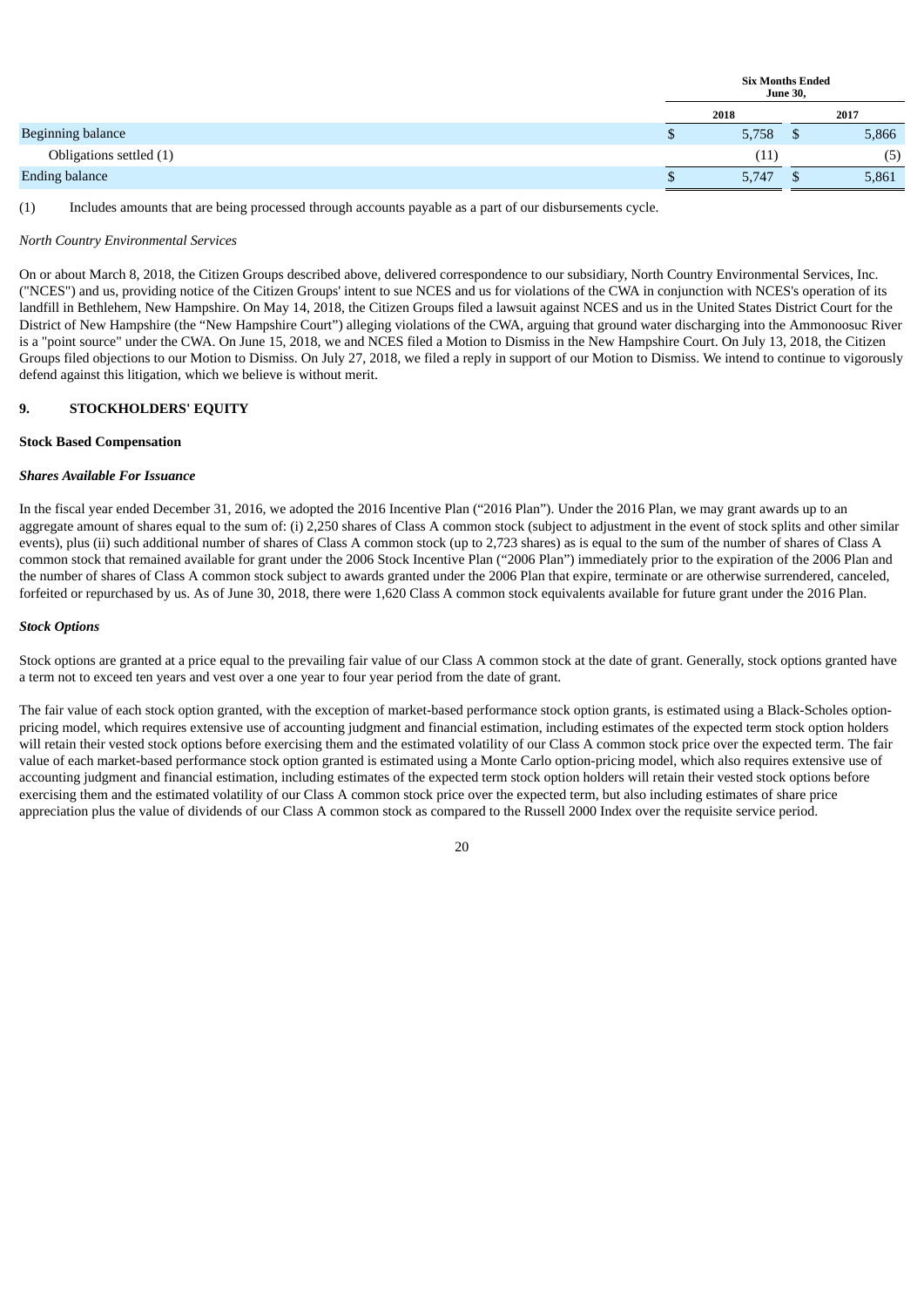A summary of stock option activity follows:

|                                | <b>Stock Options (1)</b> |      | <b>Weighted Average</b><br><b>Exercise Price</b> | <b>Weighted Average</b><br>Remaining<br>Contractual<br>Term (years) | Aggregate<br><b>Intrinsic Value</b> |
|--------------------------------|--------------------------|------|--------------------------------------------------|---------------------------------------------------------------------|-------------------------------------|
| Outstanding, December 31, 2017 | 727                      | S    | 5.82                                             |                                                                     |                                     |
| Granted                        |                          | - \$ |                                                  |                                                                     |                                     |
| Exercised                      | (83)                     | - \$ | 4.80                                             |                                                                     |                                     |
| Forfeited                      |                          | -S   |                                                  |                                                                     |                                     |
| Outstanding, June 30, 2018     | 644                      |      | 5.95                                             | 6.0 <sup>5</sup>                                                    | 12,651                              |
| Exercisable, June 30, 2018     | 444                      | S    | 4.81                                             | 5.2 $\sqrt{5}$                                                      | 9,228                               |
| Unvested, June 30, 2018        | 240                      | \$   | 9.16                                             | 7.8 <sup>5</sup>                                                    | 3,948                               |

(1) Market-based performance stock options are included at the 100% attainment level. Attainment of the maximum performance targets and market achievements would result in the issuance of an additional 40 shares of Class A common stock currently included in unvested.

Stock-based compensation expense for stock options was \$126 and \$250 during the three and six months ended June 30, 2018, respectively, as compared to \$176 and \$347 during the three and six months ended June 30, 2017, respectively.

During the three and six months ended June 30, 2018, the aggregate intrinsic value of stock options exercised was \$403 and \$1,556, respectively.

As of June 30, 2018, total unrecognized stock-based compensation expense related to outstanding stock options, including market-based performance stock options assuming the attainment of maximum performance targets, was \$223, which will be recognized over a weighted average period of 0.3 years.

## *Other Stock Awards*

Restricted stock awards, restricted stock units and performance stock units, with the exception of market-based performance stock units, are granted at a price equal to the fair value of our Class A common stock at the date of grant. The fair value of each market-based performance stock unit is estimated using a Monte Carlo pricing model, which requires extensive use of accounting judgment and financial estimation, including the estimated share price appreciation plus the value of dividends of our Class A common stock as compared to the Russell 2000 Index over the requisite service period.

Generally, restricted stock awards granted to non-employee directors vest incrementally over a three year period beginning on the first anniversary of the date of grant. Restricted stock units granted to non-employee directors typically vest in full on the first anniversary of the grant date. Restricted stock units granted to employees vest incrementally over an identified service period beginning on the grant date based on continued employment. Performance stock units granted to employees, including market-based performance stock units, vest at a future date following the grant date and are based on the attainment of performance targets and market achievements, as applicable.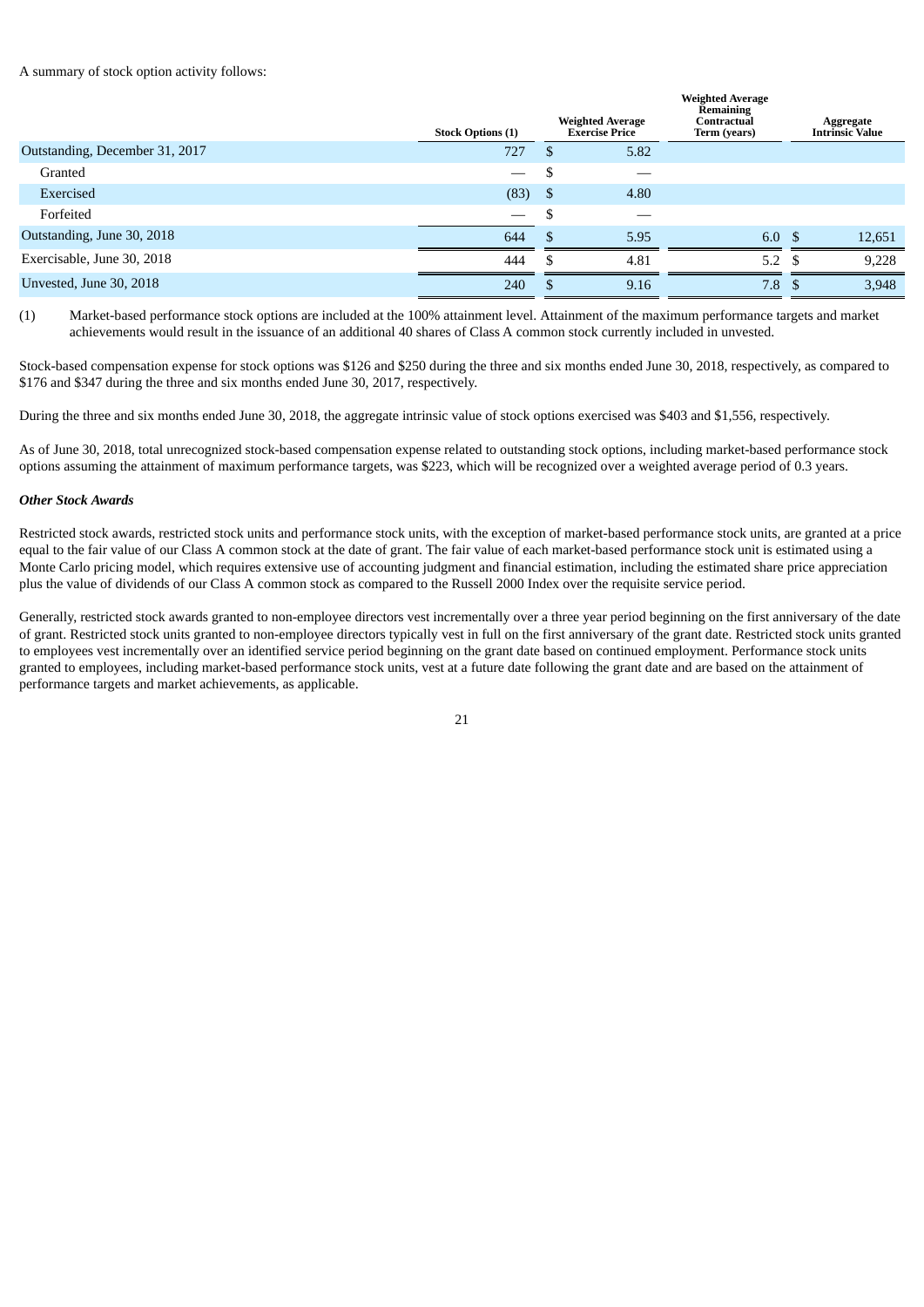A summary of restricted stock, restricted stock unit and performance stock unit activity follows:

|                                | <b>Restricted Stock,</b><br><b>Restricted Stock Units,</b><br>and Performance Stock Units<br>(1) |      | Weighted<br><b>Average Grant Date</b><br>Fair<br>Value | <b>Weighted Average</b><br>Remaining<br>Contractual<br>Term (years) |      | Aggregate<br><b>Intrinsic Value</b> |
|--------------------------------|--------------------------------------------------------------------------------------------------|------|--------------------------------------------------------|---------------------------------------------------------------------|------|-------------------------------------|
| Outstanding, December 31, 2017 | 1,091                                                                                            | -S   | 9.81                                                   |                                                                     |      |                                     |
| Granted                        | 225                                                                                              | -S   | 24.85                                                  |                                                                     |      |                                     |
| Class A Common Stock Vested    | (370)                                                                                            | - \$ | 6.91                                                   |                                                                     |      |                                     |
| Forfeited                      | (3)                                                                                              | - \$ | 9.11                                                   |                                                                     |      |                                     |
| Outstanding, June 30, 2018     | 943                                                                                              |      | 14.53                                                  | 1.4                                                                 | - \$ | 10,492                              |
| Unvested, June 30, 2018        | 1,393                                                                                            |      | 14.73                                                  | 1.3                                                                 |      | 15,237                              |

(1) Market-based performance stock unit grants are included at the 100% attainment level. Attainment of the maximum performance targets and market achievements would result in the issuance of an additional 450 shares of Class A common stock currently included in unvested.

Stock-based compensation expense related to restricted stock, restricted stock units and performance stock units was \$1,946 and \$3,876 during the three and six months ended June 30, 2018, respectively, as compared to \$1,441 and \$2,499 during the three and six months ended June 30, 2017, respectively.

During the three and six months ended June 30, 2018, the total fair value of other stock awards vested was \$742 and \$9,616, respectively.

As of June 30, 2018, total unrecognized stock-based compensation expense related to outstanding restricted stock and restricted stock units was \$4,316, which will be recognized over a weighted average period of 1.5 years. As of June 30, 2018, maximum unrecognized stock-based compensation expense related to outstanding performance stock units, assuming the attainment of maximum performance targets, was \$7,016 to be recognized over a weighted average period of 1.3 years.

The weighted average fair value of market-based performance stock units granted during the six months ended June 30, 2018 was \$26.02 per award, which was calculated using a Monte Carlo pricing model assuming a risk free interest rate of 2.39% and an expected volatility of 32.70% assuming no expected dividend yield. The risk-free interest rate is based on the U.S. Treasury yield curve for the expected service period of the award. Expected volatility is calculated using the daily volatility of our Class A common stock over the expected service period of the award.

The Monte Carlo pricing model requires extensive use of accounting judgment and financial estimation. Application of alternative assumptions could produce significantly different estimates of the fair value of stock-based compensation and consequently, the related amounts recognized in the consolidated statements of operations.

We also recorded \$48 and \$71 of stock-based compensation expense related to our Amended and Restated 1997 Employee Stock Purchase Plan during the three and six months ended June 30, 2018, respectively, as compared to \$37 and \$65 during the three and six months ended June 30, 2017, respectively.

## **Accumulated Other Comprehensive Income**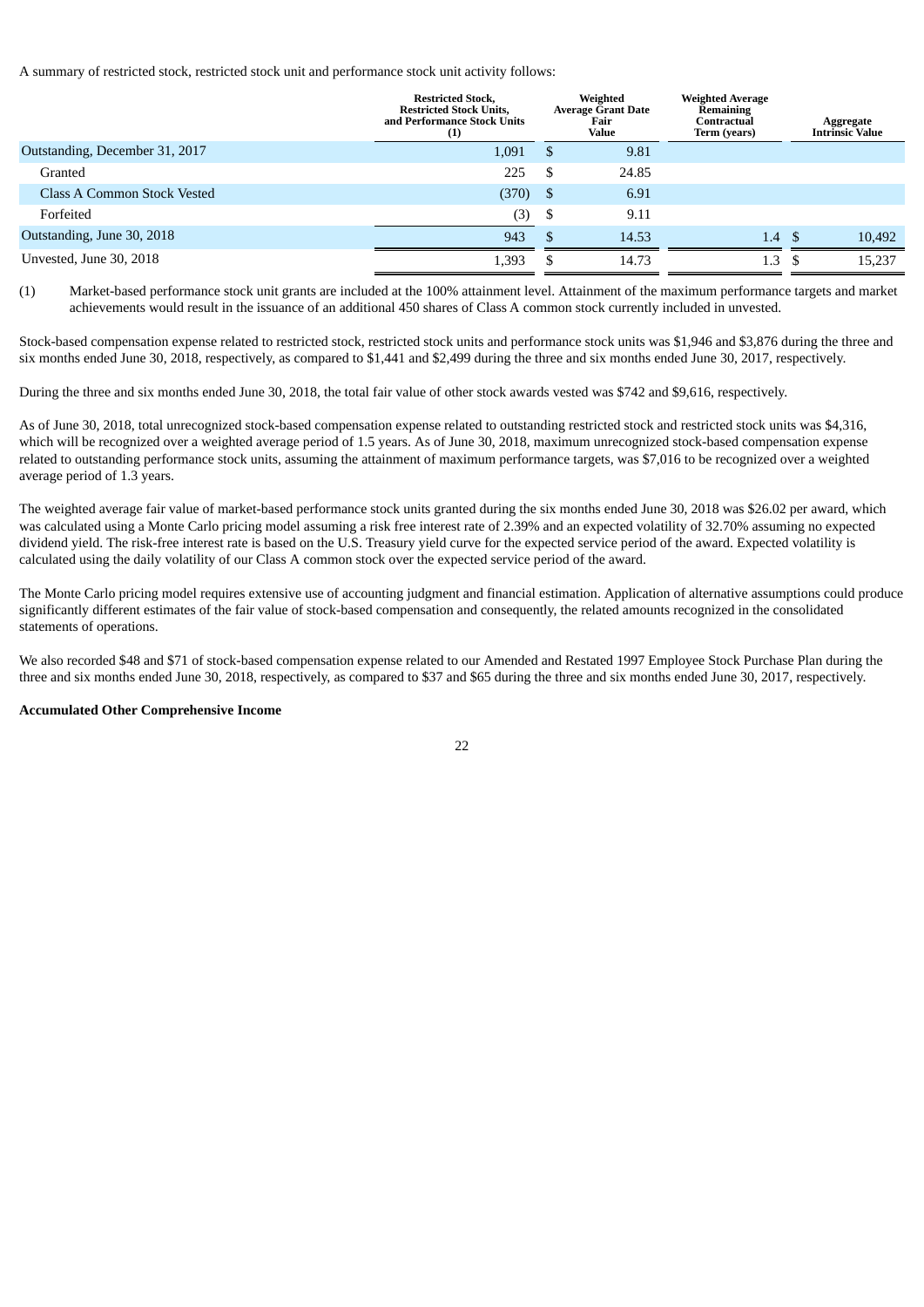A summary of the changes in the balances of each component of accumulated other comprehensive income, net of tax follows:

|                                                                   | <b>Marketable</b><br><b>Securities</b> |      | <b>Interest Rate Swaps</b> |       |
|-------------------------------------------------------------------|----------------------------------------|------|----------------------------|-------|
| Balance, December 31, 2017                                        |                                        | 18   |                            | 166   |
| Cumulative effect of new accounting principle                     |                                        | (18) |                            |       |
| Other comprehensive income before reclassifications               |                                        |      |                            | 570   |
| Amounts reclassified from accumulated other comprehensive income  |                                        |      |                            | 91    |
| Income tax expense related to items of other comprehensive income |                                        |      |                            | (178) |
| Net current-period other comprehensive income                     |                                        |      |                            | 483   |
| <b>Balance, June 30, 2018</b>                                     |                                        |      |                            | 649   |

A summary of reclassifications out of accumulated other comprehensive income, net of tax follows:

|                                                      | <b>Six Months Ended</b><br>Three Months Ended<br><b>June 30,</b><br><b>June 30,</b><br>2018<br>2017<br>2017<br>2018 |   |     |        |                                                                    |  |     |                                               |  |  |  |  |  |  |  |                                      |
|------------------------------------------------------|---------------------------------------------------------------------------------------------------------------------|---|-----|--------|--------------------------------------------------------------------|--|-----|-----------------------------------------------|--|--|--|--|--|--|--|--------------------------------------|
| <b>Details About Accumulated Other Comprehensive</b> |                                                                                                                     |   |     |        | <b>Amounts Reclassified Out of Accumulated Other Comprehensive</b> |  |     | <b>Affected Line Item in the Consolidated</b> |  |  |  |  |  |  |  |                                      |
| <b>Income Components</b>                             |                                                                                                                     |   |     | Income |                                                                    |  |     | <b>Statements of Operations</b>               |  |  |  |  |  |  |  |                                      |
| Interest rate swaps                                  | 38                                                                                                                  | S | 138 | -S     | 91                                                                 |  | 208 | Interest expense                              |  |  |  |  |  |  |  |                                      |
|                                                      | 38                                                                                                                  |   | 138 |        | 91                                                                 |  | 208 | Income (loss) before income taxes             |  |  |  |  |  |  |  |                                      |
|                                                      |                                                                                                                     |   |     |        |                                                                    |  |     |                                               |  |  |  |  |  |  |  | Provision (benefit) for income taxes |
|                                                      | 38                                                                                                                  |   | 138 |        | 91                                                                 |  | 208 | Net income (loss)                             |  |  |  |  |  |  |  |                                      |

# **10. EARNINGS PER SHARE**

Basic earnings per share is computed by dividing the net income (loss) from continuing operations by the weighted average number of common shares outstanding during the period. Diluted earnings per share is calculated based on the combined weighted average number of common shares and potentially dilutive shares, which include the assumed exercise of employee stock options, including market-based performance stock options based on the expected achievement of performance targets, unvested restricted stock awards, unvested restricted stock units and unvested performance stock units, including marketbased performance units based on the expected achievement of performance targets. In computing diluted earnings per share, we utilize the treasury stock method.

A summary of the numerator and denominators used in the computation of earnings per share follows:

|                                                         |             | <b>Three Months Ended</b><br><b>June 30,</b> |               | <b>Six Months Ended</b><br><b>June 30,</b> |
|---------------------------------------------------------|-------------|----------------------------------------------|---------------|--------------------------------------------|
|                                                         | 2018        | 2017                                         | 2018          | 2017                                       |
| Numerator:                                              |             |                                              |               |                                            |
| Net income (loss)                                       | \$<br>1,704 | \$.<br>(53, 675)                             | -S<br>(2,206) | - \$<br>(53,900)                           |
| Denominators:                                           |             |                                              |               |                                            |
| Number of shares outstanding, end of period:            |             |                                              |               |                                            |
| Class A common stock                                    | 41,765      | 41,042                                       | 41,765        | 41,042                                     |
| Class B common stock                                    | 988         | 988                                          | 988           | 988                                        |
| Unvested restricted stock                               | (38)        | (88)                                         | (38)          | (88)                                       |
| Effect of weighted average shares outstanding           | (54)        | (131)                                        | (199)         | (244)                                      |
| Basic weighted average common shares outstanding        | 42,661      | 41,811                                       | 42,516        | 41,698                                     |
| Impact of potentially dilutive securities:              |             |                                              |               |                                            |
| Dilutive effect of stock options and other stock awards | 1,255       |                                              |               |                                            |
| Diluted weighted average common shares outstanding      | 43,916      | 41,811                                       | 42,516        | 41,698                                     |
| Anti-dilutive potentially issuable shares               |             | 2,586                                        | 2,105         | 2,586                                      |
|                                                         |             |                                              |               |                                            |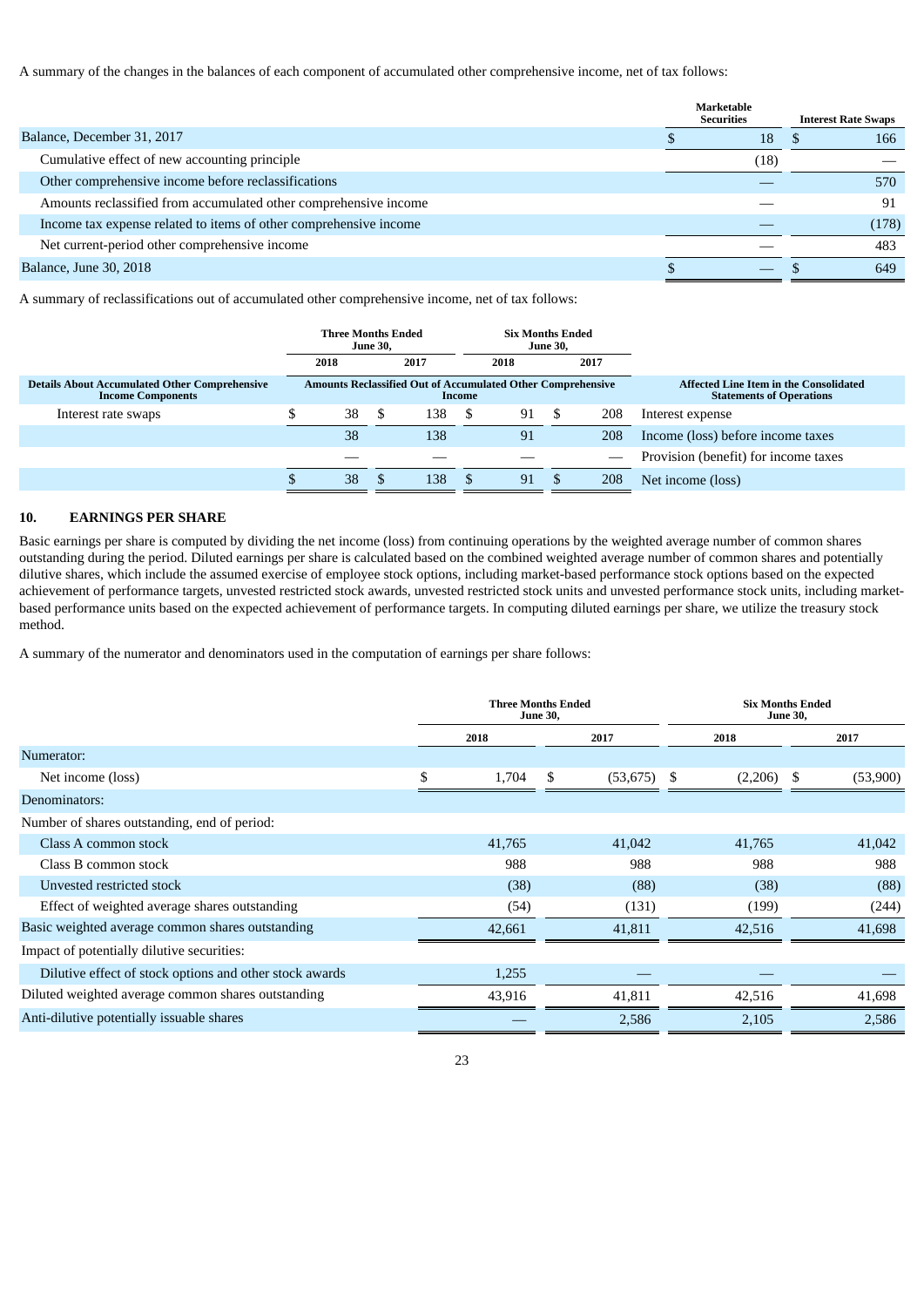## **11. Other Items and Charges**

## **Expense from Acquisition Activities and Other Items**

In the three and six months ended June 30, 2018, we recorded charges of \$211 and \$211, respectively, associated with the write-off of deferred costs related to the expiration of our shelf registration statement and \$138 and \$138, respectively, associated with potential acquisition activities.

#### **Contract Settlement Charge**

In the three and six months ended June 30, 2018, we recorded contract settlement charges of \$0 and \$2,100, respectively, associated with the termination and discounted buy-out of a commodities marketing and brokerage agreement.

## **Southbridge Landfill Closure Charge**

In June 2017, we initiated the plan to cease operations of the Southbridge Landfill as disclosed in Note 8, *Commitments and Contingencies.* Accordingly, in the three and six months ended June 30, 2018, we recorded charges associated with the closure of the Southbridge Landfill as follows:

|                                      | <b>Three Months Ended</b><br><b>June 30,</b> |                          |    |        |    | <b>Six Months Ended</b><br><b>June 30,</b> |     |        |  |
|--------------------------------------|----------------------------------------------|--------------------------|----|--------|----|--------------------------------------------|-----|--------|--|
|                                      |                                              | 2018                     |    | 2017   |    | 2018                                       |     | 2017   |  |
| Asset impairment charge (1)          |                                              | $\overline{\phantom{0}}$ | ۰D | 47,999 | -S | $\qquad \qquad \longleftarrow$             | D   | 47,999 |  |
| Project development charge (2)       |                                              |                          |    | 9,148  |    |                                            |     | 9,148  |  |
| Environmental remediation charge (3) |                                              |                          |    | 6,379  |    |                                            |     | 6,379  |  |
| Charlton settlement charge (4)       |                                              |                          |    |        |    | 1,216                                      |     |        |  |
| Legal and transaction costs (5)      |                                              | 172                      |    | 588    |    | 543                                        |     | 588    |  |
| Southbridge Landfill closure charge  |                                              | 172                      |    | 64,114 | .S | 1,759                                      | - 5 | 64,114 |  |

(1) We performed a test of recoverability under FASB ASC 360, which indicated that the carrying value of our asset group that includes the Southbridge Landfill was no longer recoverable and, as a result, the asset group was assessed for impairment with an impairment charge allocated to the longlived assets of the Southbridge Landfill in accordance with FASB ASC 360.

- (2) We wrote-off deferred costs associated with Southbridge Landfill permitting activities no longer deemed viable.
- (3) We recorded an environmental remediation charge associated with the future installation of a municipal waterline.
- (4) We established a reserve associated with settlement of the Town of Charlton's claim against us. See Note 8, *Commitments and Contingencies* for additional disclosure.
- (5) We incurred legal and other transaction costs associated with various matters as part of the Southbridge Landfill closure. See Note 8, *Commitments and Contingencies* for additional disclosure.

#### **Development Project Charge**

In the three and six months ended June 30, 2018, we recorded development project charges of \$0 and \$311, respectively, associated with previously deferred costs that were written off as a result of the negative vote in a public referendum relating to the NCES landfill.

## **12. FAIR VALUE OF FINANCIAL INSTRUMENTS**

We use a three-tier fair value hierarchy to classify and disclose all assets and liabilities measured at fair value on a recurring basis, as well as assets and liabilities measured at fair value on a non-recurring basis, in periods subsequent to their initial measurement. These tiers include: Level 1, defined as quoted market prices in active markets for identical assets or liabilities; Level 2, defined as inputs other than Level 1 that are observable, either directly or indirectly, such as quoted prices for similar assets or liabilities; and Level 3, defined as unobservable inputs that are not corroborated by market data.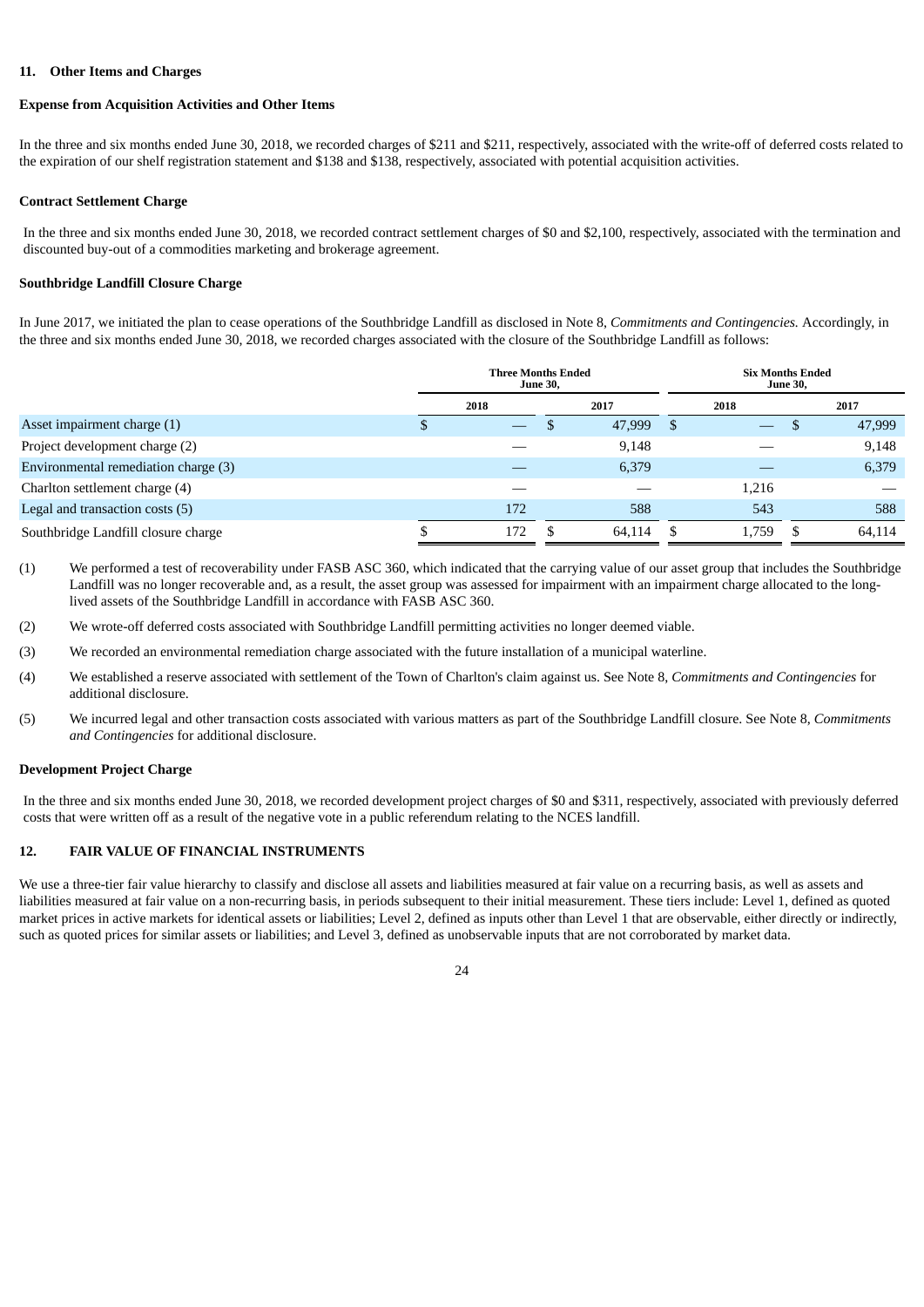We use valuation techniques that maximize the use of market prices and observable inputs and minimize the use of unobservable inputs. In measuring the fair value of our financial assets and liabilities, we rely on market data or assumptions that we believe market participants would use in pricing an asset or a liability.

## **Assets and Liabilities Accounted for at Fair Value**

Our financial instruments include cash and cash equivalents, accounts receivable-trade, restricted investment securities held in trust on deposit with various banks as collateral for our obligations relative to our landfill final capping, closure and post-closure costs, interest rate swaps, trade payables and long-term debt. The carrying values of cash and cash equivalents, accounts receivable - trade and trade payables approximate their respective fair values due to their short-term nature. The fair value of restricted investment securities held in trust, which are valued using quoted market prices, are included as restricted assets in the Level 1 tier below. The fair value of the interest rate swaps included in the Level 2 tier below is calculated using discounted cash flow valuation methodologies based upon the one month LIBOR yield curves that are observable at commonly quoted intervals for the full term of the swaps.

#### **Recurring Fair Value Measurements**

Summaries of our financial assets and liabilities that are measured at fair value on a recurring basis follow:

|                                                     | Fair Value Measurement at June 30, 2018 Using: |                                                                                              |    |                                                                   |    |                                                           |  |  |  |  |
|-----------------------------------------------------|------------------------------------------------|----------------------------------------------------------------------------------------------|----|-------------------------------------------------------------------|----|-----------------------------------------------------------|--|--|--|--|
|                                                     |                                                | <b>Quoted Prices in</b><br><b>Active Markets for</b><br><b>Identical Assets</b><br>(Level 1) |    | <b>Significant Other</b><br><b>Observable Inputs</b><br>(Level 2) |    | Significant<br>Unobservable<br><b>Inputs</b><br>(Level 3) |  |  |  |  |
| Assets:                                             |                                                |                                                                                              |    |                                                                   |    |                                                           |  |  |  |  |
| Interest rate swaps                                 | \$                                             |                                                                                              | \$ | 1,351                                                             | \$ |                                                           |  |  |  |  |
| Restricted investment securities - landfill closure |                                                | 1,198                                                                                        |    |                                                                   |    |                                                           |  |  |  |  |
| Total                                               |                                                | 1,198                                                                                        | \$ | 1,351                                                             | \$ |                                                           |  |  |  |  |
| Liabilities:                                        |                                                |                                                                                              |    |                                                                   |    |                                                           |  |  |  |  |
| Interest rate swaps                                 | \$                                             |                                                                                              | \$ | 416                                                               | \$ |                                                           |  |  |  |  |
|                                                     |                                                |                                                                                              |    |                                                                   |    |                                                           |  |  |  |  |
|                                                     |                                                |                                                                                              |    | Fair Value Measurement at December 31, 2017 Using:                |    |                                                           |  |  |  |  |
|                                                     |                                                | <b>Quoted Prices in</b><br><b>Active Markets for</b><br><b>Identical Assets</b><br>(Level 1) |    | <b>Significant Other</b><br><b>Observable Inputs</b><br>(Level 2) |    | Significant<br><b>Unobservable Inputs</b><br>(Level 3)    |  |  |  |  |
| Assets:                                             |                                                |                                                                                              |    |                                                                   |    |                                                           |  |  |  |  |
| Restricted investment securities - landfill closure | \$                                             | 1,220                                                                                        | \$ |                                                                   | \$ |                                                           |  |  |  |  |
| Interest rate swaps                                 |                                                |                                                                                              |    | 401                                                               |    |                                                           |  |  |  |  |
| Total                                               |                                                | 1,220                                                                                        | S  | 401                                                               | \$ |                                                           |  |  |  |  |
| Liabilities:                                        |                                                |                                                                                              |    |                                                                   |    |                                                           |  |  |  |  |
| Interest rate swaps                                 | \$                                             |                                                                                              | \$ | 123                                                               | \$ |                                                           |  |  |  |  |

## **Fair Value of Debt**

As of June 30, 2018, the fair value of our fixed rate debt, including our FAME Bonds 2005R-3, Finance Authority of Maine Solid Waste Disposal Revenue Bonds Series 2015R-1("FAME Bonds 2015R-1"), FAME Bonds 2015R-2, Vermont Bonds, New York State Environmental Facilities Corporation Solid Waste Disposal Revenue Bonds Series 2014 ("New York Bonds 2014"), New York State Environmental Facilities Corporation Solid Waste Disposal Revenue Bonds Series 2014R-2 ("New York Bonds 2014R-2") and Solid Waste Disposal Revenue Bonds Series 2013 issued by the Business Finance Authority of the State of New Hampshire ("New Hampshire Bonds") was approximately \$123,369 and the carrying value was \$122,000. The fair value of the FAME Bonds 2005R-3, the FAME Bonds 2015R-1, the FAME Bonds 2015R-2, the Vermont Bonds, the New York Bonds 2014, the New York Bonds 2014R-2 and the New Hampshire Bonds is considered to be Level 2 within the fair value hierarchy as the fair value is determined using market approach pricing provided by a third-party that utilizes pricing models and pricing systems, mathematical tools and judgment to determine the evaluated price for the security based on the market information of each of the bonds or securities with similar characteristics.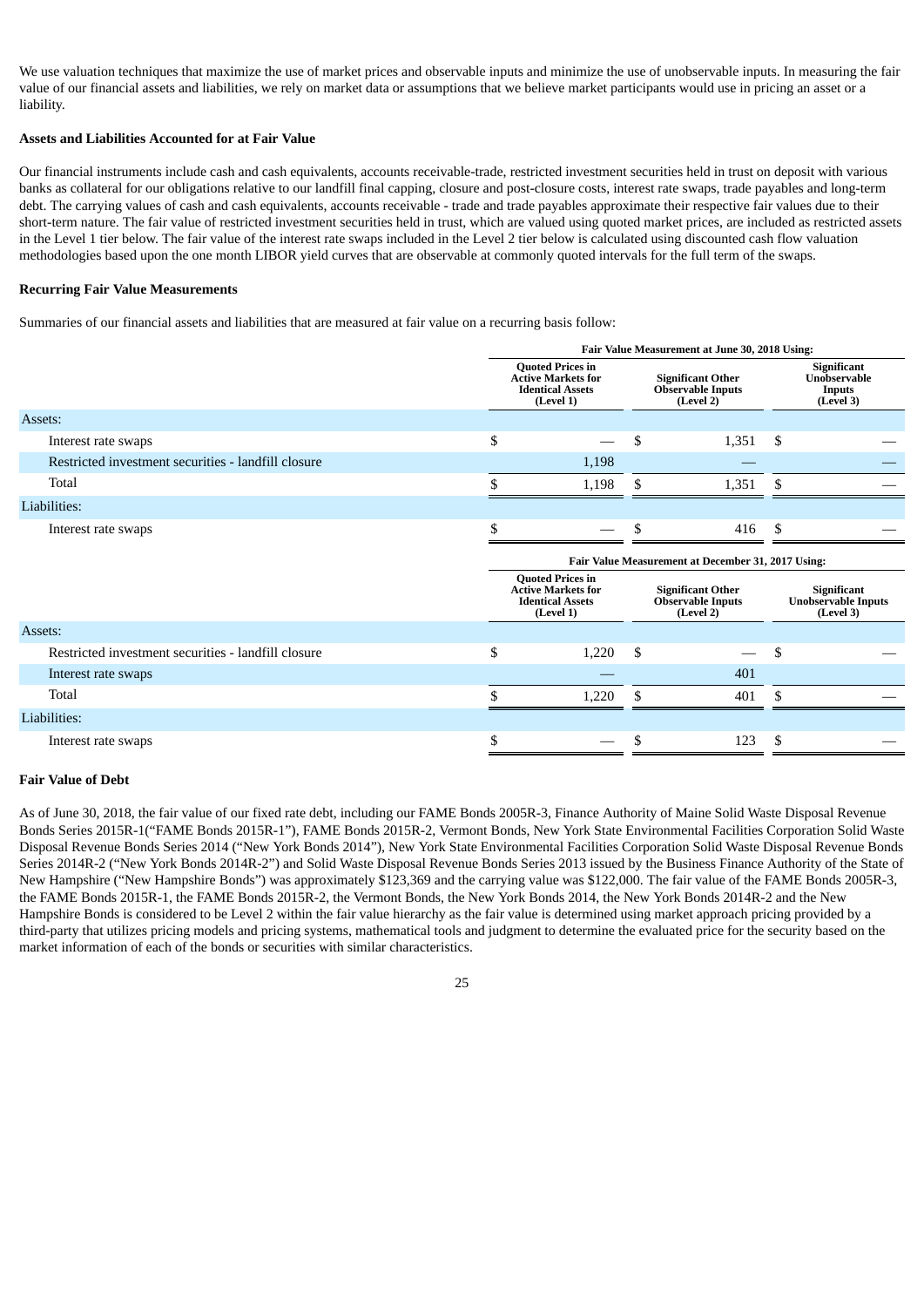As of June 30, 2018, the carrying value of our Term Loan Facility was \$350,000 and the carrying value of our Revolving Credit Facility was \$33,300. Their fair values are based on current borrowing rates for similar types of borrowing arrangements, or Level 2 inputs, and approximate their carrying values.

Although we have determined the estimated fair value amounts of FAME Bonds 2005R-3, FAME Bonds 2015R-1, FAME Bonds 2015R-2, Vermont Bonds, New York Bonds 2014, New York Bonds 2014R-2 and New Hampshire Bonds using available market information and commonly accepted valuation methodologies, a change in available market information, and/or the use of different assumptions and/or estimation methodologies could have a material effect on the estimated fair values. These amounts have not been revalued, and current estimates of fair value could differ significantly from the amounts presented.

## **13. INCOME TAXES**

During the six months ended June 30, 2018, we recognized a (\$1,635) deferred tax benefit due to a reduction of the valuation allowance in the quarter ended March 31, 2018. In determining the need for a valuation allowance, we have assessed the available means of recovering deferred tax assets, including the existence of reversing temporary differences. The valuation allowance decreased due to the recognition of additional reversing temporary differences from the \$1,635 deferred tax liability recorded through goodwill related to the Complete acquisition. The \$1,635 deferred tax liability related to the Complete acquisition was based on the impact of temporary differences between the amounts of assets and liabilities recognized for financial reporting purposes and such amounts recognized for income tax purposes.

On December 22, 2017, the Tax Cuts and Jobs Act (the "Act") was enacted. The Act, which is also commonly referred to as "US tax reform," significantly changes US corporate income tax laws by, among other things, reducing the US corporate income tax rate from 35% to 21% starting in 2018. Under the Act, the alternative minimum tax has been repealed and minimum tax credit carryforwards become refundable beginning in 2018 and will be fully refunded, if not otherwise used to offset tax liabilities, in tax year 2021. Further, our \$101,200 in federal net operating loss carryforwards generated as of the end of 2017 continue to be carried forward for 20 years and are expected to be available to fully offset taxable income earned in 2018 and future tax years. Federal net operating losses generated after 2017 will be carried forward indefinitely, but generally may only offset up to 80% of taxable income earned in a tax year. In the quarter ending December 31, 2017, we revalued our deferred tax assets and liabilities for changes under the Act including (a) revaluing our federal net deferred taxes assets before valuation allowance using the 21% tax rate; (b) revaluing our federal valuation allowance using the 21% tax rate; and (c) recognizing a federal deferred tax benefit for 80% of indefinite lived deferred tax liabilities, which are anticipated to be available as a source of taxable income upon reversal of deferred tax assets that would also have indefinite lives.

The benefit for income taxes for the three and six months ended June 30, 2018 incorporates the changes under the Act, including use of the 21% US corporate income tax rate and applying the new federal net operating loss carryforward rules. We have \$3,804 minimum tax credit carryforwards of which we anticipate \$1,902 is refundable in 2018. Current income tax benefits of \$475 and \$950 in the three and six months ended June 30, 2018, respectively, offset by \$475 and \$950 deferred tax provisions in the three and six months ended June 30, 2018, respectively, were recognized for a portion of the minimum tax credit carryforward refundable in 2018.

## **14. SEGMENT REPORTING**

We report selected information about operating segments in a manner consistent with that used for internal management reporting. We classify our solid waste operations on a geographic basis through regional operating segments, our Western and Eastern regions. Revenues associated with our solid waste operations are derived mainly from solid waste collection and disposal, landfill, landfill gas-to-energy, transfer and recycling services in the northeastern United States. Our revenues in the Recycling segment are derived from municipalities and customers in the form of processing fees, tipping fees and commodity sales. Organics services, ancillary operations, major account and industrial services, discontinued operations, and earnings from equity method investees, as applicable, are included in our Other segment.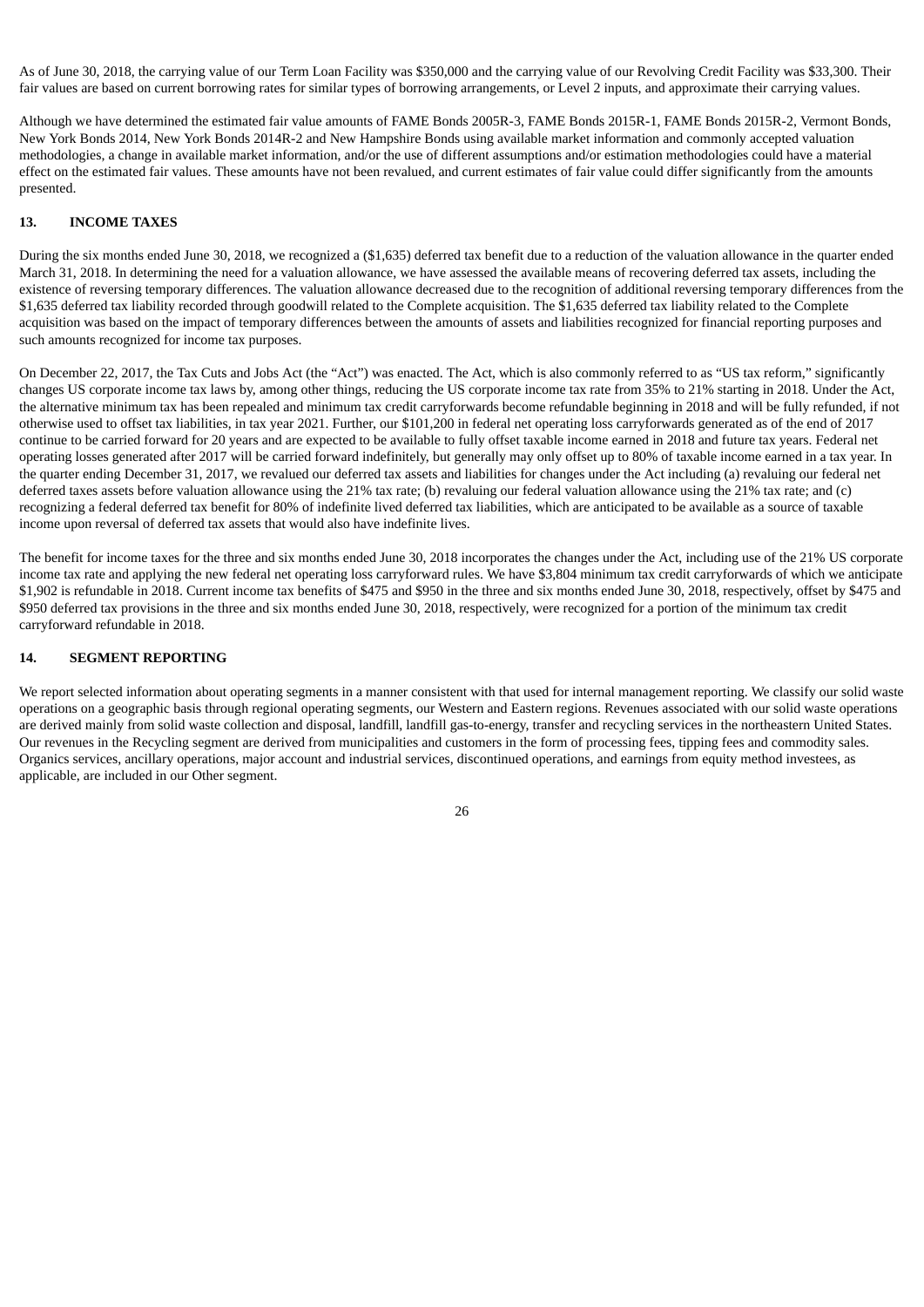# **Three Months Ended June 30, 2018**

| Segment      |   | Outside<br>revenues |    | Inter-company<br>revenue        |  | <b>Depreciation and</b><br>amortization |    | <b>Operating</b><br>income (loss) | <b>Total</b><br>assets |         |
|--------------|---|---------------------|----|---------------------------------|--|-----------------------------------------|----|-----------------------------------|------------------------|---------|
| Eastern      | ۰ | 53,589              | \$ | 14,569                          |  | 7,030                                   | \$ | 4,266                             | -\$                    | 180,330 |
| Western      |   | 71,043              |    | 20,689                          |  | 8,351                                   |    | 11,989                            |                        | 354,284 |
| Recycling    |   | 9,600               |    | 1,738                           |  | 1,043                                   |    | (2,250)                           |                        | 49,477  |
| Other        |   | 31,417              |    | 602                             |  | 962                                     |    | 1,144                             |                        | 68,483  |
| Eliminations |   |                     |    | (37,598)                        |  | __                                      |    | __                                |                        |         |
| Total        |   | 165,649             | S. | $\hspace{0.1mm}-\hspace{0.1mm}$ |  | 17,386                                  | S  | 15,149                            | -S                     | 652,574 |

# **Three Months Ended June 30, 2017**

| Segment             | Outside<br>revenues |     | Inter-company<br>revenue | <b>Depreciation and</b><br>amortization | <b>Operating</b><br>income (loss) |      | <b>Total</b><br>assets |
|---------------------|---------------------|-----|--------------------------|-----------------------------------------|-----------------------------------|------|------------------------|
| Eastern             | 46,574              | \$. | 13,202                   | 6,423                                   | \$<br>(60, 324)                   | - \$ | 158,042                |
| Western             | 64,372              |     | 18,625                   | 7,586                                   | 10,770                            |      | 328,207                |
| Recycling           | 16,211              |     | (245)                    | 1,019                                   | 1,064                             |      | 50,398                 |
| Other               | 26,859              |     | 611                      | 840                                     | 1,211                             |      | 52,230                 |
| <b>Eliminations</b> |                     |     | (32, 193)                |                                         |                                   |      |                        |
| Total               | 154.016             | -S  | $\overline{\phantom{a}}$ | 15,868                                  | (47, 279)                         | - \$ | 588,877                |

# **Six Months Ended June 30, 2018**

| Segment             |     | Outside<br>revenues |              | Inter-company<br>revenue        |    | <b>Depreciation and</b><br>amortization |   | <b>Operating</b><br>income (loss) |     | <b>Total assets</b> |
|---------------------|-----|---------------------|--------------|---------------------------------|----|-----------------------------------------|---|-----------------------------------|-----|---------------------|
| Eastern             | ۰Ļ. | 98,094              | $\mathbf{S}$ | 25,876                          | -S | 13,009                                  | S | 2,454                             | -\$ | 180,330             |
| Western             |     | 135,783             |              | 39,320                          |    | 16,382                                  |   | 19,182                            |     | 354,284             |
| Recycling           |     | 19,757              |              | 2,923                           |    | 2,097                                   |   | (7, 418)                          |     | 49,477              |
| Other               |     | 59,470              |              | 919                             |    | 1,882                                   |   | 1,768                             |     | 68,483              |
| <b>Eliminations</b> |     |                     |              | (69,038)                        |    | –                                       |   |                                   |     |                     |
| Total               |     | 313,104             | S            | $\hspace{0.1mm}-\hspace{0.1mm}$ |    | 33,370                                  | S | 15,986                            | \$  | 652,574             |

# **Six Months Ended June 30, 2017**

| Segment      |    | <b>Outside</b><br>revenues | Inter-company<br>revenue              | <b>Depreciation and</b><br>amortization |   | <b>Operating</b><br>income (loss) | <b>Total assets</b> |
|--------------|----|----------------------------|---------------------------------------|-----------------------------------------|---|-----------------------------------|---------------------|
| Eastern      | ۰υ | 85,260                     | \$<br>22,724                          | 11,827                                  | S | (60, 304)                         | 158,042             |
| Western      |    | 118,515                    | 34,407                                | 14,191                                  |   | 14,859                            | 328,207             |
| Recycling    |    | 32,846                     | (489)                                 | 2,022                                   |   | 2,647                             | 50,398              |
| Other        |    | 51,197                     | 985                                   | 1,677                                   |   | 2,084                             | 52,230              |
| Eliminations |    |                            | (57, 627)                             |                                         |   | __                                |                     |
| <b>Total</b> | D  | 287,818                    | \$<br>$\hspace{0.1mm}-\hspace{0.1mm}$ | 29,717                                  | S | $(40,714)$ \$                     | 588,877             |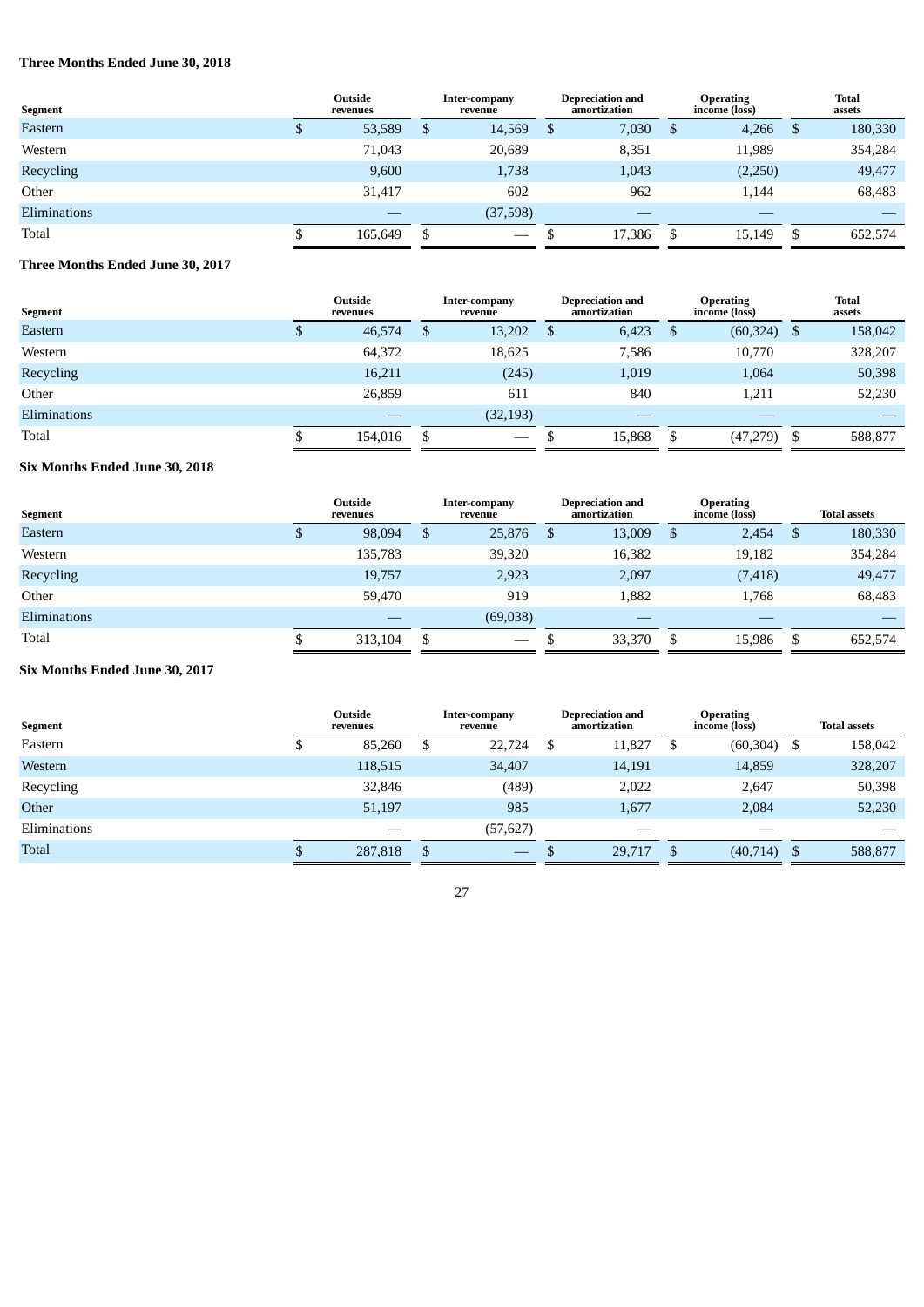A summary of our revenues attributable to services provided follows:

|                           |     | <b>Three Months Ended</b> | <b>June 30,</b> |         |               | <b>Six Months Ended</b> | <b>June 30,</b> |         |
|---------------------------|-----|---------------------------|-----------------|---------|---------------|-------------------------|-----------------|---------|
|                           |     | 2018                      |                 | 2017    |               | 2018                    |                 | 2017    |
| Collection                | \$  | 74,564                    | \$              | 66,308  | <sup>\$</sup> | 141,039                 | - \$            | 126,145 |
| Disposal                  |     | 47.246                    |                 | 42,172  |               | 87,480                  |                 | 73,454  |
| Power generation          |     | 1,295                     |                 | 1,554   |               | 3,094                   |                 | 2,906   |
| Processing                |     | 2,347                     |                 | 2,137   |               | 3,768                   |                 | 3,796   |
| Solid waste operations    |     | 125,452                   |                 | 112,171 |               | 235,381                 |                 | 206,301 |
| Organics                  |     | 14,647                    |                 | 11,005  |               | 26,847                  |                 | 20,219  |
| <b>Customer solutions</b> |     | 15,950                    |                 | 14,629  |               | 31,119                  |                 | 28,452  |
| Recycling                 |     | 9,600                     |                 | 16,211  |               | 19,757                  |                 | 32,846  |
| Total revenues            | \$. | 165,649                   |                 | 154,016 | \$.           | 313,104                 | -S              | 287,818 |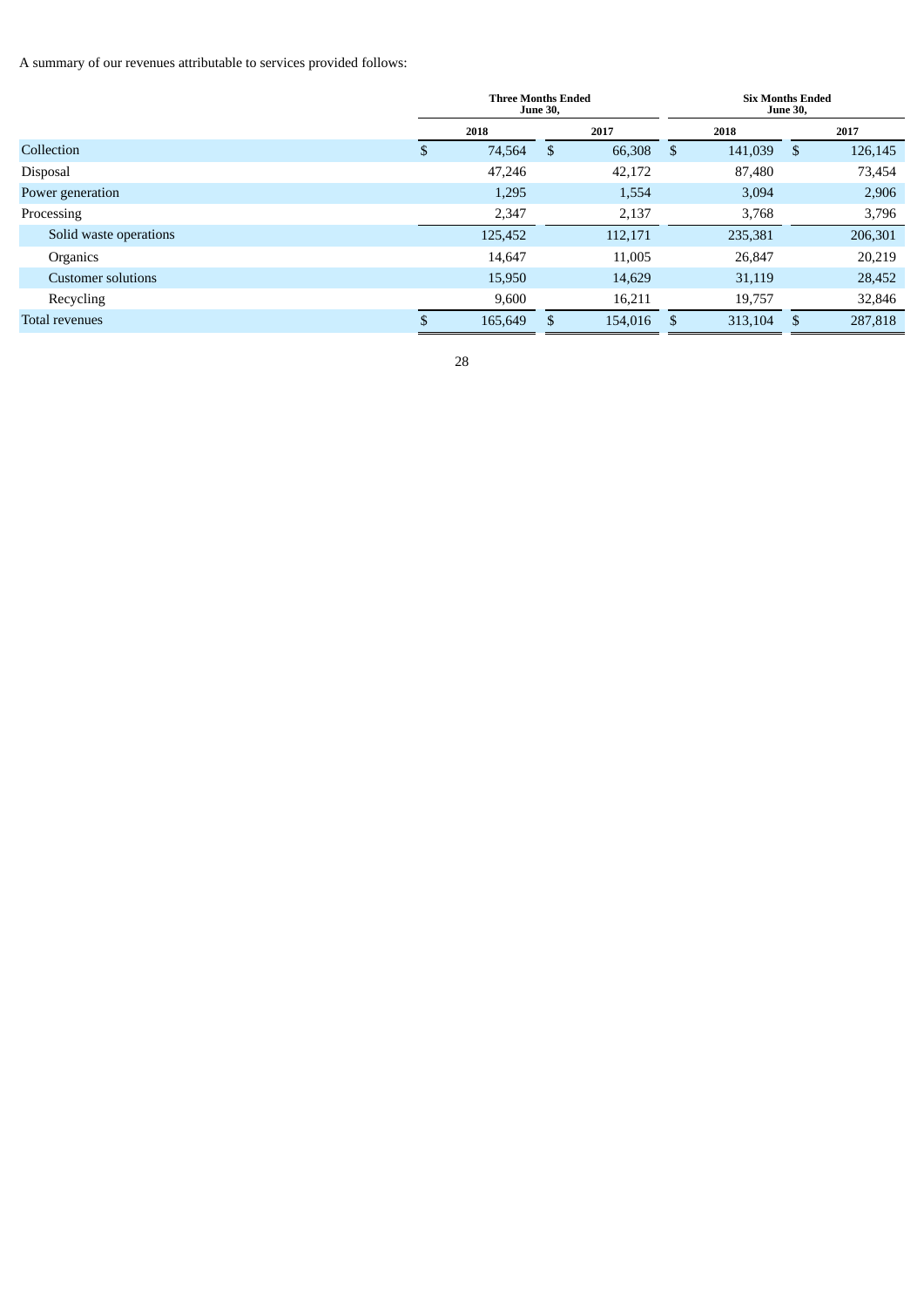### **ITEM 2. MANAGEMENT'S DISCUSSION AND ANALYSIS OF FINANCIAL CONDITION AND RESULTS OF OPERATIONS**

The following discussion should be read in conjunction with our unaudited consolidated financial statements and notes thereto included under Item 1. In addition, reference should be made to our audited consolidated financial statements and notes thereto and related Management's Discussion and Analysis of Financial Condition and Results of Operations appearing in our Annual Report on Form 10-K for the fiscal year ended December 31, 2017 filed with the Securities and Exchange Commission ("SEC") on March 2, 2018.

This Quarterly Report on Form 10-Q and, in particular, this Management's Discussion and Analysis of Financial Condition and Results of Operations, may contain or incorporate a number of forward-looking statements within the meaning of Section 27A of the Securities Act of 1933, as amended, and Section 21E of the Exchange Act of 1934, as amended, including:

- the projected development of additional disposal capacity or expectations regarding permits for existing capacity;
- the outcome of any legal or regulatory matter;
- expected liquidity and financing plans;
- expected future revenues, operations, expenditures and cash needs;
- fluctuations in or the level of commodity pricing of our recyclables, increases in landfill tipping fees and fuel costs and general economic and weather conditions;
- projected future obligations related to final capping, closure and post-closure costs of our existing landfills and any disposal facilities which we may own or operate in the future;
- our ability to use our net operating losses and tax positions;
- our ability to service our debt obligations;
- the recoverability or impairment of any of our assets or goodwill;
- estimates of the potential markets for our products and services, including the anticipated drivers for future growth;
- sales and marketing plans or price and volume assumptions;
- potential business combinations or divestitures; and
- projected improvements to our infrastructure and the impact of such improvements on our business and operations.

In addition, any statements contained in or incorporated by reference into this report that are not statements of historical fact should be considered forwardlooking statements. You can identify these forward-looking statements by the use of the words "believes", "expects", "anticipates", "plans", "may", "will", "would", "intends", "estimates" and other similar expressions, whether in the negative or affirmative. These forward-looking statements are based on current expectations, estimates, forecasts and projections about the industry and markets in which we operate, as well as management's beliefs and assumptions, and should be read in conjunction with our consolidated financial statements and notes thereto. These forward-looking statements are not guarantees of future performance, circumstances or events. The occurrence of the events described and the achievement of the expected results depends on many events, some or all of which are not predictable or within our control. Actual results may differ materially from those set forth in the forward-looking statements.

There are a number of important risks and uncertainties that could cause our actual results to differ materially from those indicated by such forward-looking statements. These risks and uncertainties include, without limitation, those detailed in Item 1A, "Risk Factors" in our Annual Report on Form 10-K for the fiscal year ended December 31, 2017 and, if applicable, those included under Part II, Item 1A of this Quarterly Report on Form 10-Q.

There may be additional risks that we are not presently aware of or that we currently believe are immaterial, which could have an adverse impact on our business. We explicitly disclaim any obligation to update any forward-looking statements whether as a result of new information, future events or otherwise, except as otherwise required by law.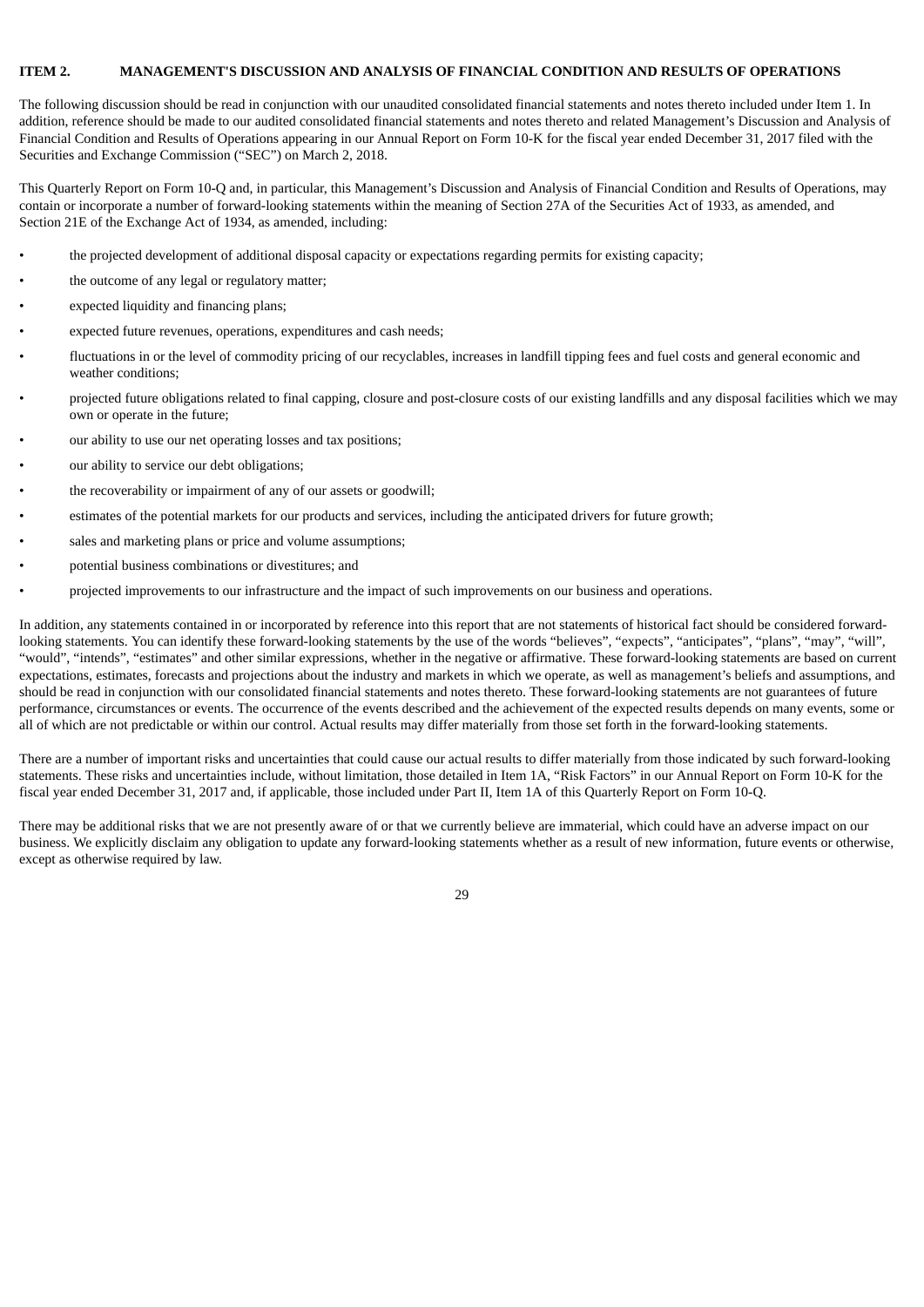### **Company Overview**

Founded in 1975 with a single truck, Casella Waste Systems, Inc., a Delaware corporation, its wholly-owned subsidiaries and certain partially owned entities over which it has a controlling financial interest (collectively, "we", "us" or "our"), is a regional, vertically-integrated solid waste services company. We provide resource management expertise and services to residential, commercial, municipal and industrial customers, primarily in the areas of solid waste collection and disposal, transfer, recycling and organics services. We provide integrated solid waste services in six states: Vermont, New Hampshire, New York, Massachusetts, Maine and Pennsylvania, with our headquarters located in Rutland, Vermont. We manage our solid waste operations on a geographic basis through two regional operating segments, the Eastern and Western regions, each of which provides a full range of solid waste services, and our largerscale recycling and commodity brokerage operations through our Recycling segment. Organics services, ancillary operations, major account and industrial services, discontinued operations, and earnings from equity method investees, as applicable, are included in our Other segment.

As of July 15, 2018, we owned and/or operated 32 solid waste collection operations, 47 transfer stations, 18 recycling facilities, nine Subtitle D landfills, four landfill gas-to-energy facilities and one landfill permitted to accept construction and demolition ("C&D") materials.

### **Results of Operations**

#### *Revenues*

We manage our solid waste operations, which include a full range of solid waste services, on a geographic basis through two regional operating segments, which we designate as the Eastern and Western regions. Revenues in our Eastern and Western regions consist primarily of fees charged to customers for solid waste collection and disposal, landfill, landfill gas-to-energy, transfer and recycling services. We derive a substantial portion of our collection revenues from commercial, industrial and municipal services that are generally performed under service agreements or pursuant to contracts with municipalities. The majority of our residential collection services are performed on a subscription basis with individual households. Landfill and transfer customers are charged a tipping fee on a per ton basis for disposing of their solid waste at our disposal facilities and transfer stations. We also generate and sell electricity at certain of our landfill facilities. Revenues from our Recycling segment consist of revenues derived from municipalities and customers in the form of processing fees, tipping fees and commodity sales. Revenues from organics services, ancillary operations, and major account and industrial services are included in our Other segment. Our revenues are shown net of inter-company eliminations.

A summary of revenues attributable to service provided (dollars in millions and as a percentage of total revenues) follows:

|                           | <b>Three Months Ended June 30.</b> |       |      |        |               |       |      |        |               |        |     | <b>Six Months Ended June 30.</b> |      |        |     |       |      |        |     |        |
|---------------------------|------------------------------------|-------|------|--------|---------------|-------|------|--------|---------------|--------|-----|----------------------------------|------|--------|-----|-------|------|--------|-----|--------|
|                           |                                    |       | 2018 |        |               |       | 2017 |        |               | Change |     |                                  | 2018 |        |     |       | 2017 |        |     | Change |
| Collection                | \$                                 | 74.6  |      | 45.0%  | <sup>\$</sup> | 66.3  |      | 43.1%  | <sup>\$</sup> | 8.3    | \$. | 141.0                            |      | 45.0%  | \$. | 126.1 |      | 43.8%  |     | 14.9   |
| <b>Disposal</b>           |                                    | 47.2  |      | 28.5%  |               | 42.2  |      | 27.4%  |               | 5.0    |     | 87.5                             |      | 27.9%  |     | 73.5  |      | 25.5%  |     | 14.0   |
| Power                     |                                    | 1.3   |      | 0.8%   |               | 1.6   |      | 1.0%   |               | (0.3)  |     | 3.1                              |      | 1.0%   |     | 2.9   |      | 1.0%   |     | 0.2    |
| Processing                |                                    | 2.4   |      | 1.4%   |               | 2.1   |      | 1.3%   |               | 0.3    |     | 3.8                              |      | 1.3%   |     | 3.8   |      | 1.4%   |     |        |
| Solid waste               |                                    | 125.5 |      | 75.7%  |               | 112.2 |      | 72.8%  |               | 13.3   |     | 235.4                            |      | 75.2%  |     | 206.3 |      | 71.7%  |     | 29.1   |
| Organics                  |                                    | 14.6  |      | 8.9%   |               | 11.0  |      | 7.2%   |               | 3.6    |     | 26.8                             |      | 8.6%   |     | 20.2  |      | 7.0%   |     | 6.6    |
| <b>Customer solutions</b> |                                    | 15.9  |      | 9.6%   |               | 14.6  |      | 9.5%   |               | 1.3    |     | 31.1                             |      | 9.9%   |     | 28.5  |      | 9.9%   |     | 2.6    |
| Recycling                 |                                    | 9.6   |      | 5.8%   |               | 16.2  |      | 10.5%  |               | (6.6)  |     | 19.8                             |      | 6.3%   |     | 32.8  |      | 11.4%  |     | (13.0) |
| Total revenues            | \$.                                | 165.6 |      | 100.0% | S             | 154.0 |      | 100.0% | <sup>\$</sup> | 11.6   |     | 313.1                            |      | 100.0% | \$. | 287.8 |      | 100.0% | \$. | 25.3   |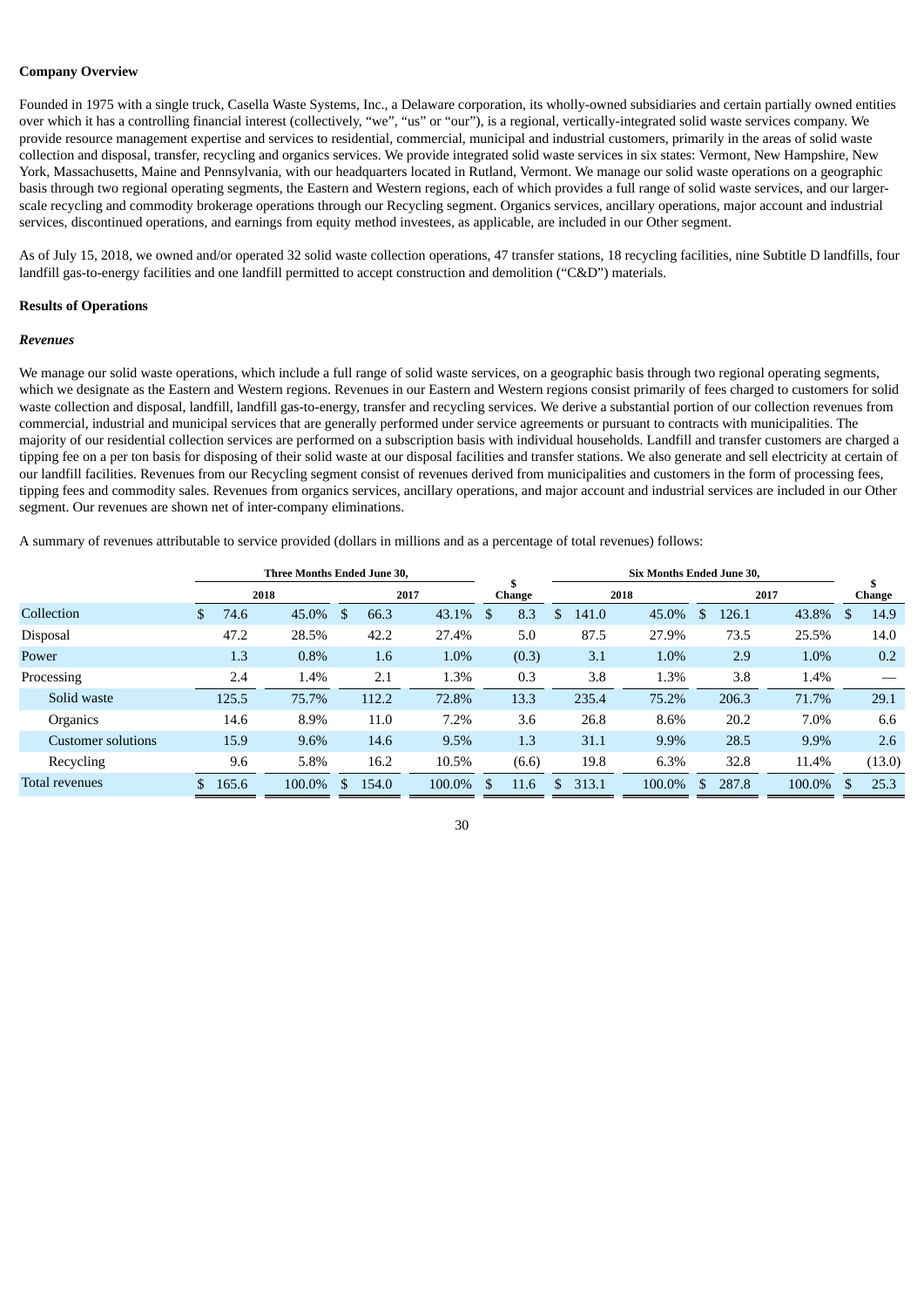A summary of the period-to-period changes in solid waste revenues (dollars in millions and as a percentage of solid waste revenues) follows:

|                            |   |        | <b>Period-to-Period</b><br>Change for the Three Months Ended June 30,<br>2018 vs. 2017 |               | <b>Period-to-Period</b><br>Change for the Six Months Ended June 30, 2018<br>vs. 2017 |
|----------------------------|---|--------|----------------------------------------------------------------------------------------|---------------|--------------------------------------------------------------------------------------|
|                            |   | Amount | % of Growth                                                                            | <b>Amount</b> | % of Growth                                                                          |
| Price                      | Φ | 4.8    | $4.3\%$ \$                                                                             | 8.8           | 4.3%                                                                                 |
| Volume                     |   | 1.7    | 1.5%                                                                                   | 7.9           | 3.8%                                                                                 |
| Surcharges and other fees  |   | 2.0    | 1.8%                                                                                   | 3.2           | 1.6%                                                                                 |
| Commodity price and volume |   | (0.1)  | (0.1)%                                                                                 | 0.2           | 0.1%                                                                                 |
| <b>Acquisitions</b>        |   | 4.9    | $4.3\%$                                                                                | 9.0           | 4.3%                                                                                 |
| Solid waste revenues       |   | 13.3   | $11.8\%$ \$                                                                            | 29.1          | 14.1%                                                                                |

#### *Solid waste revenues*

Price.

The price change component in quarterly solid waste revenues growth is the result of the following:

- \$3.3 million from favorable collection pricing; and
- \$1.5 million from favorable disposal pricing associated with our landfills and transfer stations.

The price change component in year-to-date solid waste revenues growth is the result of the following:

- \$6.1 million from favorable collection pricing; and
- \$2.7 million from favorable disposal pricing associated with our landfills and transfer stations.

## Volume.

The volume change component in quarterly solid waste revenues growth is the result of the following:

- \$1.1 million from higher disposal volumes (of which \$0.9 million relates to higher transportation volumes associated with a large contaminated soil project, \$0.5 million relates to higher transfer station volumes and \$(0.3) million relates to lower landfill volumes); and
- \$0.6 million from higher collection volumes.

The volume change component in year-to-date solid waste revenues growth is the result of the following:

- \$7.1 million from higher disposal volumes (of which \$4.2 million relates to higher transportation volumes associated with a large contaminated soil project, \$2.0 million relates to higher landfill volumes and \$0.9 million relates to higher transfer station volumes); and
- \$0.9 million from higher collection volumes; partially offset by
- \$(0.1) million from lower processing volumes.

## Surcharges and other fees.

The surcharges and other fees change component in quarterly and year-to-date solid waste revenues growth is the result of the following:

• \$2.0 million and \$3.2 million associated primarily with the Energy component of the Energy and Environmental fee and the portion of the Sustainability Recycling Adjustment fee that has anniversaried. The Energy component of the fee floats on a monthly basis based on diesel fuel prices. The Energy component of the fee increased due to both the implementation of the program and higher diesel fuel pricing. The Sustainability Recycling Adjustment fee floats on a monthly basis based on recycled commodity prices.

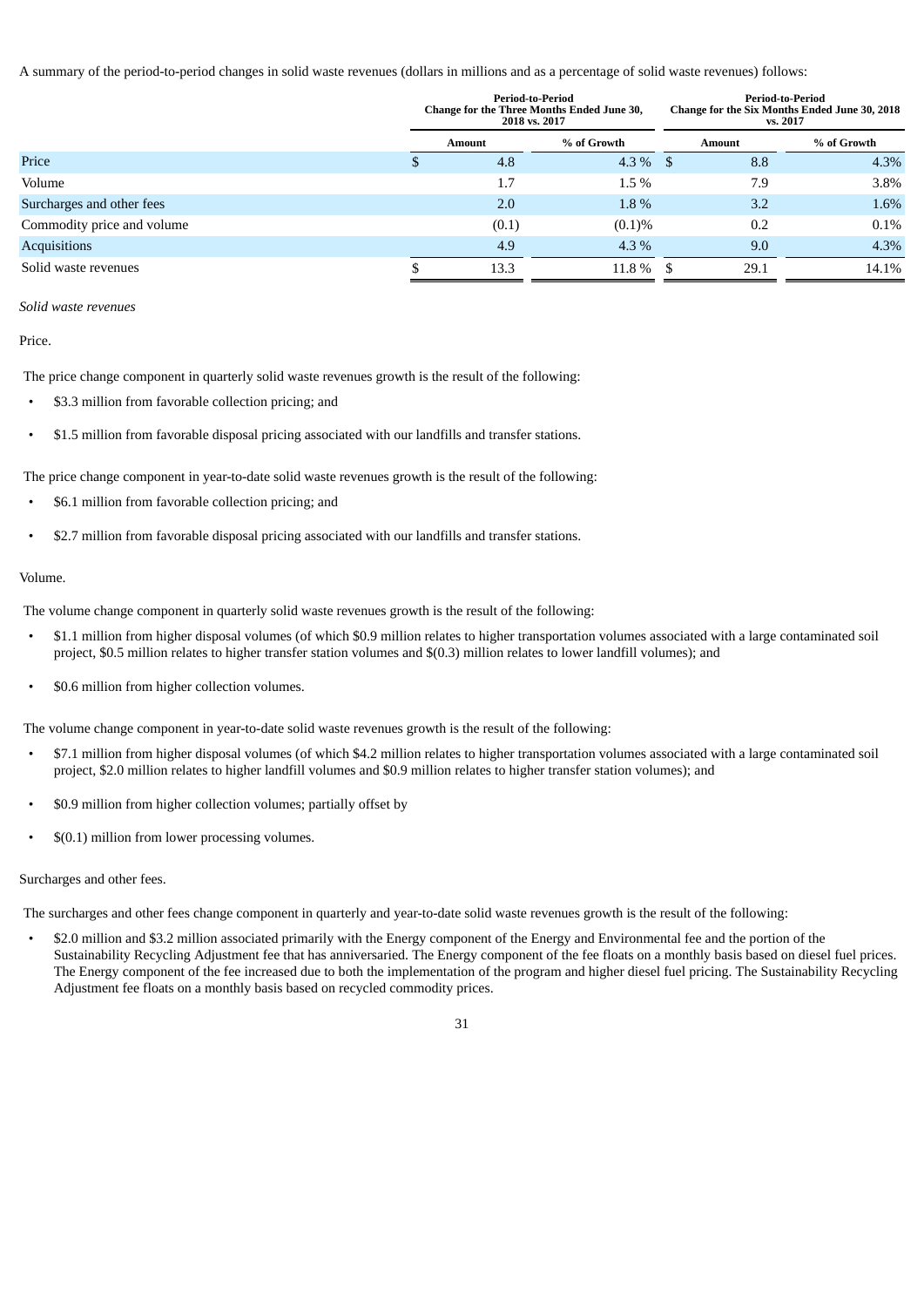Commodity price and volume.

The commodity price and volume change component in quarterly solid waste revenues growth is the result of the following:

- \$(0.4) million from lower landfill gas-to-energy volumes and, to a lesser extent, commodity processing volumes; partially offset by
- \$0.3 million from favorable commodity pricing and, to a lesser extent, energy pricing.

The commodity price and volume change component in year-to-date solid waste revenues growth is the result of the following:

- \$0.8 million from favorable energy and commodity pricing; partially offset by
- \$(0.6) million from lower commodity processing and landfill gas-to-energy volumes.

## Acquisitions.

The acquisitions change component in quarterly and year-to-date solid waste revenues growth is primarily the result of the acquisition of a solid waste collection, transfer and processing business in our Eastern region, Complete Disposal Company, Inc. and its subsidiary United Material Management of Holyoke, Inc. (collectively, "Complete"), in the quarter ended March 31, 2018. It is also impacted by the acquisition of a tuck-in collection business in the quarter ended March 31, 2018 and four solid waste collection businesses from March 2017 through December 2017.

#### *Organics revenues*

Quarterly organics revenues increased \$3.6 million as a result of higher commodity volumes, primarily driven by a new sludge transportation and disposal contract, and higher commodity pricing.

Year-to-date organics revenues increased \$6.6 million as a result of higher commodity volumes, primarily driven by a new sludge transportation and disposal contract, and higher commodity pricing in the three months ended June 30, 2018.

## *Customer Solutions revenues*

Quarterly customer solutions revenues increased \$1.3 million as a result of higher volumes.

Year-to-date revenues increased \$2.6 million as the result of higher volumes.

## *Recycling revenues*

Quarterly recycling revenues decreased as a result of the following:

- \$(7.2) million from unfavorable commodity pricing in the marketplace; and
- \$(2.4) million from lower commodity volumes; partially offset by
- \$3.0 million from higher tipping fees.

Year-to-date recycling revenues decreased as a result of the following:

- \$(14.5) million from unfavorable commodity pricing in the marketplace;
- \$(4.3) million from lower commodity volumes; partially offset by
- \$5.7 million from higher tipping fees.

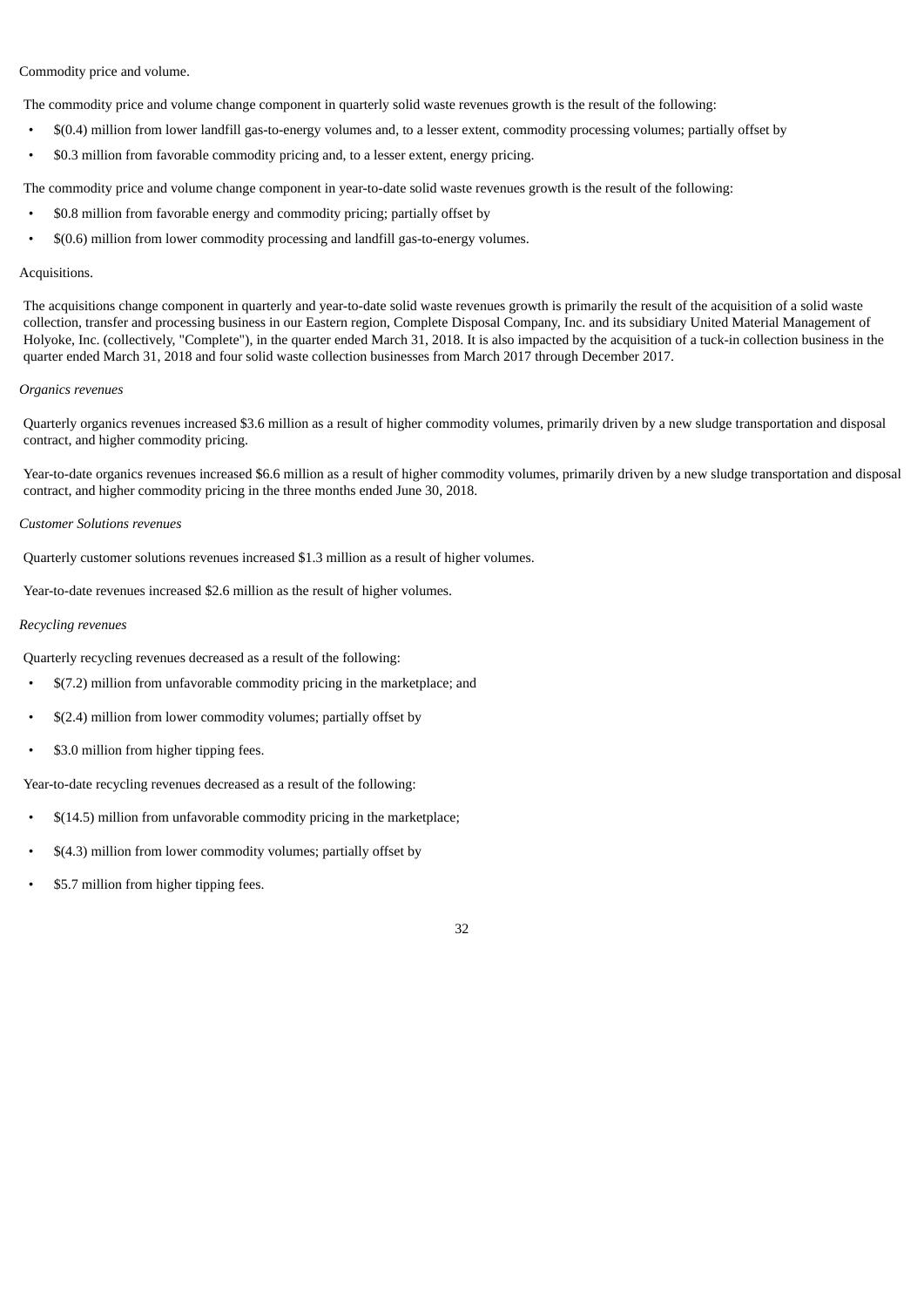## *Operating Expenses*

A summary of cost of operations, general and administration expense, and depreciation and amortization expense (dollars in millions and as a percentage of total revenues) is as follows:

|                                  |     | Three Months Ended June 30, |       |  |       |       |  |        |         | Six Months Ended June 30, |       |       |        |
|----------------------------------|-----|-----------------------------|-------|--|-------|-------|--|--------|---------|---------------------------|-------|-------|--------|
|                                  |     | 2018                        |       |  | 2017  |       |  | Change | 2018    |                           | 2017  |       | Change |
| Cost of operations               |     | \$111.8                     | 67.5% |  | 102.5 | 66.6% |  | 9.3    | \$217.4 | 69.4% \$                  | 197.1 | 68.5% | 20.3   |
| General and administration       | \$. | 20.8                        | 12.6% |  | 18.8  | 12.2% |  | 2.0    | 41.8    | 13.4% \$                  | 37.6  | 13.1% | 4.2    |
| Depreciation and amortization \$ |     | 17.4                        | 10.5% |  | 15.9  | 10.3% |  |        | 33.4    | 10.7%                     | 29.7  | 10.3% |        |

## *Cost of Operations*

Cost of operations includes labor costs, tipping fees paid to third-party disposal facilities, fuel costs, maintenance and repair costs of vehicles and equipment, workers' compensation and vehicle insurance costs, third-party transportation costs, district and state taxes, host community fees, and royalties. Cost of operations also includes accretion expense related to final capping, closure and post-closure obligations, leachate treatment and disposal costs, and depletion of landfill operating lease obligations.

The period-to-period changes in cost of operations can be primarily attributed to the following:

Third-party direct costs increased \$4.3 million quarterly and \$8.6 million year-to-date due to the following:

- higher hauling and third-party transportation costs primarily associated with: a large contaminated soil project in the Western region resulting in higher third-party costs for processing and transportation of soils; higher collection volumes in the Eastern region; higher brokerage volumes in our Customer Solutions line-of-business with high pass through direct costs; and higher volumes being directed to third-party sites driven by a large new sludge transportation and disposal contract in our Organics line-of-business; and
- higher disposal costs associated with: higher transfer station and transportation volumes with increased third-party disposal pricing in the Western region; the Complete acquisition in the Eastern region; the reduction of contamination in the Recycling segment resulting in higher residual waste volumes; and the use of alternative third-party disposal sites in our Organics line-of-business; partially offset by
- lower purchased material costs in our Recycling and Customer Solutions lines-of-business.

Labor and related benefit costs increased \$2.2 million quarterly and \$4.4 million year-to-date due to the following:

- higher labor costs related primarily to acquisitions and higher collection volumes in the Eastern region;
- higher labor costs related primarily to higher wages and acquisitions in the Western region;
- higher labor costs as we slowed processing lines and added labor in an effort to improve product quality and reduce contamination in finished products in our Recycling line-of-business; and
- higher workers compensation insurance costs based on claims activity.

Direct operational costs increased \$1.1 million quarterly and \$3.4 million year-to-date due to the following:

- higher host community fees associated with increased volumes at certain landfills in the Eastern and Western regions;
- higher accretion expense associated with the acceleration of asset retirement obligations due to the closure of the landfill located in Southbridge, Massachusetts ("Southbridge Landfill") in the Eastern region;
- higher landfill operating lease amortization associated primarily with increased landfill volumes at certain landfills in the Eastern and Western regions;
- higher landfill operating costs at certain landfills in the Eastern and Western regions, partially mitigated by improved leachate disposal costs in the Western region; and
- higher supplies and consumables cost in our Organics and Recycling lines-of-business.

Fuel costs increased \$0.9 million quarterly and \$1.5 million year-to-date due to the higher diesel fuel pricing in the marketplace. The impact of higher fuel costs in the periods was almost completely offset through higher revenues from fees associated with the Energy component of the Energy and Environmental fee.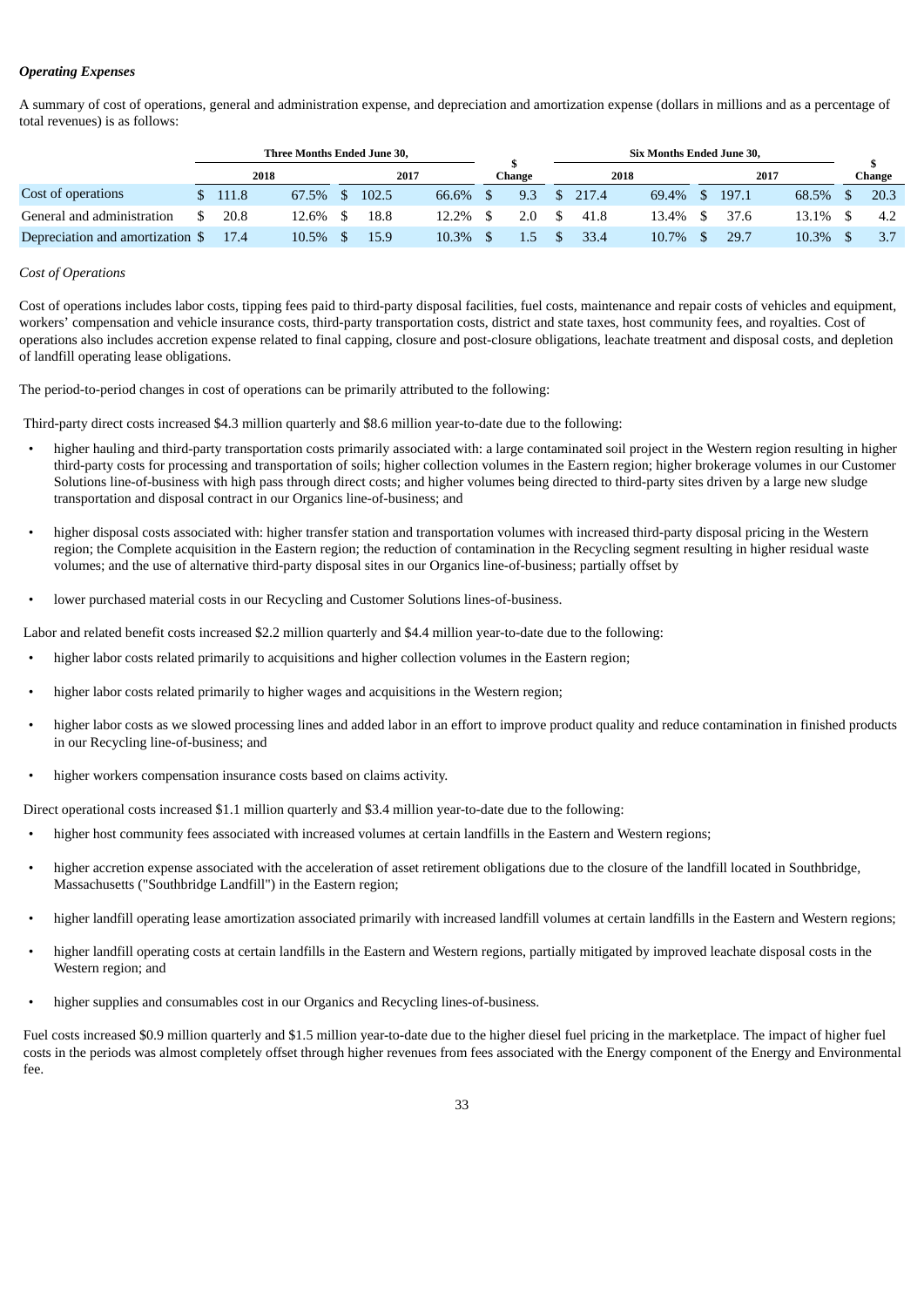Maintenance and repair costs increased \$0.8 million quarterly and \$2.4 million year-to-date due primarily to higher fleet and facility maintenance costs.

#### *General and Administration*

General and administration expense includes management, clerical and administrative compensation, bad debt expense, as well as overhead costs, professional service fees and costs associated with marketing, sales force and community relations efforts.

The period-to-period changes in general and administration expense can be primarily attributed to the following:

Labor and related benefit costs increased \$1.2 million quarterly and \$2.5 million year-to-date primarily due to higher wages, changes in the organizational structure, and higher equity compensation expense associated with stock unit grants that vest based on estimated future operational performance.

Professional fees increased \$0.4 million quarterly and \$0.7 million year-to-date due to higher consulting, accounting and audit fees associated with the implementation of an enterprise resource planning and accounting software solution and the adoption of new accounting guidance.

Bad debt expense increased \$0.4 million quarterly and \$0.8 million year-to-date due primarily to the impact of revenue growth, a large recovery in the prior year and several customer bankruptcies that were written off in the quarter on the allowance for doubtful accounts.

#### *Depreciation and Amortization*

Depreciation and amortization expense includes: (i) depreciation of property and equipment (including assets recorded for capital leases) on a straight-line basis over the estimated useful lives of the assets; (ii) amortization of landfill costs (including those costs incurred and all estimated future costs for landfill development and construction, along with asset retirement costs arising from closure and post-closure obligations) on a units-of-consumption method as landfill airspace is consumed over the total estimated remaining capacity of a site, which includes both permitted capacity and unpermitted expansion capacity that meets certain criteria for amortization purposes; (iii) amortization of landfill asset retirement costs arising from final capping obligations on a units-of-consumption method as airspace is consumed over the estimated capacity associated with each final capping event; and (iv) amortization of intangible assets with a definite life, using either an economic benefit provided approach or on a straight-line basis over the definitive terms of the related agreements.

A summary of the components of depreciation and amortization expense (dollars in millions and as a percentage of total revenues) follows:

|                       | Three Months Ended June 30, |       |  |      |         |        |  |      |         |         |       |        |
|-----------------------|-----------------------------|-------|--|------|---------|--------|--|------|---------|---------|-------|--------|
|                       |                             | 2018  |  |      | 2017    | Change |  |      | 2018    |         | 2017  | Change |
| Depreciation          | 8.4                         | 5.1%  |  | 8.1  | $5.2\%$ | 0.3    |  | 16.8 | 5.4%    | 16.1    | 5.6%  | 0.7    |
| Landfill amortization | 8.4                         | 5.1%  |  | 7.3  | 4.7%    | 1.1    |  | 15.5 | 5.0%    | 12.6    | 4.4%  | 2.9    |
| Other amortization    | 0.6                         | 0.4%  |  | 0.5  | 0.3%    | 0.1    |  | 1.1  | $0.4\%$ | $1.0\,$ | 0.3%  | 0.1    |
|                       | 17.4                        | 10.6% |  | 15.9 | 10.2%   |        |  | 33.4 | 10.8%   | 29.7    | 10.3% | 3.7    |

The period-to-period changes in depreciation and amortization expense can be primarily attributed to higher landfill volumes in the Western region and certain landfills in the Eastern region, combined with an increase in our average overall amortization rate as a result of changes in cost estimates and other assumptions associated with our landfills.

#### *Expense from Acquisition Activities and Other Items*

In the three and six months ended June 30, 2018, we recorded charges of \$0.2 million and \$0.2 million, respectively, associated with the write-off of deferred costs related to the expiration of our shelf registration statement and \$0.1 million and \$0.1 million, respectively, associated with potential acquisition activities.

#### *Contract Settlement Charge*

In the three and six months ended June 30, 2018, we recorded contract settlement charges of \$0.0 million and \$2.1 million, respectively, associated with the termination and discounted buy-out of a commodities marketing and brokerage agreement.

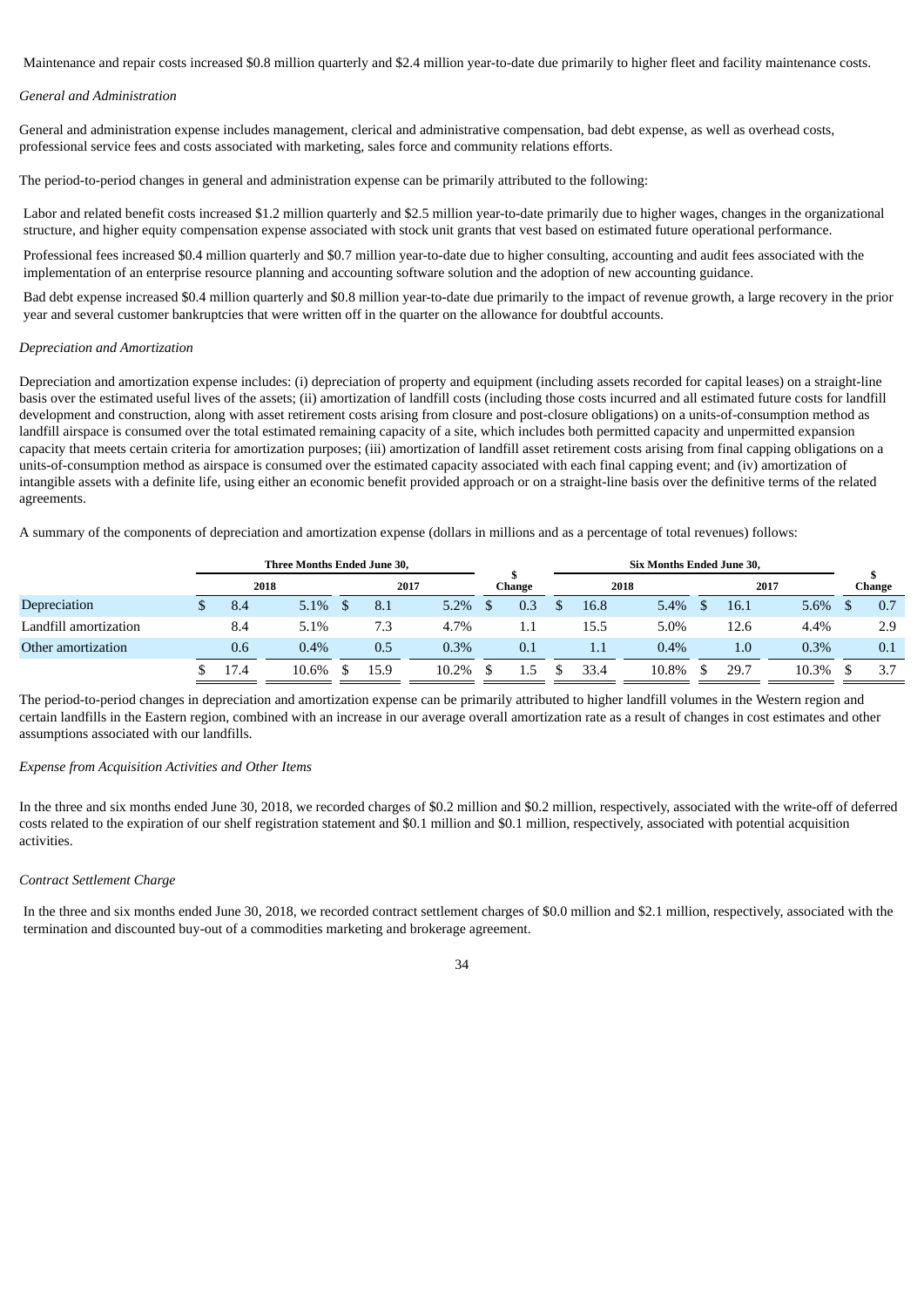## *Southbridge Landfill Closure Charge*

In June 2017, we initiated the plan to cease operations of the Southbridge Landfill in the Eastern region as discussed in Note 8, *Commitments and Contingencies* to our consolidated financial statements included under Part I, Item 1 of this Quarterly Report on Form 10-Q. Accordingly, we recorded a charge associated with the closure of the Southbridge Landfill as follows (dollars in millions):

|                                      | <b>Three Months Ended</b> | <b>June 30,</b> |      |               | <b>Six Months Ended</b><br><b>June 30,</b> |  |      |  |  |
|--------------------------------------|---------------------------|-----------------|------|---------------|--------------------------------------------|--|------|--|--|
|                                      | 2018                      |                 | 2017 |               | 2018                                       |  | 2017 |  |  |
| Asset impairment charge (1)          |                           |                 | 48.0 | <sup>\$</sup> |                                            |  | 48.0 |  |  |
| Project development charge (2)       |                           |                 | 9.1  |               |                                            |  | 9.1  |  |  |
| Environmental remediation charge (3) |                           |                 | 6.4  |               |                                            |  | 6.4  |  |  |
| Charlton settlement charge (4)       |                           |                 |      |               | 1.2                                        |  |      |  |  |
| Legal and transaction costs (5)      | 0.2                       |                 | 0.6  |               | 0.5                                        |  | 0.6  |  |  |
| Southbridge Landfill closure charge  | 0.2                       |                 | 64.1 |               | 1.8                                        |  | 64.1 |  |  |

- (1) We performed a test of recoverability under Financial Accounting Standards Board ("FASB") Accounting Standards Codification ("ASC") 360, which indicated that the carrying value of our asset group that includes the Southbridge Landfill was no longer recoverable and, as a result, the asset group was assessed for impairment with an impairment charge allocated to the long-lived assets of the Southbridge Landfill in accordance with FASB ASC 360.
- (2) We wrote-off deferred costs associated with Southbridge Landfill permitting activities no longer deemed viable.
- (3) We recorded an environmental remediation charge associated with the future installation of a municipal waterline.
- (4) We established a reserve associated with settlement of the Town of Charlton's claim against us. See Note 8, *Commitments and Contingencies* to our consolidated financial statements included under Part I, Item 1 of this Quarterly Report on Form 10-Q for additional disclosure.
- (5) We incurred legal and other transaction costs associated with various matters as part of the Southbridge Landfill closure. See Note 8, *Commitments and Contingencies* to our consolidated financial statements included under Part I, Item 1 of this Quarterly Report on Form 10-Q for additional disclosure.

## *Development Project Charge*

In the three and six months ended June 30, 2018, we recorded a development project charge of \$0.0 million and \$0.3 million, respectively, associated with previously deferred costs that were written off as a result of the negative vote in a public referendum relating to our North Country Environmental Services landfill in the Eastern region.

## *Other Expenses*

## *Loss on Debt Extinguishment*

We recorded losses on debt extinguishment of \$7.4 million and \$7.4 million during the three and six months ended June 30, 2018, respectively, as compared to \$0.0 million and \$0.5 million during the three and six months ended June 30, 2017, respectively, associated with the following:

- the write-off of debt issuance costs and unamortized discount in connection with the refinancing of our term loan facility ("Term Loan Facility") and revolving line of credit facility ("Revolving Credit Facility" and, together with the Term Loan Facility, the "Credit Facility") in the three months ended June 30, 2018;
- the write-off of debt issuance costs in connection with the remarketing of our Vermont Economic Development Authority Solid Waste Disposal Revenue Bonds Series 2013 ("Vermont Bonds") in the three months ended June 30, 2018;
- the write-off of debt issuance costs in connection with the amendment and repricing of our term loan b facility ("Term Loan B Facility") in the three months ended June 30, 2017; and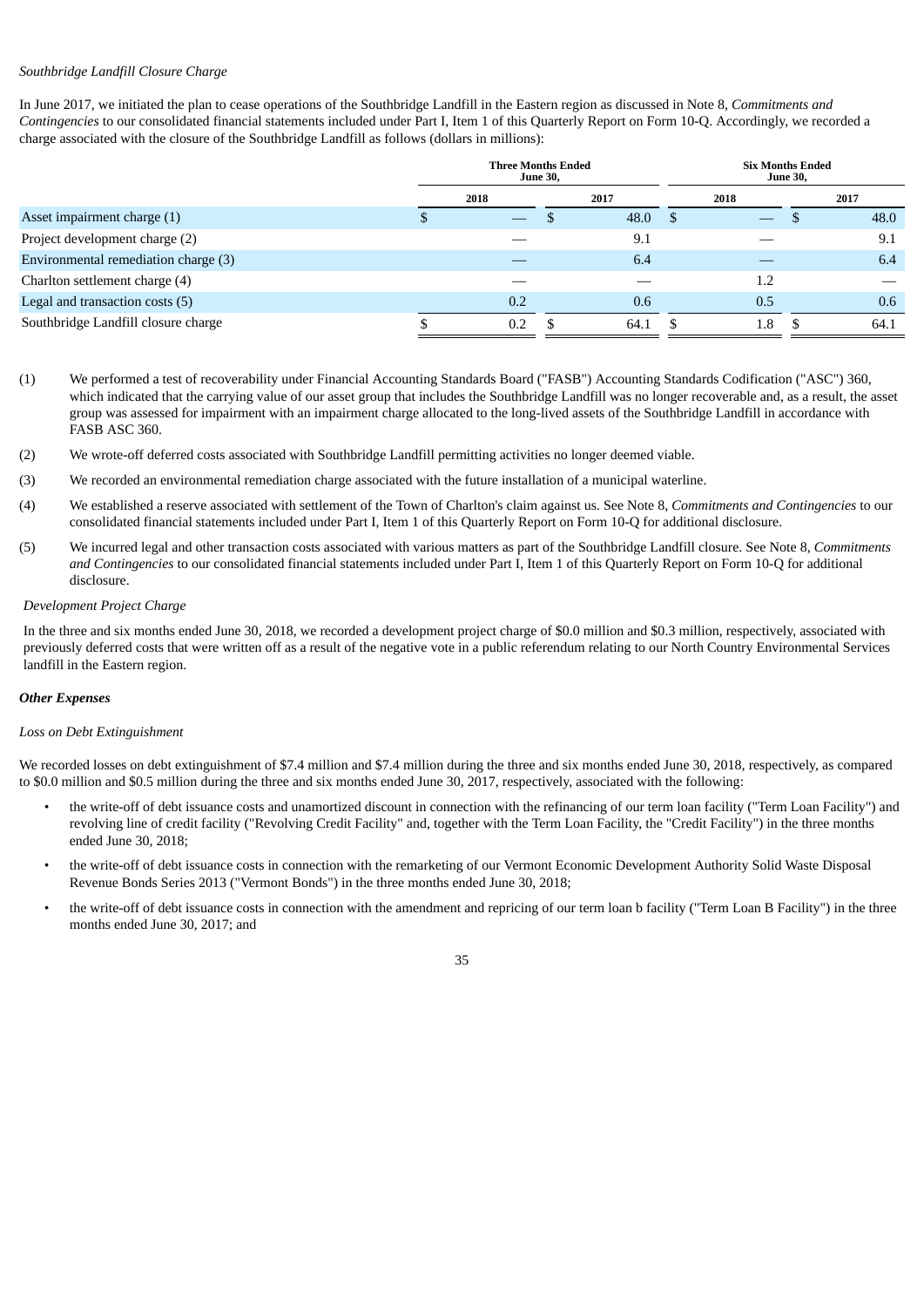• the write-off of debt issuance costs in connection with the remarketing of the Finance Authority of Maine Solid Waste Disposal Revenue Bonds Series 2005R-1 ("FAME Bonds 2005R-1") and the Finance Authority of Maine Solid Waste Disposal Revenue Bonds Series 2005R-2 ("FAME Bonds 2005R-2") into the Finance Authority of Maine Solid Waste Disposal Revenue Bonds Series 2005R-3 ("FAME Bonds 2005R-3") in the quarter ended March 31, 2017.

## *Provision (Benefit) for Income Taxes*

Our provision (benefit) for income taxes decreased \$0.4 million and \$1.9 million during the three and six months ended June 30, 2018, respectively, as compared to the same periods in the prior year. During the six months ended June 30, 2018, we recognized a (\$1.6) million deferred tax benefit due to a reduction of the valuation allowance in the quarter ended March 31, 2018. The valuation allowance decreased based upon the recognition of additional reversing temporary differences related to the \$1.6 million deferred tax liability recorded through goodwill related to the Complete acquisition. The \$1.6 million deferred tax liability related to the Complete acquisition was based on the impact of temporary differences between the amounts of assets and liabilities recognized for financial reporting purposes and the related tax basis.

On December 22, 2017, the Tax Cuts and Jobs Act (the "Act") was enacted. The Act, which is also commonly referred to as "US tax reform," significantly changes US corporate income tax laws by, among other things, reducing the US corporate income tax rate from 35% to 21% starting in 2018. Under the Act, the alternative minimum tax has been repealed and minimum tax credit carryforwards become refundable beginning in 2018 and will be fully refunded, if not otherwise used to offset tax liabilities, in tax year 2021. Further, our \$101.2 million in federal net operating loss carryforwards generated as of the end of 2017 continue to be carried forward for 20 years and are expected to be available to fully offset taxable income earned in 2018 and future tax years. Federal net operating losses generated after 2017 will be carried forward indefinitely, but generally may only offset up to 80% of taxable income earned in a tax year. In the quarter ending December 31, 2017, we revalued our deferred tax assets and liabilities for changes under the Act including (a) revaluing our federal net deferred taxes assets before valuation allowance using the 21% tax rate; (b) revaluing our federal valuation allowance using the 21% tax rate; and (c) recognizing a federal deferred tax benefit for 80% of indefinite lived deferred tax liabilities, which are anticipated to be available as a source of taxable income upon reversal of deferred tax assets that would also have indefinite lives.

The benefit for income taxes for the three and six months ended June 30, 2018 incorporates the changes under the Act, including use of the 21% US corporate income tax rate and applying the new federal net operating loss carryforward rules. We have \$3.8 million minimum tax credit carryforwards of which we anticipate \$1.9 million is refundable in 2018. Current income tax benefits of \$0.5 million and \$1.0 million in the three and six months ended June 30, 2018, respectively, offset by \$0.5 million and \$1.0 million deferred tax provisions in the three and six months ended June 30, 2018, respectively, were recognized for a portion of the minimum tax credit carryforward refundable in 2018.

The provision for income taxes for the three and six months ended June 30, 2017 includes \$0.3 million of deferred tax provision primarily due to an increase in the deferred tax liability for indefinite lived assets, offset by a benefit for additional minimum tax credit carryforward with no expiration and no valuation allowance. Since we cannot determine when the deferred tax liability related to indefinite lived assets will reverse, applying provisions prior to the Act, none of the deferred tax provision related to indefinite lived assets could be used as a future source of taxable income against which to benefit deferred tax assets.

#### **Segment Reporting**

#### *Revenues*

A summary of revenues by operating segment (in millions) follows:

|                | <b>Three Months Ended</b><br><b>June 30,</b> |       |   |       |  |               |   | <b>Six Months Ended</b><br><b>June 30,</b> |              |       |    |        |
|----------------|----------------------------------------------|-------|---|-------|--|---------------|---|--------------------------------------------|--------------|-------|----|--------|
| <b>Segment</b> |                                              | 2018  |   | 2017  |  | <b>Change</b> |   | 2018                                       |              | 2017  |    | Change |
| Eastern        | Φ                                            | 53.6  | S | 46.6  |  | 7.0           | D | 98.1                                       | <sup>S</sup> | 85.3  | -S | 12.8   |
| Western        |                                              | 71.0  |   | 64.4  |  | 6.6           |   | 135.8                                      |              | 118.5 |    | 17.3   |
| Recycling      |                                              | 9.6   |   | 16.2  |  | (6.6)         |   | 19.8                                       |              | 32.8  |    | (13.0) |
| Other          |                                              | 31.4  |   | 26.8  |  | 4.6           |   | 59.4                                       |              | 51.2  |    | 8.2    |
| Total revenues |                                              | 165.6 | S | 154.0 |  | 11.6          |   | 313.1                                      |              | 287.8 |    | 25.3   |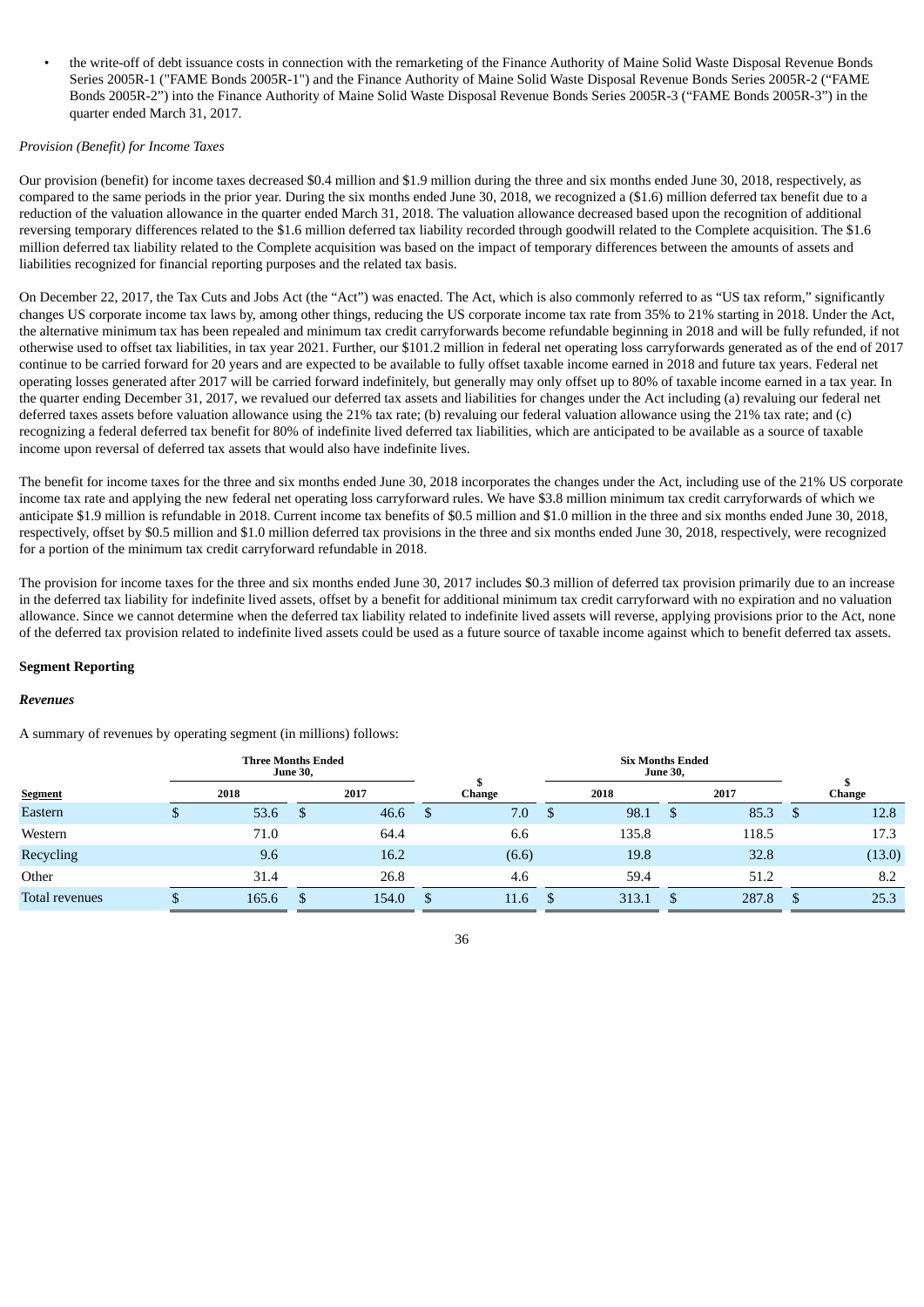# *Eastern Region*

A summary of the period-to-period changes in solid waste revenues (dollars in millions) follows:

|                            |        |     | <b>Period-to-Period Change for the Three Months</b><br>Ended June 30, 2018 vs. 2017 |               | <b>Period-to-Period Change for the Six Months</b><br>Ended June 30, 2018 vs. 2017 |  |  |
|----------------------------|--------|-----|-------------------------------------------------------------------------------------|---------------|-----------------------------------------------------------------------------------|--|--|
|                            | Amount |     | % of Growth                                                                         | <b>Amount</b> | % of Growth                                                                       |  |  |
| Price                      | D      | 2.0 | $4.3\%$ \$                                                                          | 3.7           | 4.3%                                                                              |  |  |
| Volume                     |        | 0.1 | 0.5%                                                                                | 0.3           | 0.5%                                                                              |  |  |
| Surcharges and other fees  |        | 0.9 | 1.8%                                                                                | 1.3           | 1.5%                                                                              |  |  |
| Commodity price and volume |        | 0.1 | $0.1\%$                                                                             | 0.1           | $0.1\%$                                                                           |  |  |
| <b>Acquisitions</b>        |        | 3.9 | 8.4%                                                                                | 7.4           | 8.7%                                                                              |  |  |
| Solid waste revenues       |        | 7.0 | $15.1\%$ \$                                                                         | 12.8          | 15.1%                                                                             |  |  |

Price.

The price change component in quarterly solid waste revenues growth is the result of the following:

- \$1.4 million from favorable collection pricing; and
- \$0.6 million from favorable disposal pricing related to transfer stations and landfills.

The price change component in year-to-date solid waste revenues growth is the result of the following:

- \$2.6 million from favorable collection pricing; and
- \$1.1 million from favorable disposal pricing related to transfer stations and landfills.

## Volume.

The volume change component in quarterly solid waste revenues growth is the result of the following:

- \$0.5 million from higher collection volumes; partially offset by
- \$(0.1) million from lower processing volumes; and
- \$(0.3) million from lower disposal volumes related to landfills and transfer stations.

The volume change component in year-to-date solid waste revenues growth is the result of the following:

- \$1.2 million from higher collection volumes; partially offset by
- \$(0.2) million from lower processing volumes; and
- \$(0.7) million from lower disposal volumes related to landfills and transfer stations.

## Surcharges and other fees.

The surcharge and other fees change component in quarterly and year-to-date solid waste revenues growth is associated primarily with the Energy component of the Energy and Environmental fee and the portion of the Sustainability Recycling Adjustment fee that has anniversaried. The Energy component of the fee floats on a monthly basis based on diesel fuel prices. The Energy component of the fee increased due to both the implementation of the program and higher diesel fuel pricing. The Sustainability Recycling Adjustment fee floats on a monthly basis based on recycled commodity prices.

#### Acquisitions.

The acquisitions change component in quarterly and year-to-date solid waste revenues growth is primarily the result of the Complete acquisition in the quarter ended March 31, 2018. It was also impacted by the acquisition of a solid waste collection businesses in June 2017.

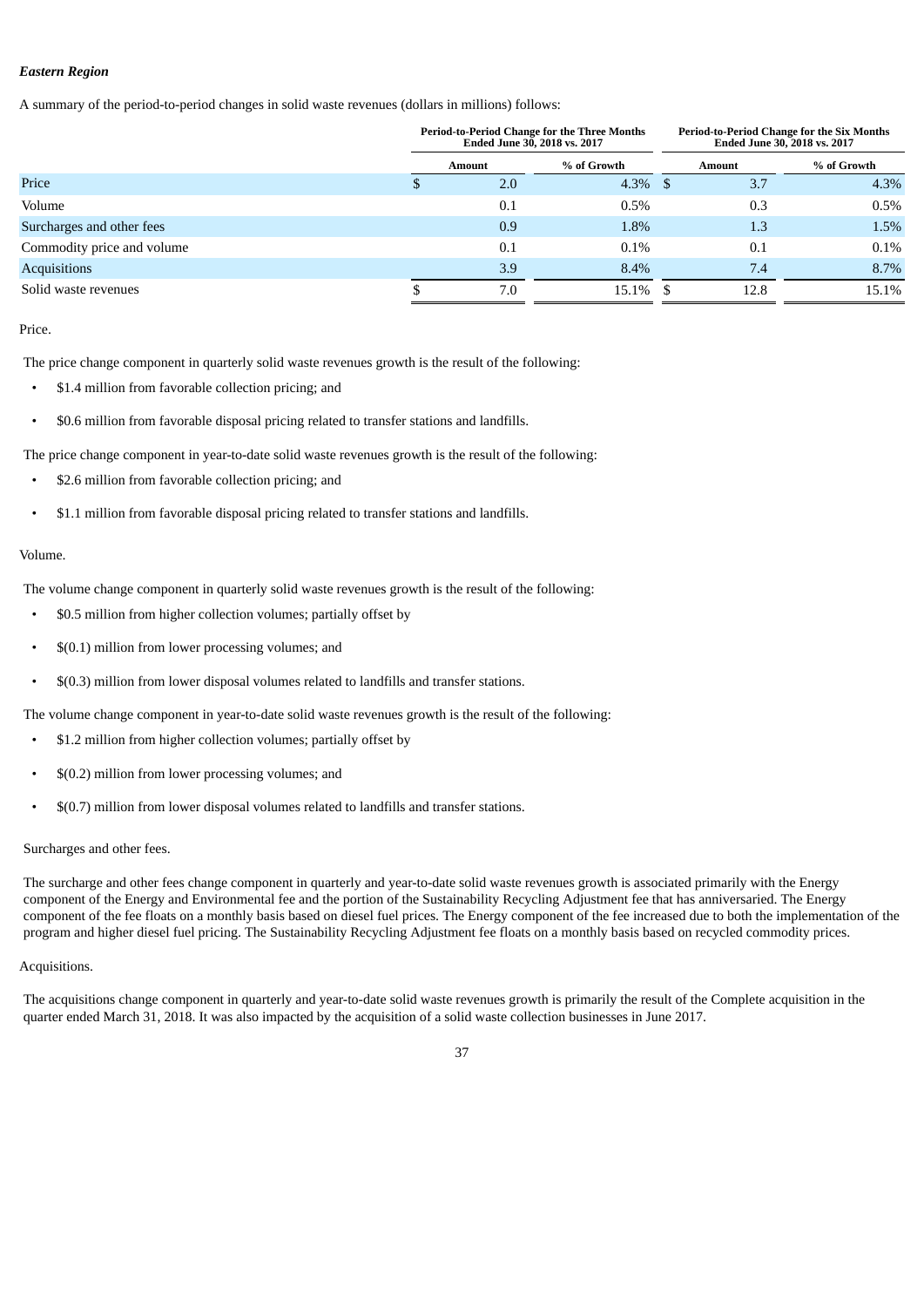## *Western Region*

A summary of the period-to-period changes in solid waste revenues (dollars in millions) follows:

|                            |        |       | <b>Period-to-Period Change for the Three Months</b><br>Ended June 30, 2018 vs. 2017 |        | <b>Period-to-Period Change for the Six Months</b><br>Ended June 30, 2018 vs. 2017 |  |  |
|----------------------------|--------|-------|-------------------------------------------------------------------------------------|--------|-----------------------------------------------------------------------------------|--|--|
|                            | Amount |       | % of Growth                                                                         | Amount | % of Growth                                                                       |  |  |
| Price                      |        | 2.7   | $4.2\%$ \$                                                                          | 5.1    | 4.3%                                                                              |  |  |
| Volume                     |        | 1.8   | $3.0\%$                                                                             | 8.7    | 7.3%                                                                              |  |  |
| Surcharges and other fees  |        | 1.2   | 1.9%                                                                                | 1.9    | 1.6%                                                                              |  |  |
| Commodity price and volume |        | (0.1) | (0.2)%                                                                              | 0.1    | $0.1\%$                                                                           |  |  |
| <b>Acquisitions</b>        |        | 1.0   | $1.5\%$                                                                             | 1.5    | 1.3%                                                                              |  |  |
| Solid waste revenues       |        | 6.6   | $10.4\%$ \$                                                                         | 17.3   | 14.6%                                                                             |  |  |

Price.

The price change component in quarterly solid waste revenues growth is the result of the following:

- \$1.8 million from favorable collection pricing; and
- \$0.9 million from favorable disposal pricing related primarily to landfills.

The price change component in year-to-date solid waste revenues growth is the result of the following:

- \$3.5 million from favorable collection pricing; and
- \$1.6 million from favorable disposal pricing related primarily to landfills.

## Volume.

The volume change component in quarterly solid waste revenues growth is the result of the following:

• \$1.8 million from higher disposal volumes related to transportation associated with a large contaminated soil project and to a lesser extent transfer stations.

The volume change component in year-to-date solid waste revenues growth is the result of the following:

- \$8.9 million from higher disposal volumes related to transportation, landfills and transfer stations; and
- \$0.1 million from higher processing volumes; partially offset by
- \$(0.3) million from lower collection volumes.

## Surcharges and other fees.

The surcharge and other fees change component in quarterly and year-to-date solid waste revenues growth is associated primarily with the Energy component of the Energy and Environmental fee and the portion of the Sustainability Recycling Adjustment fee that has anniversaried. The Energy component of the fee floats on a monthly basis based on diesel fuel prices. The Energy component of the fee increased due to both the implementation of the program and higher diesel fuel pricing. The Sustainability Recycling Adjustment fee floats on a monthly basis based on recycled commodity prices.

## Commodity price and volume.

The commodity price and volume change component in quarterly solid waste revenues growth of \$(0.1) million is the result of lower landfill gas-to-energy and processing volumes, partially offset by favorable commodity and energy pricing.

The commodity price and volume change component in year-to-date solid waste revenues growth of \$0.1 million is the result of favorable energy pricing, partially offset by lower landfill gas-to-energy and processing volumes.

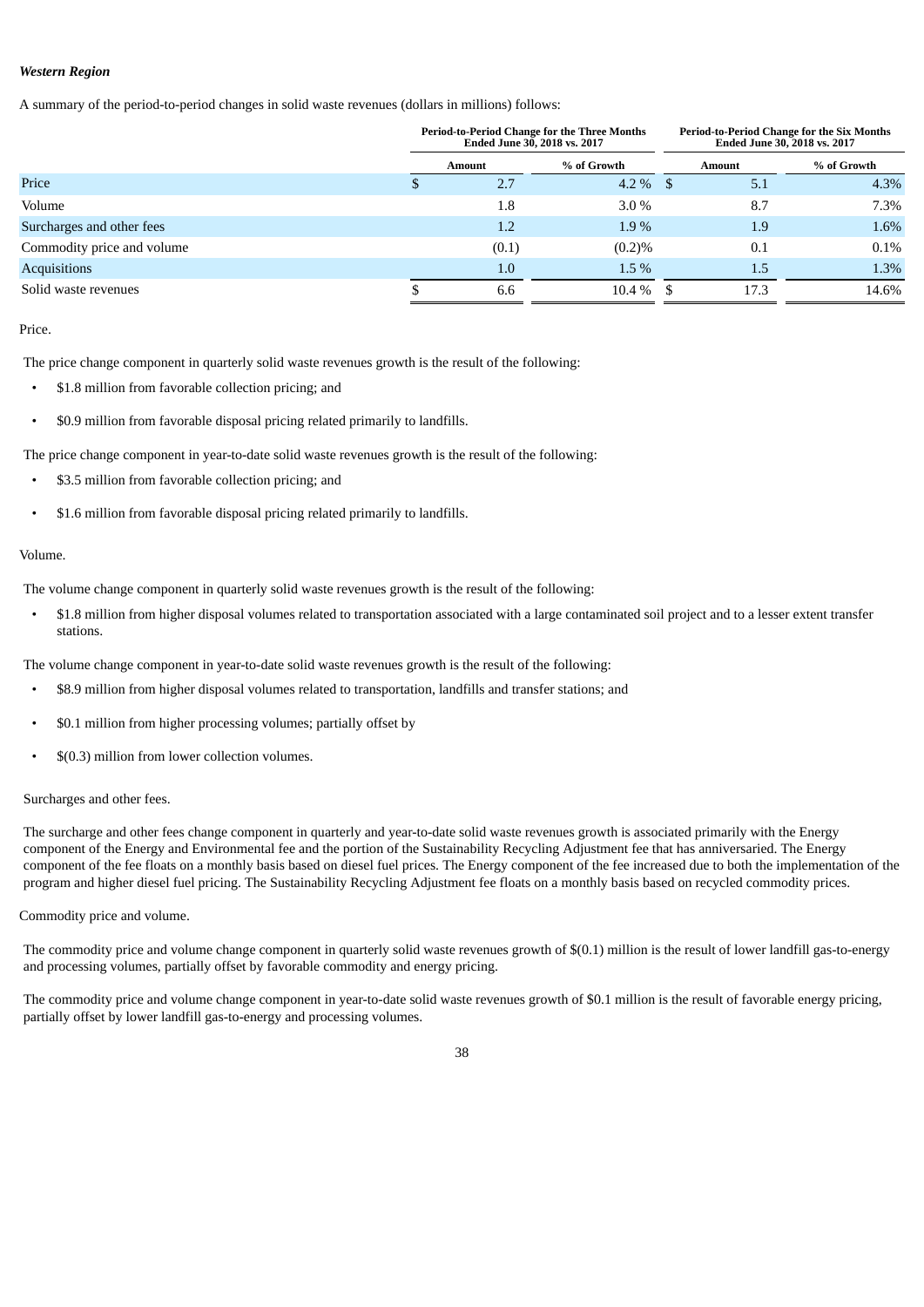## Acquisitions.

The acquisitions change component in quarterly and year-to-date solid waste revenues growth is the result of the acquisition of a tuck-in collection business in the quarter ended March 31, 2018 and three solid waste collection businesses from March 2017 through December 2017.

## *Operating Income (Loss)*

A summary of operating income (loss) by operating segment (in millions) follows:

|                         |   | <b>Three Months Ended</b> | <b>June 30,</b> |         |   |        | <b>Six Months Ended</b> | <b>June 30,</b> |        |      |        |
|-------------------------|---|---------------------------|-----------------|---------|---|--------|-------------------------|-----------------|--------|------|--------|
| <b>Segment</b>          |   | 2018                      |                 | 2017    |   | Change | 2018                    |                 | 2017   |      | Change |
| Eastern                 | Φ | 4.3                       | ъ               | (60.3)  | ა | 64.6   | 2.5                     | \$              | (60.3) | - \$ | 62.8   |
| Western                 |   | 12.0                      |                 | 10.8    |   | 1.2    | 19.2                    |                 | 14.9   |      | 4.3    |
| Recycling               |   | (2.2)                     |                 | 1.1     |   | (3.3)  | (7.4)                   |                 | 2.6    |      | (10.0) |
| Other                   |   | 1.0                       |                 | $1.1\,$ |   | (0.1)  | 1.7                     |                 | 2.1    |      | (0.4)  |
| Operating income (loss) |   | 15.1                      |                 | (47.3)  |   | 62.4   | 16.0                    |                 | (40.7) |      | 56.7   |

## *Eastern Region*

Operating results increased \$64.6 million quarterly and \$62.8 million year-to-date. Excluding the impact of the Southbridge Landfill closure charge and the development project charge, our operating performance in the three and six month periods ended June 30, 2018 improved as revenue growth outweighed the following cost changes:

*Cost of operations*: Cost of operations increased \$6.2 million quarterly and \$12.9 million year-to-date due to the following:

- higher hauling and third-party transportation costs associated with higher collection volumes;
- higher disposal costs associated with the Complete acquisition;
- higher labor costs associated with acquisitions and higher collection volumes;
- higher workers compensation costs based on claims activity;
- higher fuel costs driven by higher diesel fuel pricing, which was offset by increased revenues from fees associated with the Energy and Environmental fee;
- higher host community fees and landfill operating lease amortization associated with increased landfill volumes at certain landfills;
- higher accretion expense associated with the acceleration of asset retirement obligations due to the closure of the Southbridge Landfill;
- higher landfill operating costs; and
- higher fleet and facility maintenance costs.

*General and administration*: General and administration expense increased \$0.7 million quarterly and increased \$1.2 million year-to-date due to higher shared overhead costs associated with higher equity compensation expense.

*Depreciation and amortization*: Depreciation and amortization expense increased \$0.6 million quarterly and \$1.2 million year-to-date due primarily due to higher landfill amortization expense associated with volume mix and changes to landfill amortization rates as a result of changes in cost estimates and other assumptions with certain of our landfills.

#### *Western Region*

Operating income increased \$1.2 million quarterly and \$4.3 million year-to-date as our operating performance in the three and six months ended June 30, 2018 improved as revenue growth outweighed the following cost changes:

*Cost of operations*: Cost of operations increased \$5.3 million quarterly and \$13.0 million year-to-date due to the following: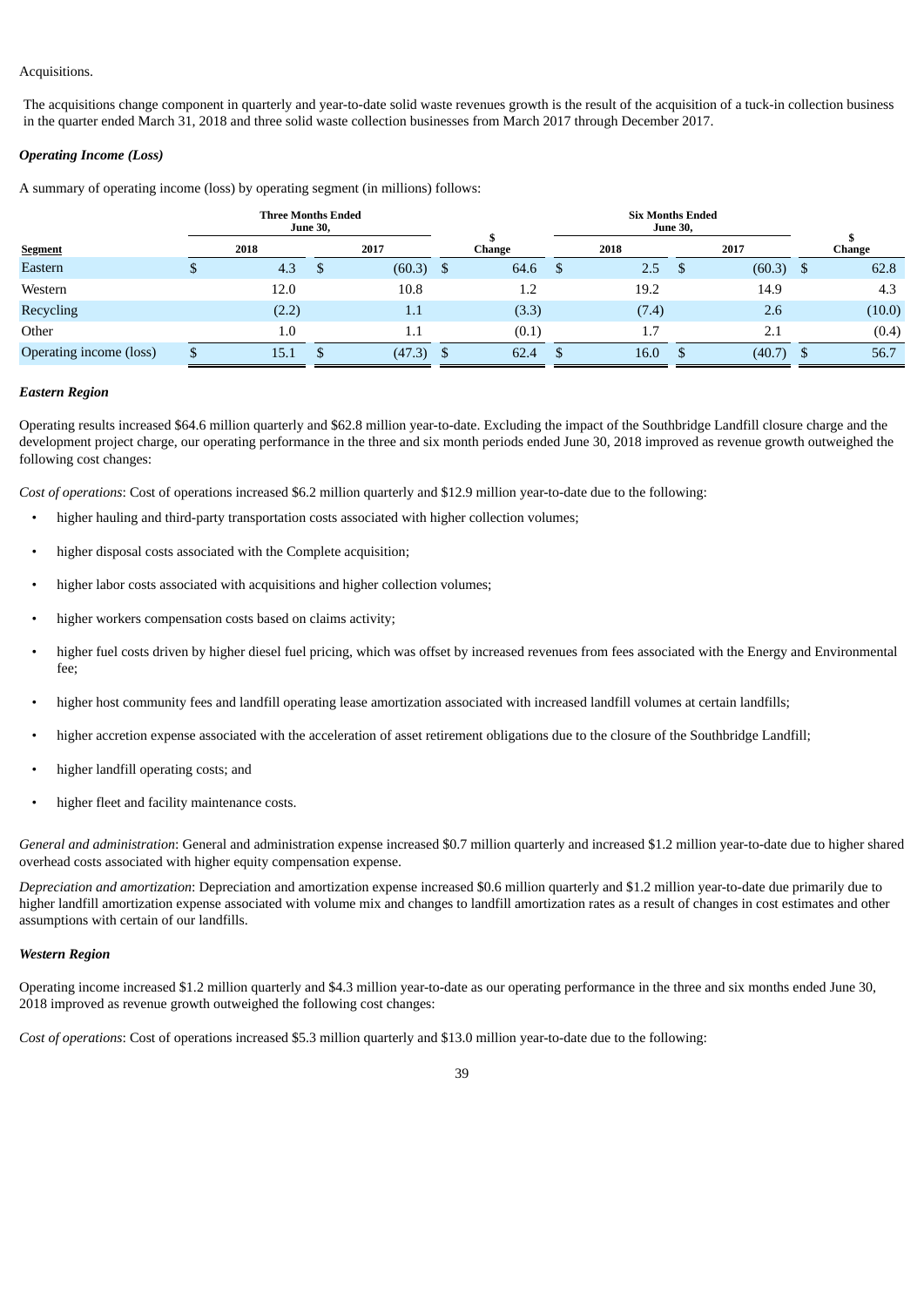- higher hauling and third-party transportation costs associated with a large contaminated soils project resulting in higher third-party costs for processing and transportation of soils;
- higher disposal costs associated with higher transfer station and transportation volumes and increased third-party disposal pricing;
- higher labor costs related primarily to higher wages and acquisitions;
- higher workers compensation costs based on claims activity;
- higher fuel costs driven by higher diesel fuel pricing, which was offset by increased revenues from fees associated with the Energy and Environmental fee;
- higher landfill operating lease amortization year-to-date associated primarily with increased landfill volumes;
- higher landfill operating costs at certain landfills year-to-date, partially mitigated by improved leachate disposal costs;
- higher host community fees associated with increased volumes at certain landfills; and
- higher fleet maintenance costs.

*General and administration*: General and administration expense increased \$1.5 million quarterly and \$2.7 million year-to-date due to higher bad debt expense and an increase in shared overhead costs associated with higher equity compensation expense.

*Depreciation and amortization*: Depreciation and amortization expense increased \$0.8 million quarterly and \$2.2 million year-to-date due to higher landfill amortization expense attributed to higher landfill volumes and changes to landfill amortization rates as a result of changes in cost estimates and other assumptions with certain of our landfills.

## *Recycling*

Operating results decreased \$(3.3) million quarterly and \$(10.0) million year-to-date. Excluding the impact of the contract settlement charge, our operating performance in the three and six months ended June 30, 2018 declined due primarily to the decline in revenues and higher operating costs, partially offset by lower purchased material costs, associated with: slower processing speeds and added labor in an effort to meet tighter quality standards and reduce contamination; higher disposal costs as we pulled higher rates of residue out of the stream; and higher third-party transportation costs associated with transporting recycled commodities to new markets.

#### *Other*

Operating income decreased \$(0.1) million quarterly and \$(0.4) million year-to-date based on the following:

- the impact of intercompany profits in our Organics line-of-business now passing through to landfill disposal sites, combined with declining margins as higher revenues, which were driven by a large new sludge transportation and disposal contract, also resulted in higher third-party transportation and disposal costs as much of these new volumes were directed to third-party sites; partially offset by
- improved operating performance of our Customer Solutions line-of-business, as increased volumes and lower purchased material costs outweighed higher cost of operations associated with increased hauling and transportation costs.

#### **Liquidity and Capital Resources**

We continually monitor our actual and forecasted cash flows, our liquidity, and our capital requirements in order to properly manage our cash needs based on the capital intensive nature of our business. Our capital requirements include fixed asset purchases (including capital expenditures for vehicles), debt servicing, landfill development and cell construction, landfill site and cell closure, as well as acquisitions. We generally meet our liquidity needs from operating cash flows and borrowings from a revolving line of credit facility.

A summary of cash and cash equivalents, restricted assets and long-term debt balances, excluding any unamortized debt discount and debt issuance costs (in millions), follows:

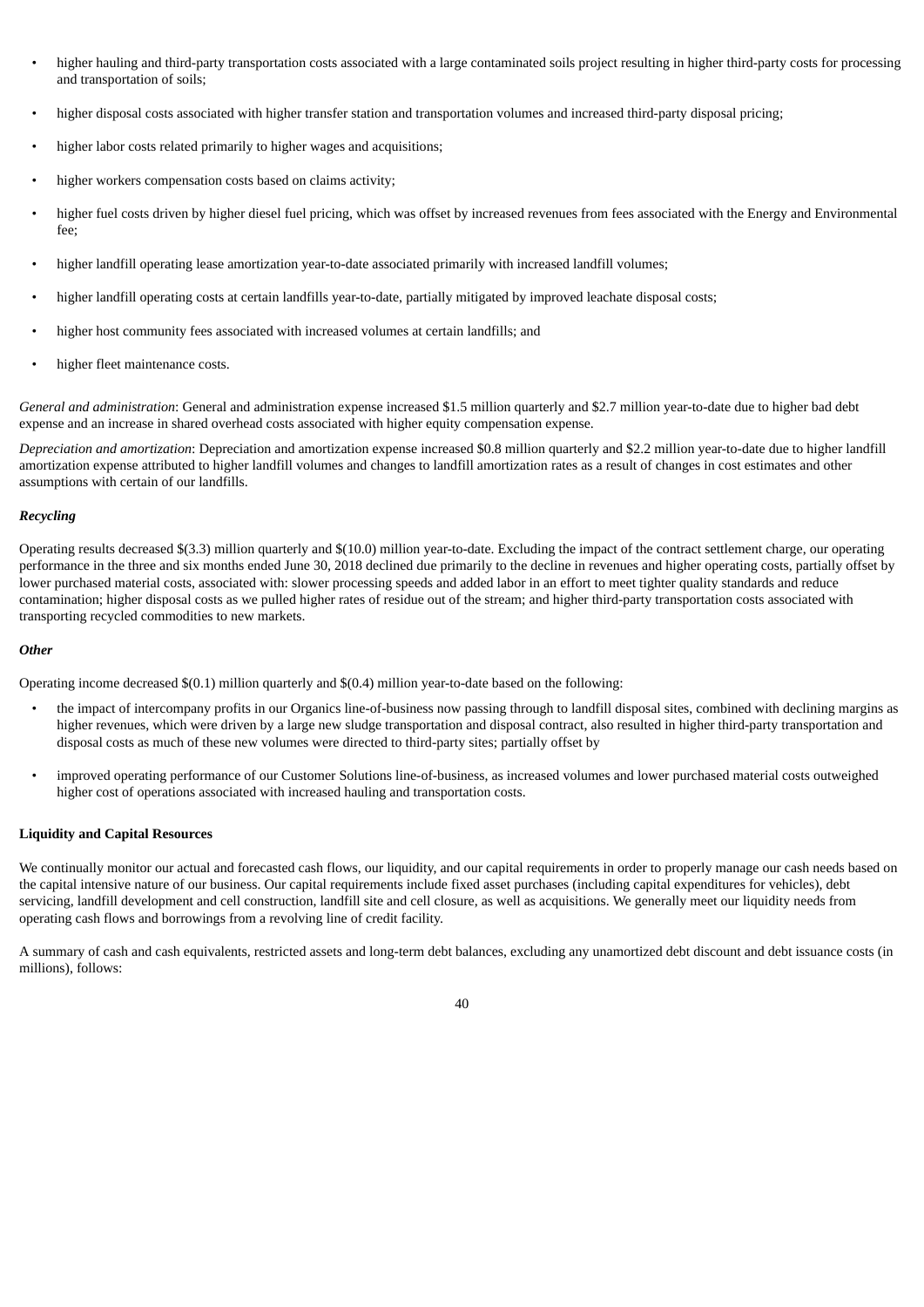|                                                     |   | <b>June 30,</b><br>2018 |      | December 31,<br>2017 |
|-----------------------------------------------------|---|-------------------------|------|----------------------|
| Cash and cash equivalents                           |   | 2.1                     | -86  | 2.0                  |
| Restricted assets:                                  |   |                         |      |                      |
| Restricted investment securities - landfill closure |   | 1.2                     | - \$ | 1.2                  |
| Long-term debt:                                     |   |                         |      |                      |
| Current portion                                     | S | 1.8                     | - \$ | 4.9                  |
| Long-term portion                                   |   | 514.2                   |      | 492.8                |
| Total long-term debt                                |   | 516.0                   | - \$ | 497.7                |
|                                                     |   |                         |      |                      |

# *Summary of Cash Flow Activity*

A summary of cash flows (in millions) follows:

|                                                     |      | <b>Six Months Ended June 30,</b> |             |        |
|-----------------------------------------------------|------|----------------------------------|-------------|--------|
|                                                     | 2018 |                                  | 2017        | Change |
| Net cash provided by operating activities           |      | 48.1                             | 40.0        | 8.1    |
| Net cash used in investing activities               |      | (57.9)                           | $(30.0)$ \$ | (27.9) |
| Net cash provided by (used in) financing activities |      | 9.9                              | (9.8)       | 19.7   |

*Cash flows from operating activities.*

A summary of operating cash flows (in millions) follows:

|                                                                                 | <b>Six Months Ended</b><br><b>June 30,</b> |      |        |
|---------------------------------------------------------------------------------|--------------------------------------------|------|--------|
|                                                                                 | 2018                                       | 2017 |        |
| Net loss                                                                        | \$<br>$(2.2)$ \$                           |      | (53.9) |
| Adjustments to reconcile net loss to net cash provided by operating activities: |                                            |      |        |
| Depreciation and amortization                                                   | 33.4                                       |      | 29.7   |
| Depletion of landfill operating lease obligations                               | 5.0                                        |      | 4.2    |
| Interest accretion on landfill and environmental remediation liabilities        | 2.9                                        |      | 1.9    |
| Amortization of debt issuance costs and discount on long-term debt              | 1.3                                        |      | 1.3    |
| Stock-based compensation                                                        | 4.2                                        |      | 2.9    |
| Gain on sale of property and equipment                                          | (0.4)                                      |      | (0.1)  |
| Southbridge Landfill non-cash closure charge                                    | 1.3                                        |      | 63.5   |
| Non-cash expense from acquisition activities and other items                    | 0.2                                        |      |        |
| Development project charge                                                      | 0.3                                        |      |        |
| Loss on debt extinguishment                                                     | 7.4                                        |      | 0.5    |
| Deferred income taxes                                                           | (0.7)                                      |      | 0.3    |
|                                                                                 | 52.7                                       |      | 50.3   |
| Changes in assets and liabilities, net                                          | (4.6)                                      |      | (10.3) |
| Net cash provided by operating activities                                       | \$<br>48.1                                 |      | 40.0   |

A summary of the most significant items affecting the change in our operating cash flows follows:

Improved operational performance in the six months ended June 30, 2018 as compared to the six months ended June 30, 2017 due to the following:

• increased revenues of \$25.3 million associated with: higher revenues in our collection line-of-business, our Western region disposal line-of-business, acquisition activity, our Customer Solutions line-of-business, and our Organics line-of-business; and lower commodity revenues in our Recycling lineof-business; partially offset by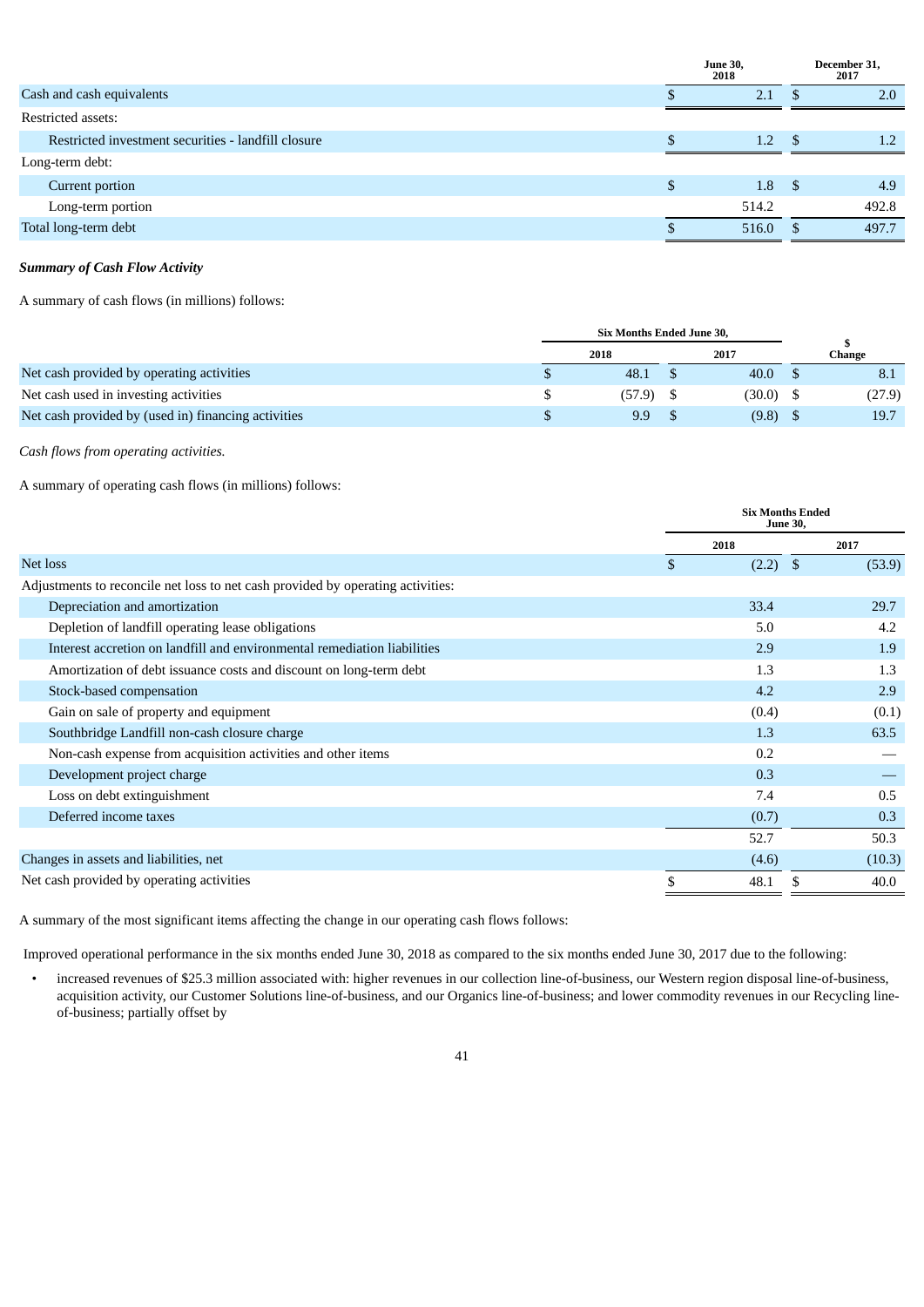- higher cost of operations of \$20.3 million driven by higher third-party direct costs, higher labor costs, and higher direct operational costs; and
- higher general and administration expense of \$4.2 million.

The improved cash flow impact associated with the changes in our assets and liabilities, net of effects of acquisitions and divestitures, which are affected by both cost changes and the timing of payments, in the six months ended June 30, 2018 as compared to the six months ended June 30, 2017 was the result of the following:

- lower cash outflows associated with accounts payable;
- lower cash outflows associated with prepaid expenses, inventories and other assets; and
- lower cash outflows associated with cash interest payments running through accrued expenses and other liabilities; partially offset by
- lower cash inflows associated with accounts receivable.

#### *Cash flows from investing activities*.

A summary of investing cash flows (in millions) follows:

|                                                | <b>Six Months Ended</b><br><b>June 30,</b> |             |  |        |
|------------------------------------------------|--------------------------------------------|-------------|--|--------|
|                                                |                                            | 2018        |  | 2017   |
| Acquisitions, net of cash acquired             |                                            | $(19.4)$ \$ |  | (2.7)  |
| Additions to property, plant and equipment     |                                            | (35.5)      |  | (24.6) |
| Payments on landfill operating lease contracts |                                            | (3.5)       |  | (3.2)  |
| Proceeds from sale of property and equipment   |                                            | 0.5         |  | 0.5    |
| Net cash used in investing activities          |                                            | (57.9)      |  | (30.0) |

A summary of the most significant items affecting the change in our investing cash flows follows:

*Acquisitions, net of cash acquired*. We acquired Complete and a tuck-in collection operation in the six months ended June 30, 2018 for total consideration of \$19.4 million, including \$19.2 million in cash, as compared to the six months ended June 30, 2017, when we acquired two tuck-in collection operations for total consideration of \$5.4 million, including \$2.7 million in cash.

*Capital expenditures*. Capital expenditures were \$11.0 million higher in the six months ended June 30, 2018 as compared to the six months ended June 30, 2017 primarily due to timing differences and capital expenditures associated with acquisition activities.

*Payments on landfill operating lease contracts*. Landfill operating lease payments increased \$0.3 million in the six months ended June 30, 2018 as compared to the six months ended June 30, 2017 due primarily to the timing of payments related to the landfill located in Chemung, New York.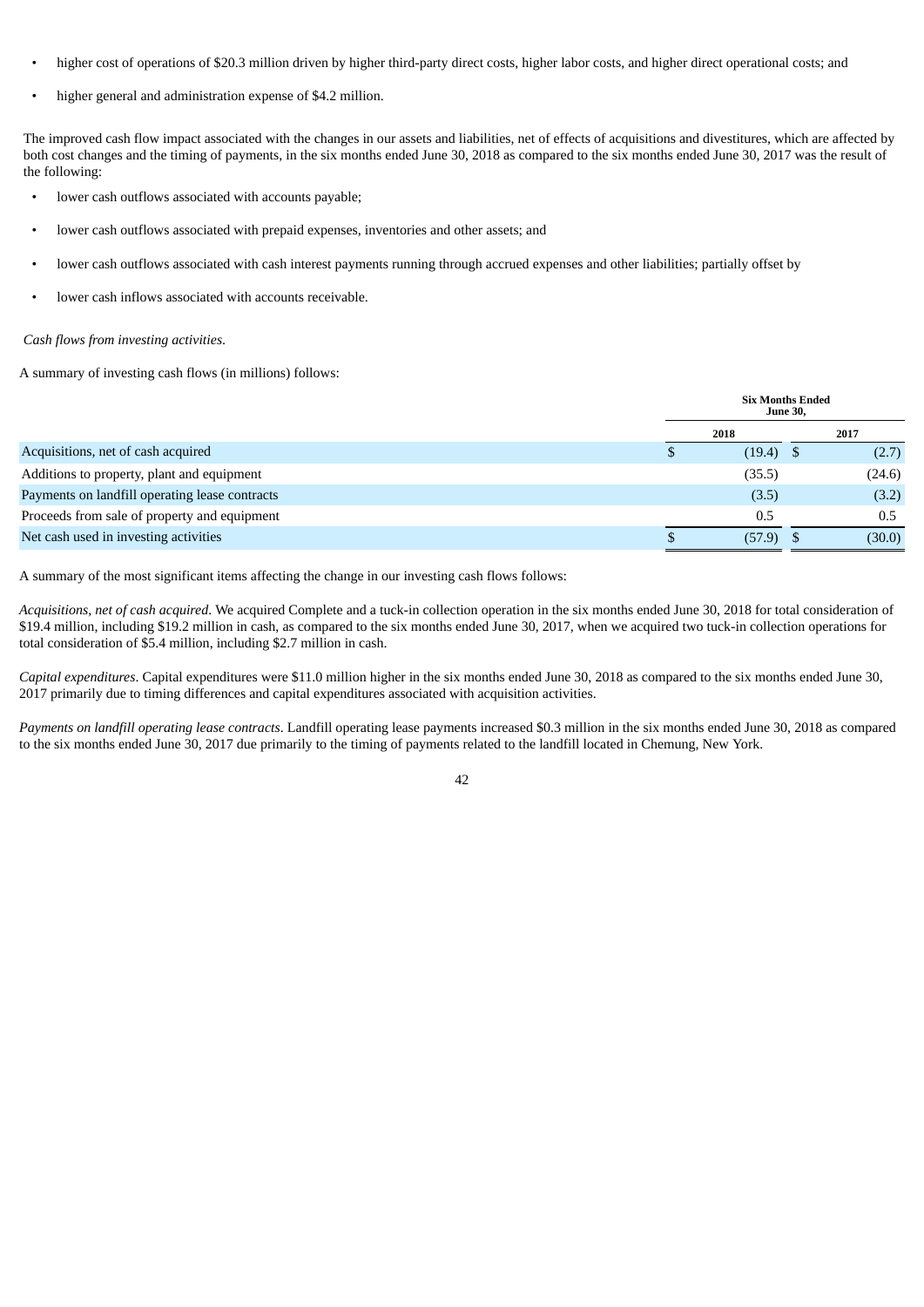## *Cash flows from financing activities*.

A summary of financing cash flows (in millions) follows:

|                                                     | <b>Six Months Ended</b><br><b>June 30,</b> |         |  |         |
|-----------------------------------------------------|--------------------------------------------|---------|--|---------|
|                                                     |                                            | 2018    |  | 2017    |
| Proceeds from long-term borrowings                  |                                            | 528.9   |  | 117.0   |
| Principal payments on long-term debt                |                                            | (513.8) |  | (126.2) |
| Payments of debt issuance costs                     |                                            | (5.6)   |  | (1.5)   |
| Proceeds from the exercise of share based awards    |                                            | 0.4     |  | 0.9     |
| Net cash provided by (used in) financing activities |                                            | 9.9     |  | (9.8)   |
|                                                     |                                            |         |  |         |

A summary of the most significant items affecting the change in our financing cash flows follows:

*Debt activity*. Debt borrowings increased by \$411.9 million and our debt payments increased by \$387.6 million in the six months ended June 30, 2018. The increase in financing cash flows related to debt activity is associated with increased borrowings related to acquisition activity and to a lesser extent debt issuance costs associated with financing activities.

*Payments of debt issuance costs*. We made \$5.6 million of debt issuance cost payments in the six months ended June 30, 2018 related primarily to the issuance of Finance Authority of Maine Solid Waste Disposal Revenue Bonds Series 2015R-2 ("FAME Bonds 2015R-2") and the refinancing of our Credit Facility as compared to \$1.5 million in the six months ended June 30, 2017 related to the repricing of our Term Loan B Facility and the remarketing of the FAME Bonds 2005R-1 and the FAME Bonds 2005R-2 into the FAME Bonds 2005R-3.

## *Outstanding Long-Term Debt*

## *Credit Facility*

In the three months ended June 30, 2018, we entered into a credit agreement ("Credit Agreement"), which provides for a \$350.0 million aggregate principal amount Term Loan Facility and a \$200.0 million Revolving Credit Facility. The net proceeds from this transaction were used to repay in full the amounts outstanding of the \$350.0 million aggregate principal amount Term Loan B Facility and the \$160.0 million revolving line of credit facility plus accrued and unpaid interest thereon and to pay related transaction expenses.

As of June 30, 2018, we had outstanding \$350.0 million aggregate principal amount of borrowings under our Term Loan Facility and \$33.3 million aggregate principal amount of borrowings under our Revolving Credit Facility. The Credit Facility has a 5-year term and will initially bear interest at a rate of LIBOR plus 2.00% per annum, which will be reduced to a rate of LIBOR plus 1.25% upon us reaching a consolidated net leverage ratio of less than 2.25x. Our Credit Facility is guaranteed jointly and severally, fully and unconditionally by all of our significant wholly-owned subsidiaries and secured by substantially all of our assets. As of June 30, 2018, further advances were available under the Revolving Credit Facility in the amount of \$144.2 million. The available amount is net of outstanding irrevocable letters of credit totaling \$22.5 million, at which date no amount had been drawn. We have the right to request, at our discretion, an increase in the amount of loans under the Credit Facility by an aggregate amount of \$125.0 million, subject to the terms and conditions set forth in the Credit Agreement.

The Credit Agreement requires us to maintain a minimum interest coverage ratio and a maximum consolidated net leverage ratio, to be measured at the end of each fiscal quarter. As of June 30, 2018, we were in compliance with all financial covenants contained in the Credit Agreement as follows:

|                                             | <b>Twelve Months Ended June 30.</b><br>2018 | Covenant Requirement at June 30,<br>2018 |  |
|---------------------------------------------|---------------------------------------------|------------------------------------------|--|
| Maximum consolidated net leverage ratio (1) | 3.68                                        |                                          |  |
| Minimum interest coverage ratio             | 6.09                                        | 3.00                                     |  |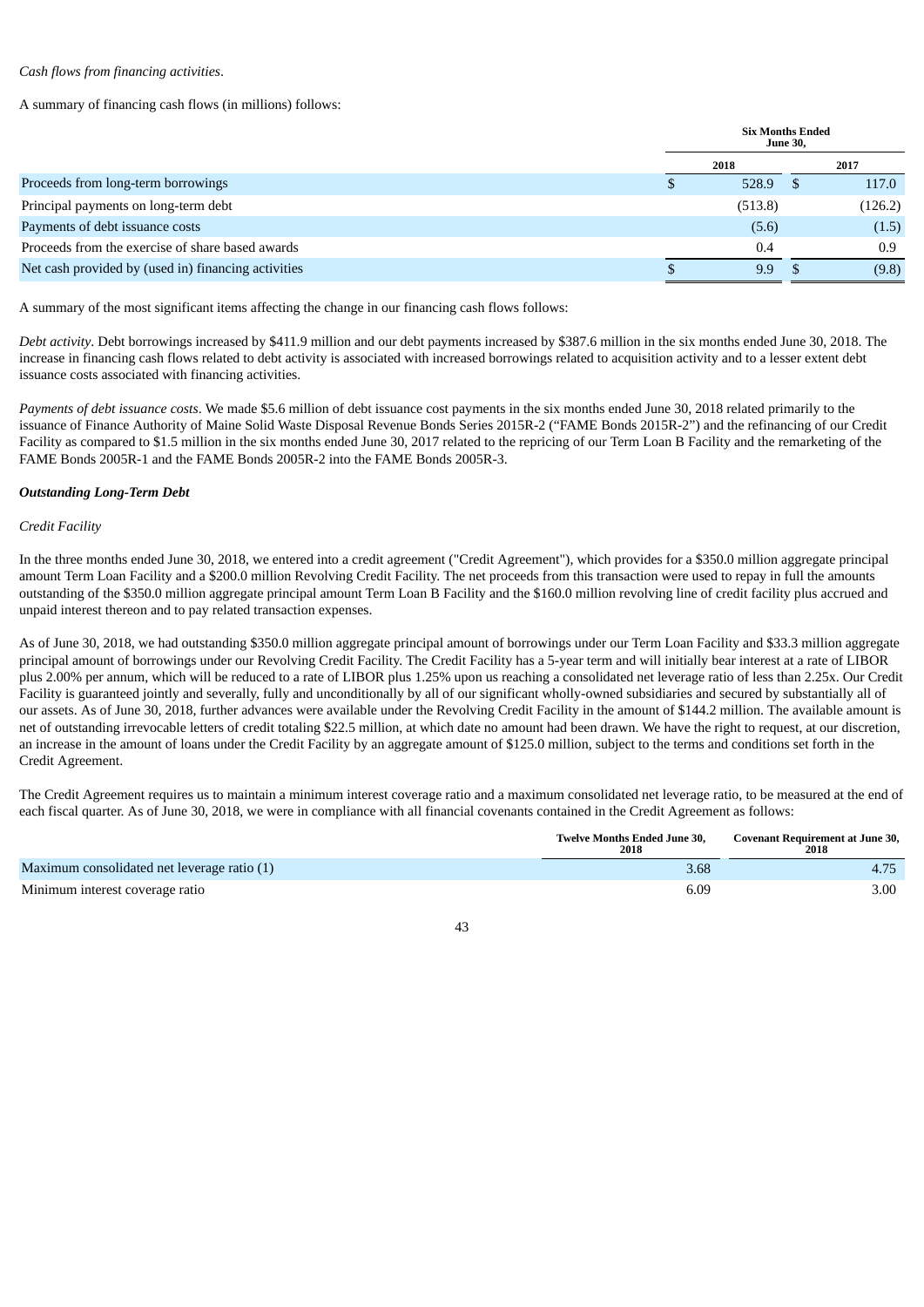(1) The maximum consolidated net leverage ratio is calculated as consolidated funded debt, net of unencumbered cash and cash equivalents in excess of \$2.0 million (calculated at \$515.9 million as of June 30, 2018, or \$516.0 million of consolidated funded debt less \$0.1 million of cash and cash equivalents in excess of \$2.0 million as of June 30, 2018), divided by consolidated EBITDA. Consolidated EBITDA is based on operating results for the twelve months preceding the measurement date of June 30, 2018. Consolidated funded debt, net of unencumbered cash and cash equivalents in excess of \$2.0 million, and consolidated EBITDA as defined by the Credit Agreement ("Consolidated EBITDA") are non-GAAP financial measures that should not be considered an alternative to any measure of financial performance calculated and presented in accordance with generally accepted accounting principles in the United States. A reconciliation of net cash provided by operating activities to minimum consolidated EBITDA is as follows (in millions):

|                                                                                           |    | <b>Twelve Months Ended June 30,</b><br>2018 |
|-------------------------------------------------------------------------------------------|----|---------------------------------------------|
| Net cash provided by operating activities                                                 | Эħ | 115.6                                       |
| Changes in assets and liabilities, net of effects of acquisitions and divestitures        |    | (1.2)                                       |
| Gain on sale of property and equipment                                                    |    | 0.2                                         |
| Non-cash expense from acquisition activities and other items                              |    | (0.2)                                       |
| Developmental project charge                                                              |    | (0.3)                                       |
| Loss on debt extinguishment                                                               |    | (7.4)                                       |
| Southbridge landfill non-cash closure charge                                              |    | (1.3)                                       |
| Stock based compensation                                                                  |    | (7.7)                                       |
| Interest expense, less amortization of debt issuance costs and discount on long-term debt |    | 22.6                                        |
| Provision for income taxes, net of deferred taxes                                         |    | (0.7)                                       |
| Adjustments as allowed by the Credit Agreement                                            |    | 20.5                                        |
| <b>Consolidated EBITDA</b>                                                                | \$ | 140.1                                       |

In addition to the financial covenants described above, the Credit Agreement also contains a number of important customary affirmative and negative covenants which restrict, among other things, our ability to sell assets, incur additional debt, create liens, make investments, and pay dividends. We do not believe that these restrictions impact our ability to meet future liquidity needs. As of June 30, 2018, we were in compliance with the covenants contained in the Credit Agreement.

An event of default under any of our debt agreements could permit some of our lenders, including the lenders under the Credit Facility, to declare all amounts borrowed from them to be immediately due and payable, together with accrued and unpaid interest, or, in the case of the Credit Facility, terminate the commitment to make further credit extensions thereunder, which could, in turn, trigger cross-defaults under other debt obligations. If we were unable to repay debt to our lenders, or were otherwise in default under any provision governing our outstanding debt obligations, our secured lenders could proceed against us and against the collateral securing that debt.

Based on the seasonality of our business, operating results in the late fall, winter and early spring months are generally lower than the remainder of our fiscal year. Given the cash flow impact that this seasonality, the capital intensive nature of our business and the timing of debt payments has on our business, we typically incur higher debt borrowings in order to meet our liquidity needs during these times. Consequently, our availability and performance against our financial covenants may tighten during these times as well.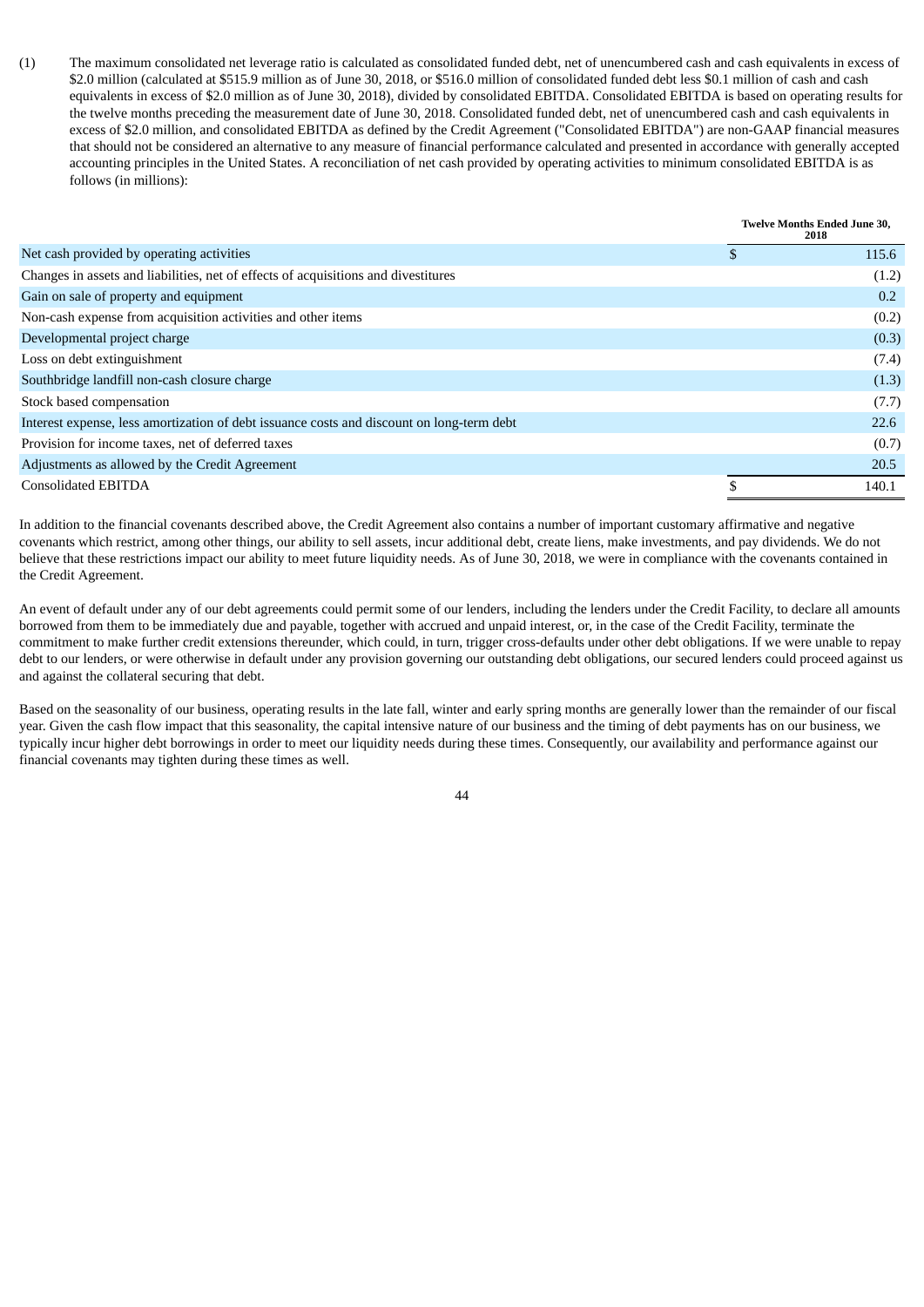#### *Tax-Exempt Financings*

*New York Bonds.* As of June 30, 2018, we had outstanding \$25.0 million aggregate principal amount of Solid Waste Disposal Revenue Bonds Series 2014 ("New York Bonds 2014") and \$15.0 million aggregate principal amount of Solid Waste Disposal Revenue Bonds Series 2014R-2 ("New York Bonds 2014R-2") issued by the New York State Environmental Facilities Corporation under the indenture dated December 1, 2014 (collectively, the "New York Bonds"). The New York Bonds 2014 accrue interest at 3.75% per annum through December 1, 2019, at which time they may be converted from a fixed rate to a variable rate. The New York Bonds 2014R-2 accrue interest at 3.125% per annum through May 31, 2026, at which time they may be converted from a fixed rate to a variable rate. The New York Bonds, which are unsecured and guaranteed jointly and severally, fully and unconditionally by all of our significant wholly-owned subsidiaries, require interest payments on June 1 and December 1 of each year and mature on December 1, 2044. We borrowed the proceeds of the New York Bonds to finance or refinance certain capital projects in the state of New York and to pay certain costs of issuance of the New York Bonds.

*FAME Bonds.* As of June 30, 2018, we had outstanding \$25.0 million aggregate principal amount of FAME Bonds 2005R-3. The FAME Bonds 2005R-3, which are unsecured and guaranteed jointly and severally, fully and unconditionally by all of our significant wholly-owned subsidiaries, accrue interest at 5.25% per annum, and interest is payable semiannually in arrears on February 1 and August 1 of each year until such bonds mature on January 1, 2025.

As of June 30, 2018, we had outstanding \$15.0 million aggregate principal amount of Finance Authority of Maine Solid Waste Disposal Revenue Bonds Series 2015 ("FAME Bonds 2015R-1"). The FAME Bonds 2015R-1, which are unsecured and guaranteed jointly and severally, fully and unconditionally by all of our significant wholly-owned subsidiaries, accrue interest at 5.125% per annum through August 1, 2025, at which time they may be converted from a fixed to a variable rate, and interest is payable semiannually in arrears on February 1 and August 1 of each year. The FAME Bonds 2015R-1 mature on August 1, 2035. We borrowed the proceeds of the offering of the FAME Bonds 2015R-1 to finance or refinance the costs of certain of our solid waste landfill facilities and solid waste collection, organics and transfer, recycling and hauling facilities, and to pay certain costs of the issuance of the FAME Bonds 2015R-1.

In the three months ended June 30, 2018, we completed the issuance of \$15.0 million aggregate principal amount of FAME Bonds 2015R-2. As of June 30, 2018, we had outstanding \$15.0 million aggregate principal amount of FAME Bonds 2015R-2. The FAME Bonds 2015R-2, which are unsecured and guaranteed jointly and severally, fully and unconditionally by all of our significant wholly-owned subsidiaries, accrue interest at 4.375% per annum through July 31, 2025, at which time they may be converted from a fixed to a variable rate. Interest is payable semiannually each year on May 1 and November 1 until the FAME Bonds 2015R-2 mature on August 1, 2035. We borrowed the proceeds of the offering of the FAME Bonds 2015R-2 to finance or refinance the costs of certain of our solid waste landfill facilities and solid waste collection, organics and transfer, recycling and hauling facilities, and to pay certain costs of the issuance of the FAME Bonds 2015R-2.

*Vermont Bonds.* In the three months ended June 30, 2018, we completed the remarketing of \$16.0 million aggregate principal amount of 4.75% fixed rate Vermont Bonds. As of June 30, 2018, we had outstanding \$16.0 million aggregate principal amount Vermont Bonds. The Vermont Bonds, which are unsecured and guaranteed jointly and severally, fully and unconditionally by all of our significant wholly-owned subsidiaries, were remarketed in April 2018 and accrue interest at 4.625% per annum through April 2, 2028 after which time there is a mandatory tender. The Vermont Bonds mature on April 1, 2036.

*New Hampshire Bonds.* As of June 30, 2018, we had outstanding \$11.0 million aggregate principal amount of Solid Waste Disposal Revenue Bonds Series 2013 issued by the Business Finance Authority of the State of New Hampshire ("New Hampshire Bonds"). The New Hampshire Bonds, which are unsecured and guaranteed jointly and severally, fully and unconditionally by all of our significant wholly-owned subsidiaries, accrue interest at 4.00% per annum through October 1, 2019, at which time they may be converted from a fixed rate to a variable rate, and interest is payable in arrears on April 1 and October 1 of each year. The New Hampshire Bonds mature on April 1, 2029. We borrowed the proceeds of the New Hampshire Bonds to repay borrowings under our Credit Facility for qualifying property, plant and equipment assets purchased in the state of New Hampshire.

## **Inflation**

Although inflationary increases in costs have affected our historical operating margins, we believe that inflation generally has not had a significant impact on our operating results. Consistent with industry practice, most of our contracts provide for a pass-through of certain costs to our customers, including increases in landfill tipping fees and in some cases fuel costs, intended to mitigate the impact of inflation on our operating results. We have also implemented a number of operating efficiency programs that seek to improve productivity and reduce our service costs, and a fuel surcharge, which is designed to recover escalating fuel price fluctuations above an annually reset floor. Based on these implementations, we believe we should be able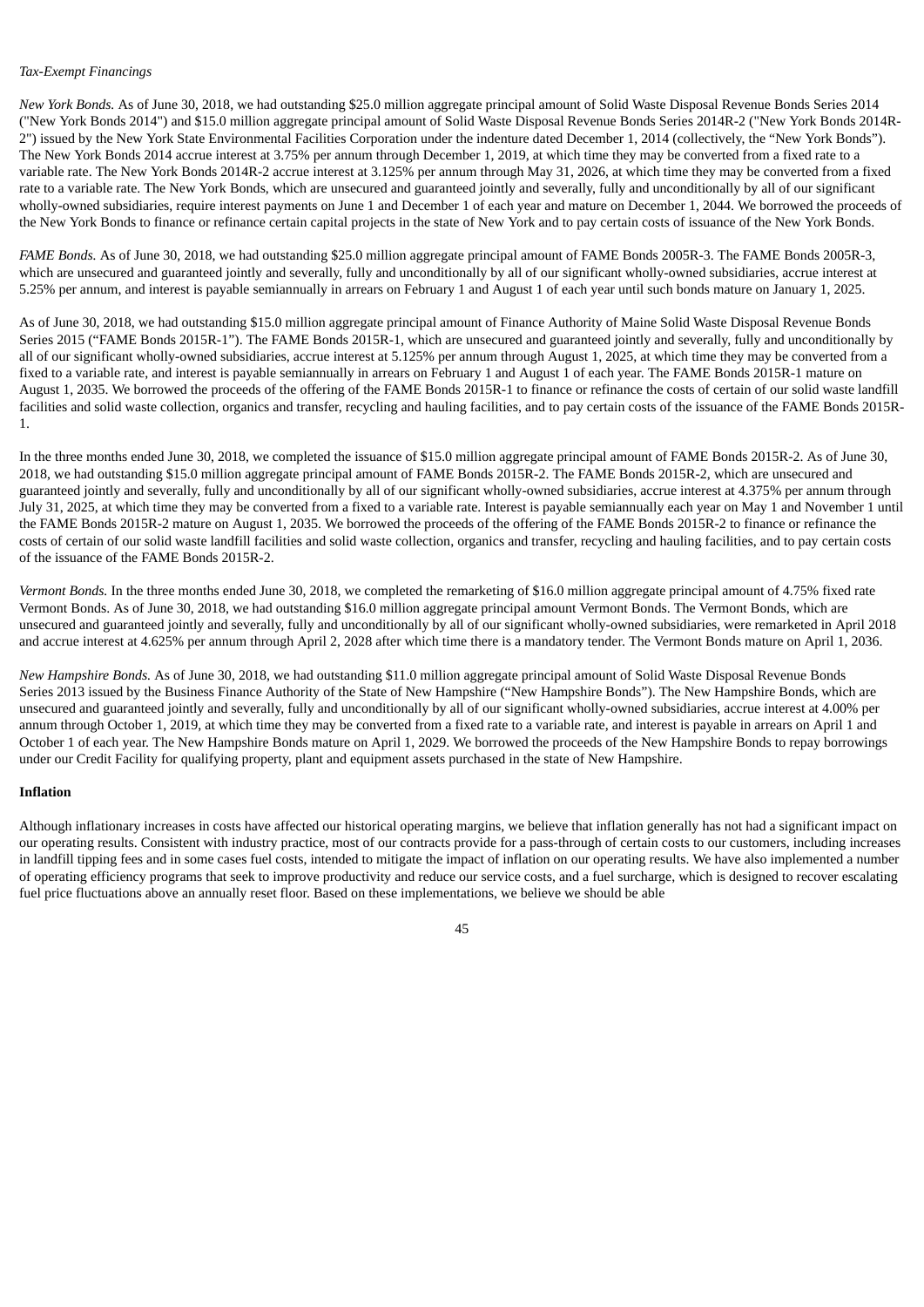to sufficiently offset most cost increases resulting from inflation. However, competitive factors may require us to absorb at least a portion of these cost increases. Additionally, management's estimates associated with inflation have had, and will continue to have, an impact on our accounting for landfill and environmental remediation liabilities.

#### **Regional Economic Conditions**

Our business is primarily located in the northeastern United States. Therefore, our business, financial condition and results of operations are susceptible to downturns in the general economy in this geographic region and other factors affecting the region, such as state regulations and severe weather conditions. We are unable to forecast or determine the timing and/or the future impact of a sustained economic slowdown.

#### **Seasonality and Severe Weather**

Our transfer and disposal revenues historically have been higher in the late spring, summer and early fall months. This seasonality reflects lower volumes of waste in the late fall, winter and early spring months because:

- the volume of waste relating to C&D activities decreases substantially during the winter months in the northeastern United States; and
- decreased tourism in Vermont, New Hampshire, Maine and eastern New York during the winter months tends to lower the volume of waste generated by commercial and restaurant customers, which is partially offset by increased volume from the ski industry.

Because certain of our operating and fixed costs remain constant throughout the fiscal year, operating income is therefore impacted by a similar seasonality. Our operations can be adversely affected by periods of inclement or severe weather, which could increase our operating costs associated with the collection and disposal of waste, delay the collection and disposal of waste, reduce the volume of waste delivered to our disposal sites, increase the volume of waste collected under our existing contracts (without corresponding compensation), decrease the throughput and operating efficiency of our materials recycling facilities, or delay construction or expansion of our landfill sites and other facilities. Our operations can also be favorably affected by severe weather, which could increase the volume of waste in situations where we are able to charge for our additional services provided.

Our Recycling segment experiences increased volumes of fiber in November and December due to increased shipping boxes and retail activity during the holiday season.

## **Critical Accounting Policies and Estimates**

The preparation of our financial statements requires management to make estimates and assumptions that affect the reported amounts of assets and liabilities and the disclosure of contingent assets and liabilities, as applicable, at the date of the financial statements and the reported amounts of revenues and expenses during the reporting period. On an on-going basis, management evaluates its estimates and judgments which are based on historical experience and on various other factors that are believed to be reasonable under the circumstances. The results of their evaluation form the basis for making judgments about the carrying values of assets and liabilities. Actual results may differ from these estimates under different assumptions and circumstances. Except for the adoption of the new accounting standards discussed in Note 2, *Accounting Changes* to our consolidated financial statements included under Part I, Item 1 of this Quarterly Report on Form 10-Q, there were no material changes in the three and six months ended June 30, 2018 to the application of critical accounting policies and estimates as described in Item 8 of our Annual Report on Form 10-K for the fiscal year ended December 31, 2017.

## **New Accounting Pronouncements**

For a description of the new accounting standards that may affect us, see Note 2, *Accounting Changes* to our consolidated financial statements included under Part I, Item 1 of this Quarterly Report on Form 10-Q. For a description of the impact of ASU 2014-09, as amended, Revenue from Contracts with Customers (*Topic 606*), effective January 1, 2018 see Note 3, *Revenue Recognition* to our consolidated financial statements included under Part I, Item 1 of this Quarterly Report on Form 10-Q. For a description of the impact of ASU 2017-12 Derivatives and Hedging (*Topic 815*), effective January 1, 2018 see Note 7, *Long-Term Debt* to our consolidated financial statements included under Part I, Item 1 of this Quarterly Report on Form 10-Q.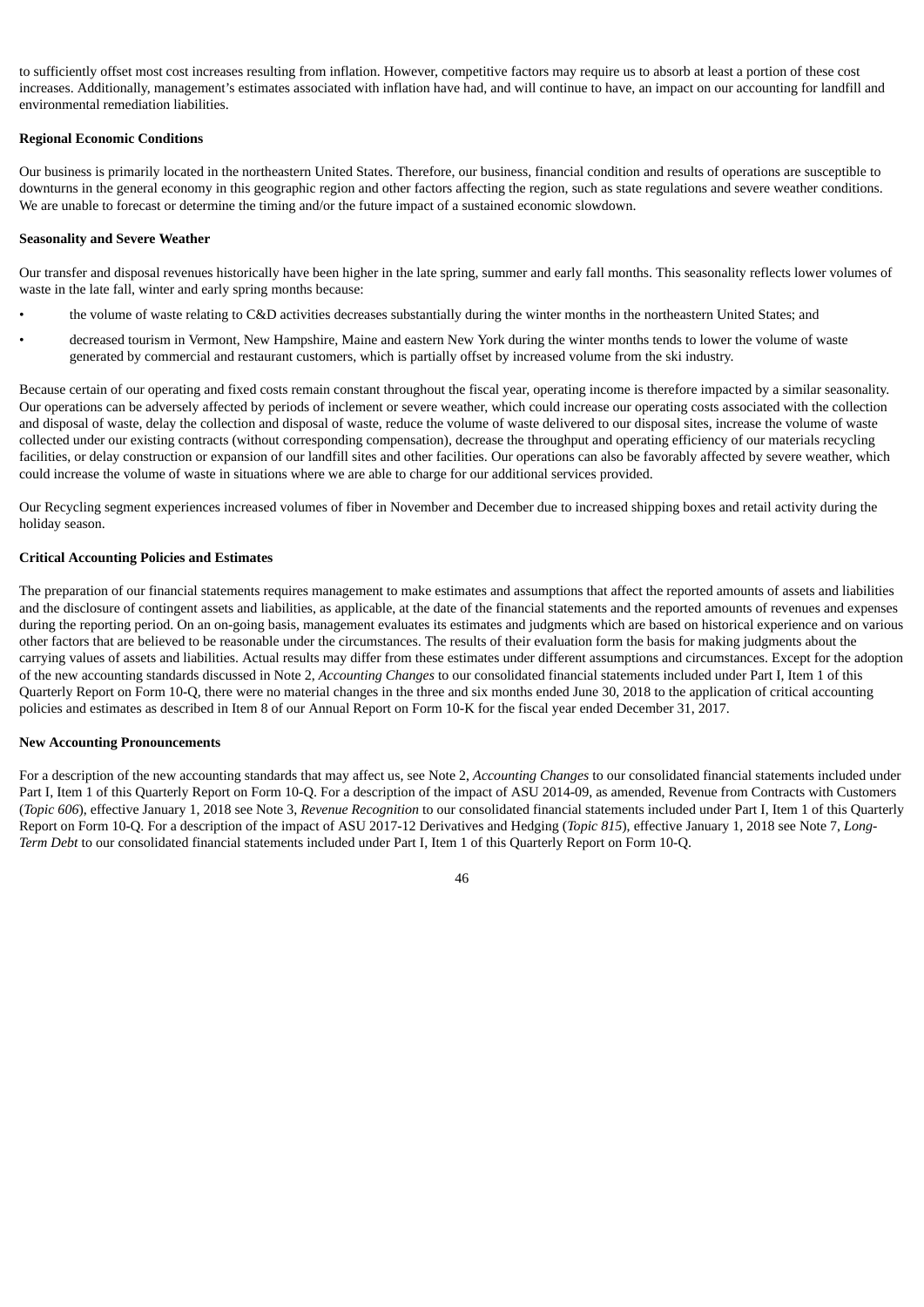## **ITEM 3. QUANTITATIVE AND QUALITATIVE DISCLOSURES ABOUT MARKET RISK**

In the normal course of business we are exposed to market risks, including changes in interest rates and certain commodity prices. We have a variety of strategies to mitigate these market risks, including at times using derivative instruments to hedge some portion of these risks.

## **Interest Rate Volatility**

As of June 30, 2018, we are party to seven interest rate derivative agreements to hedge interest rate risk associated with the variable rate portion of our longterm debt. The total notional amount of these hedging instruments is \$145.0 million and we receive interest based on the 1-month LIBOR index, restricted by a 1.00% floor in certain instances, and pay interest at a weighted average fixed rate of approximately 2.46%. The agreements mature between February 2021 and May 2023. We have designated these derivative instruments as highly effective cash flow hedges, and therefore the change in fair value is recorded in our stockholders' deficit as a component of accumulated other comprehensive income and included in interest expense at the same time as interest expense is affected by the hedged transactions. Differences paid or received over the life of the agreements are recorded as additions to or reductions of interest expense on the underlying debt.

We had interest rate risk relating to approximately \$238.3 million of long-term debt at June 30, 2018. The weighted average interest rate on the variable rate portion of long-term debt was approximately 4.1% at June 30, 2018. Should the average interest rate on the variable rate portion of long-term debt change by 100 basis points, we estimate that our quarterly interest expense would change by up to approximately \$0.6 million. The remainder of our long-term debt is at fixed rates and not subject to interest rate risk.

## **Commodity Price Volatility**

Should commodity prices change by \$10 per ton, we estimate that our annual operating income margin would change by approximately \$1.2 million annually, or \$0.3 million quarterly. Our sensitivity to changes in commodity prices is complex because each customer contract is unique relative to revenue sharing, tipping or processing fees and other arrangements. The above operating income impact may not be indicative of future operating results and actual results may vary materially.

## **ITEM 4. CONTROLS AND PROCEDURES**

*Evaluation of disclosure controls and procedures*. Our management, with the participation of our chief executive officer and chief financial officer, evaluated the effectiveness of our disclosure controls and procedures as of June 30, 2018. The term "disclosure controls and procedures," as defined in Rules 13a-15(e) and 15d-15(e) under the Securities Exchange Act of 1934, as amended ("Exchange Act"), means controls and other procedures of a company that are designed to ensure that information required to be disclosed by a company in the reports that it files or submits under the Exchange Act is recorded, processed, summarized and reported, within the time periods specified in the SEC's rules and forms. Disclosure controls and procedures include, without limitation, controls and procedures designed to ensure that information required to be disclosed by a company in the reports that it files or submits under the Exchange Act is accumulated and communicated to the company's management, including its principal executive and principal financial officers, as appropriate to allow timely decisions regarding required disclosure. Management recognizes that any controls and procedures, no matter how well designed and operated, can provide only reasonable assurance of achieving their objectives and management necessarily applies its judgment in evaluating the costbenefit relationship of possible controls and procedures. Based on the evaluation of our disclosure controls and procedures as of June 30, 2018, our chief executive officer and chief financial officer concluded that, as of such date, our disclosure controls and procedures were effective at the reasonable assurance level.

*Changes in internal controls over financial reporting.* No change in our internal control over financial reporting (as defined in Rules 13a-15(f) and 15d-15(f) under the Exchange Act) occurred during the three months ended June 30, 2018 that has materially affected, or is reasonably likely to materially affect, our internal control over financial reporting.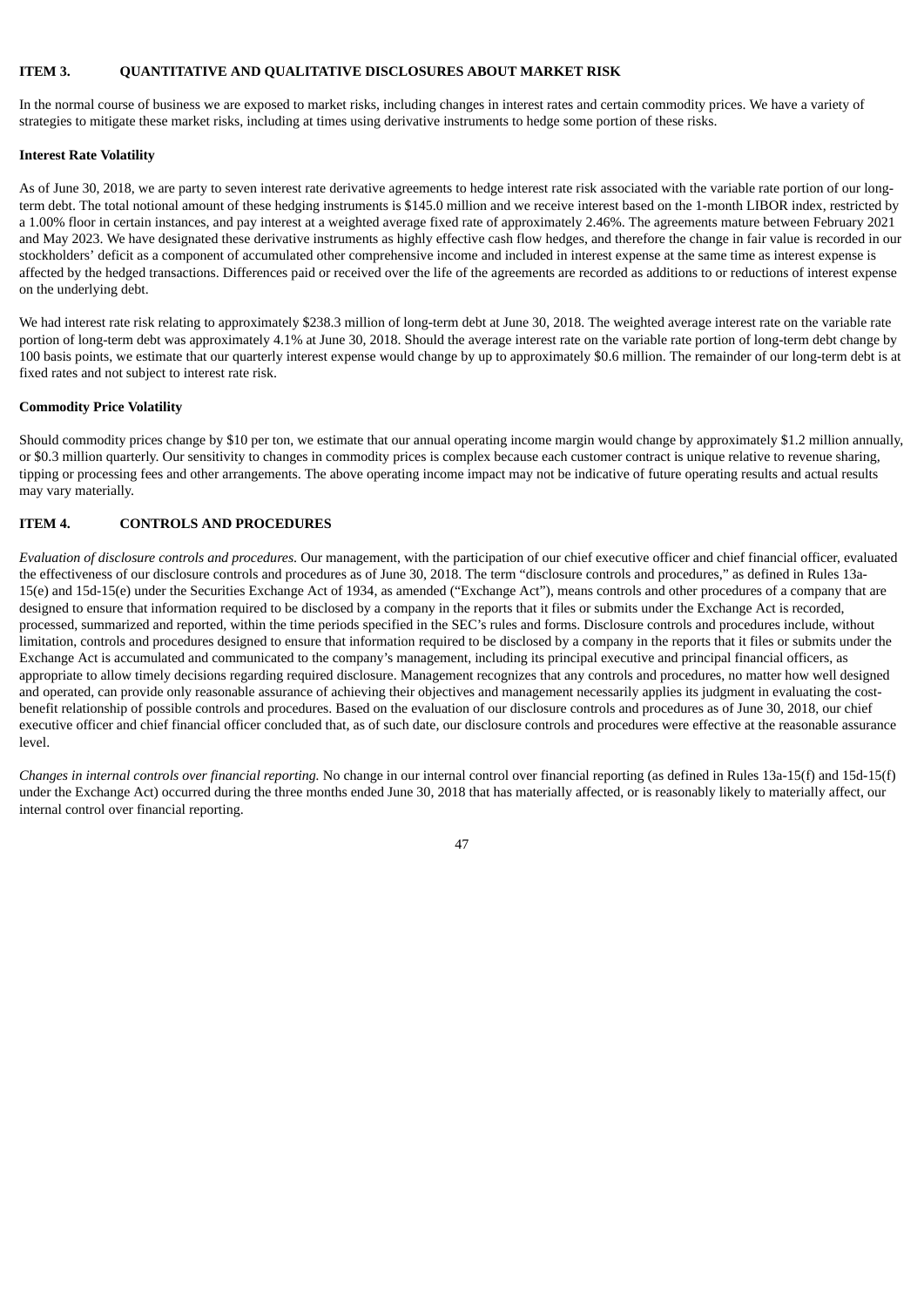## **ITEM 1. LEGAL PROCEEDINGS**

#### **Legal Proceedings**

In the ordinary course of our business and as a result of the extensive governmental regulation of the solid waste industry, we are subject to various judicial and administrative proceedings involving state and local agencies. In these proceedings, an agency may seek to impose fines or to revoke or deny renewal of an operating permit held by us. From time to time, we may also be subject to actions brought by special interest or other groups, adjacent landowners or residents in connection with the permitting and licensing of landfills and transfer stations, or allegations of environmental damage or violations of the permits and licenses pursuant to which we operate. In addition, we may be named defendants in various claims and suits pending for alleged damages to persons and property, alleged violations of certain laws and alleged liabilities arising out of matters occurring during the ordinary operation of a waste management business.

#### **Environmental Remediation Liability (including related litigation)**

We are subject to liability for environmental damage, including personal injury and property damage, that our solid waste, recycling and power generation facilities may cause to neighboring property owners, particularly as a result of the contamination of drinking water sources or soil, possibly including damage resulting from conditions that existed before we acquired the facilities. We may also be subject to liability for similar claims arising from off-site environmental contamination caused by pollutants or hazardous substances if we or our predecessors arrange or arranged to transport, treat or dispose of those materials. The following matters represent our material outstanding claims.

## *Southbridge Recycling & Disposal Park, Inc.*

In October 2015, our Southbridge Recycling and Disposal Park, Inc. ("SRD") subsidiary reported to the Massachusetts Department of Environmental Protection ("MADEP") results of analysis of samples collected pursuant to our existing permit from private drinking water wells located near the Town of Southbridge, Massachusetts ("Town") Landfill ("Southbridge Landfill"), which is operated by SRD. Those results indicated the presence of contaminants above the levels triggering notice and response obligations under MADEP regulations. In response to those results, we are carrying out an Immediate Response Action pursuant to Massachusetts General Law Chapter 21E (the "Charlton 21E Obligations") pursuant to state law. Further, we have implemented a plan to analyze and better understand the groundwater near the Southbridge Landfill and we are investigating with the objective of identifying the source or sources of the elevated levels of contamination measured in the well samples. If it is determined that some or all of the contamination originated at the Southbridge Landfill, we will work with the Town (the Southbridge Landfill owner and the former operator of an unlined portion of the Southbridge Landfill, which was used prior to our operation of a double-lined portion of the Southbridge Landfill commencing in 2004) to evaluate and allocate the liabilities related to the Charlton 21E Obligations. In July 2016, we sent correspondence to the Town pursuant to Chapter 21E of Massachusetts General Laws demanding that the Town reimburse us for the environmental response costs we had spent and that the Town be responsible for all such costs in the future, as well as any other costs or liabilities resulting from the release of contaminants from the unlined portion of the Southbridge Landfill. The Town responded in September 2016, denying that the Southbridge Landfill is the source of such contamination, and claiming that if it is, that we may owe an indemnity to the Town pursuant to the Operating Agreement between us and the Town dated May 29, 2007, as amended. We entered into a Tolling Agreement with the Town to delay any further administrative or legal actions until our work with MADEP more specifically defines the parties' responsibilities for the Charlton 21E Obligations, if any. Please see below for further discussion of our relationship with the Town regarding the Charlton 21E Obligations.

In February 2016, we and the Town received a Notice of Intent to Sue under the Resource Conservation and Recovery Act ("RCRA") from a law firm purporting to represent residents proximate to the Southbridge Landfill ("Residents"), indicating its intent to file suit against us on behalf of the Residents alleging the groundwater contamination originated from the Southbridge Landfill. In February 2017, we received an additional Notice of Intent to Sue from the National Environmental Law Center under the Federal Clean Water Act ("CWA") and RCRA (collectively the "Acts") on behalf of Environment America, Inc., d/b/a Environment Massachusetts, and Toxics Action Center, Inc., which have referred to themselves as the Citizen Groups. The Citizen Groups alleged that we had violated the Acts, and that they intended to seek appropriate relief in federal court for those alleged violations. On or about June 9, 2017, a lawsuit was filed against us, SRD and the Town in the United States District Court for the District of Massachusetts (the "Massachusetts Court") by the Citizen Groups and the Residents alleging violations of the Acts (the "Litigation"), and demanding a variety of remedies under the Acts, including fines, remediation, mitigation and costs of litigation, and remedies for violations of Massachusetts civil law related to personal and property damages, including remediation, diminution of property values, compensation for lost use and enjoyment of properties, enjoinment of further

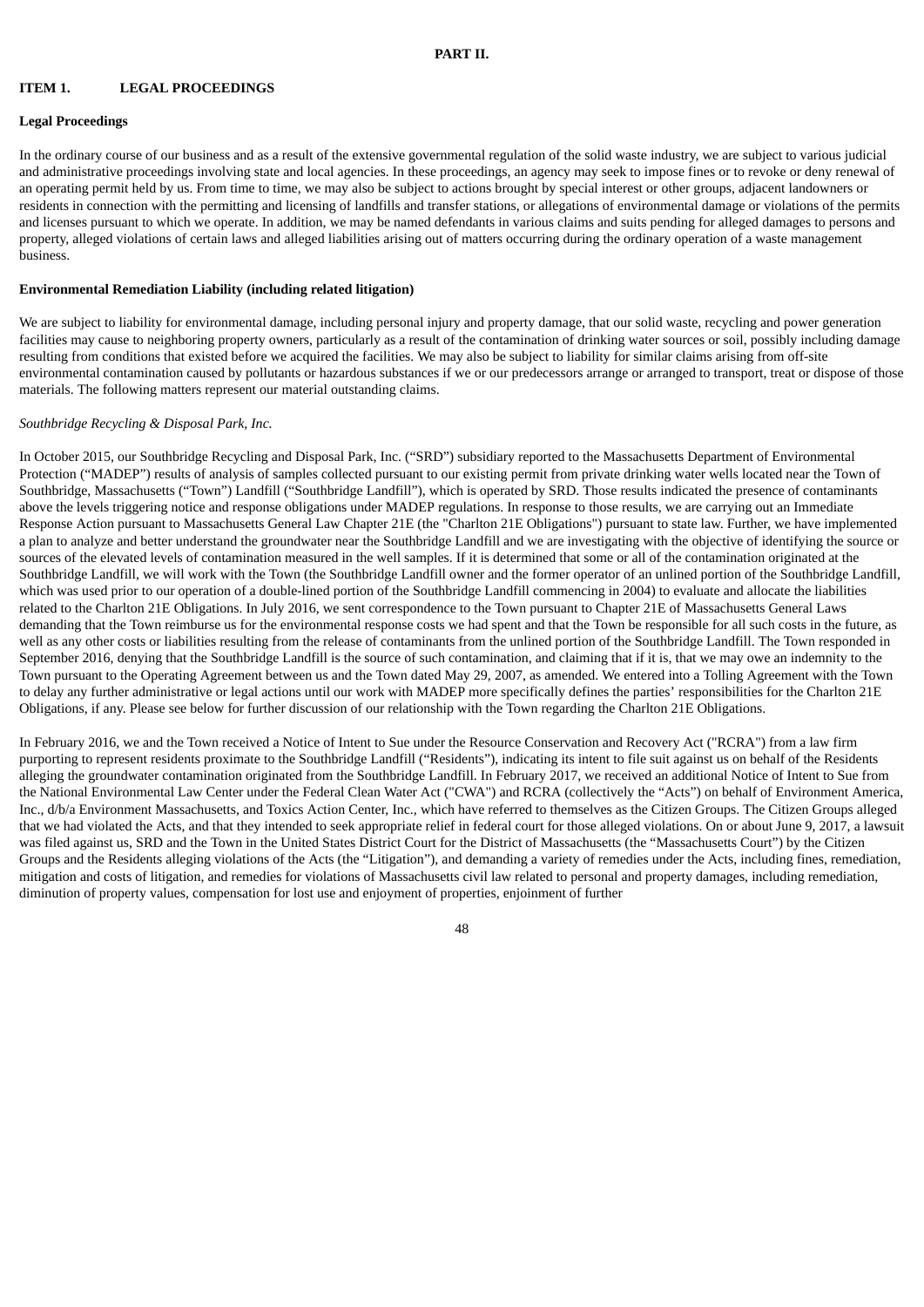operation of the Southbridge Landfill, and costs of litigation, plus interest on any damage award, on behalf of the Residents. We believe the Litigation to be factually inaccurate, and without legal merit, and we and SRD intend to vigorously defend the Litigation. Nevertheless, we believe it is reasonably possible that a loss will occur as a result of the Litigation although an estimate of loss cannot be reasonably provided at this time. We also continue to believe the Town should be responsible for costs or liabilities associated with the Litigation relative to alleged contamination originating from the unlined portion of the Southbridge Landfill, although there can be no assurance that we will not be required to incur some or all of such costs and liabilities. In December 2017, we filed a Motion to Dismiss the Litigation, and we are awaiting a date to be set by the Massachusetts Court for oral arguments.

We entered into an Administrative Consent Order on April 26, 2017 (the "ACO"), with MADEP, the Town, and the Town of Charlton, committing us to equally share the costs with MADEP, of up to \$10.0 million (\$5.0 million each) for the Town to install a municipal waterline in the Town of Charlton ("Waterline"). Upon satisfactory completion of that Waterline, and other matters covered by the ACO, we and the Town will be released by MADEP from any future responsibilities for the Charlton 21E Obligations. We also entered into an agreement with the Town on April 28, 2017 entitled the "21E Settlement and Water System Construction Funding Agreement" (the "Waterline Agreement"), wherein we and the Town released each other from claims arising from the Charlton 21E Obligations. Pursuant to the Waterline Agreement, the Town will issue a twenty (20) year bond for our portion of the Waterline costs (up to \$5.0 million). We have agreed to reimburse the Town for periodic payments under such bond. The Town has recently advised us that it has solicited and received proposals for the construction of the Waterline as contemplated by the ACO, and that construction of the Waterline will commence shortly.

We have recorded an environmental remediation liability associated with the future installation of the Waterline in other accrued liabilities and other longterm liabilities. We inflate the estimated costs in current dollars to the expected time of payment and discount the total cost to present value using a risk-free interest rate of 2.6%. Our expenditures could be significantly higher if costs exceed estimates. The changes to the environmental remediation liability associated with the Southbridge Landfill are as follows:

|                          | Six Months Ended June 30, |   |      |
|--------------------------|---------------------------|---|------|
|                          | 2018                      |   | 2017 |
| <b>Beginning balance</b> | 5.9                       | Φ |      |
| Accretion expense        | 0.1                       |   |      |
| Obligations incurred     |                           |   | 6.4  |
| Obligations settled (1)  | (0.4)                     |   | __   |
| <b>Ending balance</b>    | 5.6                       |   | 6.4  |

(1) Includes amounts that are being processed through accounts payable as a part of our disbursements cycle.

In November 2016, SRD received a cease and desist order ("Order") from the Charlton alternate zoning enforcement officer, alleging that two storm water detention basins on SRD's property in Charlton existed in violation of Charlton zoning requirements. SRD appealed the Order to the Charlton Zoning Board of Appeals, which upheld the Order. In June 2018, the Massachusetts Land Court approved a settlement reached between SRD and Charlton resolving all issues associated with the Order. Based on this settlement with Charlton, we will pay a total of \$0.9 million in cash, and will provide ancillary services to Charlton over the next five (5) years for a total of cash and services of approximately \$1,2 million. This matter is now resolved. We will make payment of the cash portion of this settlement by the end of August 2018. We have recorded a reserve of \$1.2 million as of June 30, 2018, which is recorded as part of the Southbridge Landfill closure charge in the six months ended June 30, 2018.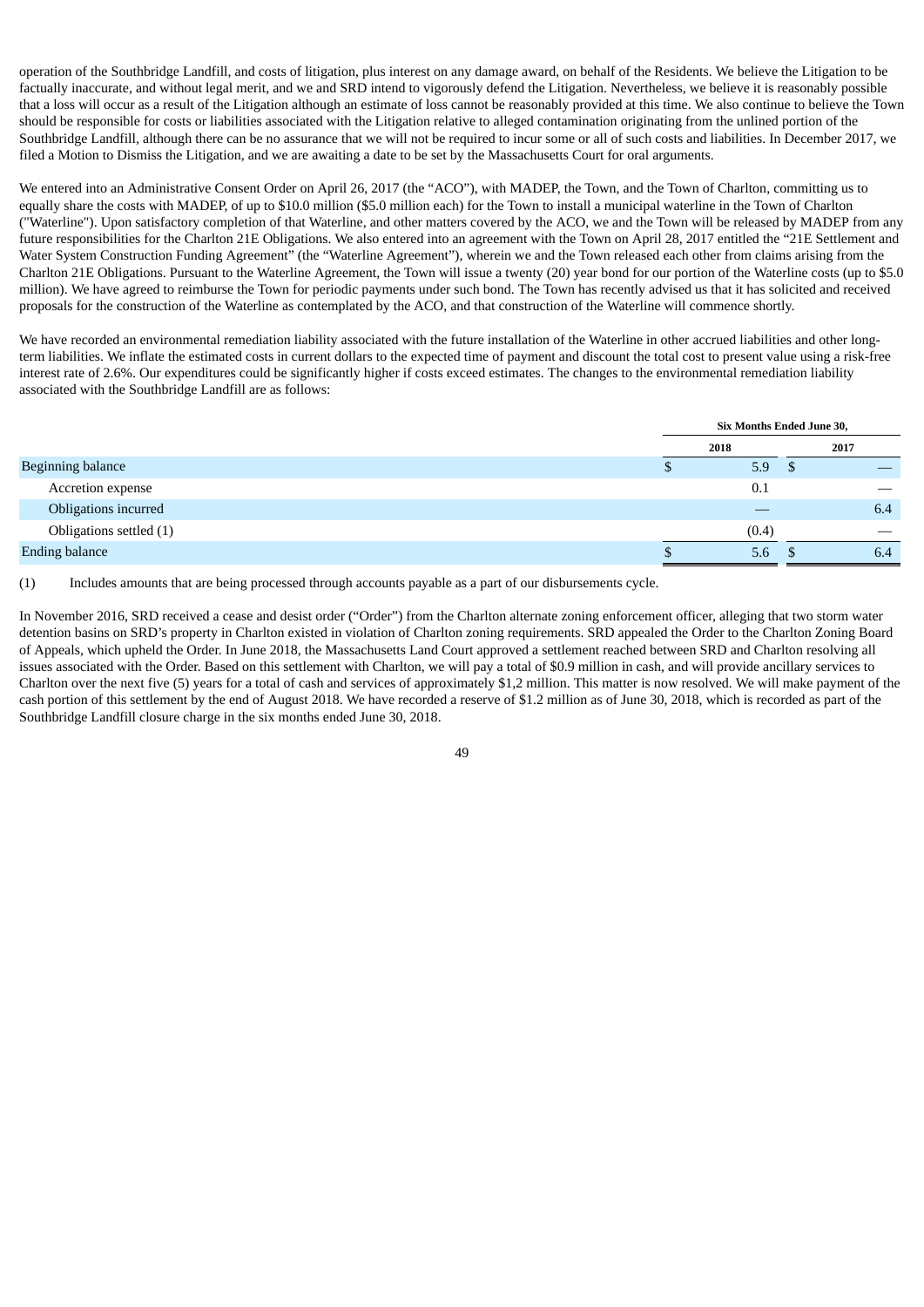In August 2016, we filed a complaint against Steadfast Insurance Company ("Steadfast") in the Superior Court of Suffolk County, Massachusetts (the "Court"), alleging among other things, that Steadfast breached its Pollution Liability Policy ("Policy") purchased by us in April 2015, by refusing to acknowledge coverage under the Policy, and refusing to cover any of the costs and liabilities incurred by us as described above as well as costs and liabilities that we may incur in the future. Steadfast filed an answer and counterclaim in September 2016, denying that it has any obligations to us under the Policy, and seeking a declaratory judgment of Steadfast's obligations under the Policy. Steadfast filed a Motion to Dismiss (the "Motion") our litigation against it, and we filed our response on July 11, 2017. On September 7, 2017, the Court denied the Motion. On July 17, 2018, we reached an agreement with Steadfast settling this litigation (the "Settlement"). Pursuant to the Settlement, Steadfast agreed to partially reimburse us for direct costs incurred or to be incurred by us under the ACO, as well as for substantial investigative costs associated with our efforts to ascertain the source of contaminants and other costs related to the Charlton 21E Obligations. Additionally, the Settlement payment is intended to reimburse us for all costs and liabilities arising out of the Litigation. Steadfast's payment to us will be \$10.0 million. The Settlement is subject to the finalization of an agreement detailing the terms of the Settlement, including appropriate releases of Steadfast, and is subject to Court approval.

On June 13, 2017, Town voters rejected a non-binding ballot initiative intended to provide guidance to Town officials with respect to our pursuit of other landfill development opportunities at the Southbridge Landfill. Following such rejection by the Town voters, our board of directors and senior management determined after due consideration of all facts and circumstances that it is no longer likely that further development at the existing landfill site will generate an adequate risk adjusted return at the Southbridge Landfill, and accordingly we expect to cease operations at the Southbridge Landfill when no further capacity is available, expected by no later than early 2019. We delivered correspondence to the Town to this effect on August 3, 2017, citing events of Change in Law and Force Majeure pursuant to our May 29, 2007 Extension Agreement with the Town ("Extension Agreement") and the impacts of such events on further expansion of the Southbridge Landfill. We have advised the Town that we see no economically feasible way to operate the Southbridge Landfill beyond its current permitted life and we have filed a closure plan with MADEP. Following cessation of operations, we will proceed to conduct proper closure and other activities at the Southbridge Landfill in accordance with the Extension Agreement with the Town, and Federal, state and local law. We reached this conclusion after carefully evaluating the estimated future costs associated with the permitting, engineering and construction activities for the planned expansion of the Southbridge Landfill against the possible outcomes of the permitting process and the anticipated future benefits of successful expansions. Under the Extension Agreement, which we account for as an operating lease, there are potential contractual obligations and commitments, including future cash payments of \$2.2 million and services that extend beyond the current useful life of the Southbridge Landfill. In accordance with FASB ASC 420 - Exit or Disposal Cost Obligations, a liability for costs to be incurred under a contract for its remaining term without economic benefit shall be recognized when we cease using the right conveyed by the contract. We may incur a loss associated with these potential contractual obligations upon cessation of operations at the Southbridge Landfill when remaining capacity is exhausted by the placement of waste at the site. In this respect, the Town had, on or about April 11, 2018, filed a motion for a declaratory judgment and injunctive relief in the United States District Court for the District of Massachusetts (the "District Court") seeking a judgment from the District Court as to the rights of the parties pursuant to the Extension Agreement, and injunctive relief to prevent us from discontinuing free collection and disposal of the Town's municipal waste when the Southbridge Landfill ceases to accept waste (the "Town Equity Litigation"). We are vigorously defending the Town Equity Litigation on its merits, and further, on the grounds that the Town Equity Litigation is not in compliance with the procedures for dispute resolution as set forth in the Extension Agreement. On June 26, 2018, the District Court denied the Town's request for a preliminary injunction without prejudice.

The costs and liabilities we may be required to incur in connection with the foregoing Southbridge Landfill matters could be material to our results of operations, our cash flows and our financial condition.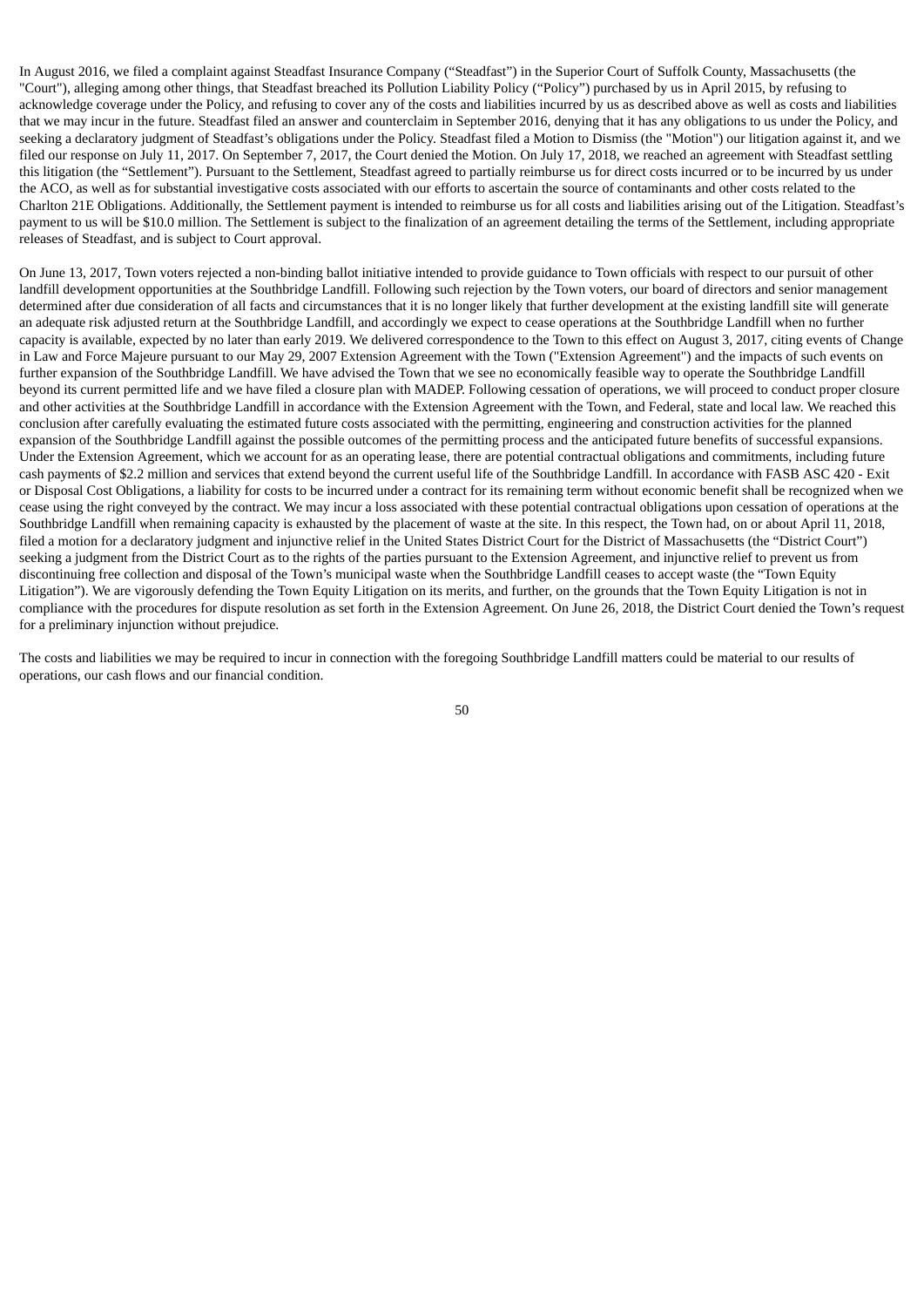### *Potsdam Environmental Remediation Liability*

On December 20, 2000, the State of New York Department of Environmental Conservation ("DEC") issued an Order on Consent ("Order") which named Waste-Stream, Inc. ("WSI"), our subsidiary, General Motors Corporation ("GM") and Niagara Mohawk Power Corporation ("NiMo") as Respondents. The Order required that the Respondents undertake certain work on a 25-acre scrap yard and solid waste transfer station owned by WSI in Potsdam, New York, including the preparation of a Remedial Investigation and Feasibility Study ("Study"). A draft of the Study was submitted to the DEC in January 2009 (followed by a final report in May 2009). The Study estimated that the undiscounted costs associated with implementing the preferred remedies would be approximately \$10.2 million. On February 28, 2011, the DEC issued a Proposed Remedial Action Plan for the site and accepted public comments on the proposed remedy through March 29, 2011. We submitted comments to the DEC on this matter. In April 2011, the DEC issued the final Record of Decision ("ROD") for the site. The ROD was subsequently rescinded by the DEC for failure to respond to all submitted comments. The preliminary ROD, however, estimated that the present cost associated with implementing the preferred remedies would be approximately \$12.1 million. The DEC issued the final ROD in June 2011 with proposed remedies consistent with its earlier ROD. An Order on Consent and Administrative Settlement naming WSI and NiMo as Respondents was executed by the Respondents and DEC with an effective date of October 25, 2013. On January 29, 2016, a Cost-Sharing Agreement was executed between WSI, NiMo, Alcoa Inc. ("Alcoa") and Reynolds Metal Company ("Reynolds") whereby Alcoa and Reynolds elected to voluntarily participate in the onsite remediation activities at a combined 15% participant share. It is unlikely that any significant expenditures relating to onsite remediation will be incurred until the fiscal year ending December 31, 2019. WSI is jointly and severally liable with NiMo, Alcoa and Reynolds for the total cost to remediate.

We have recorded an environmental remediation liability associated with the Potsdam site based on incurred costs to date and estimated costs to complete the remediation in other accrued liabilities and other long-term liabilities. Our expenditures could be significantly higher if costs exceed estimates. We inflate the estimated costs in current dollars to the expected time of payment and discount the total cost to present value using a risk-free interest rate of 1.5%.

A summary of the changes to the environmental remediation liability associated with the Potsdam environmental remediation liability follows:

|                            | Six Months Ended June 30, |  |      |
|----------------------------|---------------------------|--|------|
|                            | 2018                      |  | 2017 |
| <b>Beginning balance</b>   | 5.8                       |  | 5.9  |
| <b>Obligations settled</b> |                           |  | __   |
| <b>Ending balance</b>      | 5.8                       |  | 5.9  |

## *North Country Environmental Services*

On or about March 8, 2018, the Citizen Groups described above, delivered correspondence to our subsidiary, North Country Environmental Services, Inc. ("NCES") and us, providing notice of the Citizen Groups' intent to sue NCES and us for violations of the CWA in conjunction with NCES's operation of its landfill in Bethlehem, New Hampshire. On May 14, 2018, the Citizen Groups filed a lawsuit against NCES and us in the United States District Court for the District of New Hampshire (the "New Hampshire Court") alleging violations of the CWA, arguing that ground water discharging into the Ammonoosuc River is a "point source" under the CWA. On June 15, 2018, we and NCES filed a Motion to Dismiss in the New Hampshire Court. On July 13, 2018, the Citizen Groups filed objections to our Motion to Dismiss. On July 27, 2018, we filed a reply in support of our Motion to Dismiss. We intend to continue to vigorously defend against this litigation, which we believe is without merit.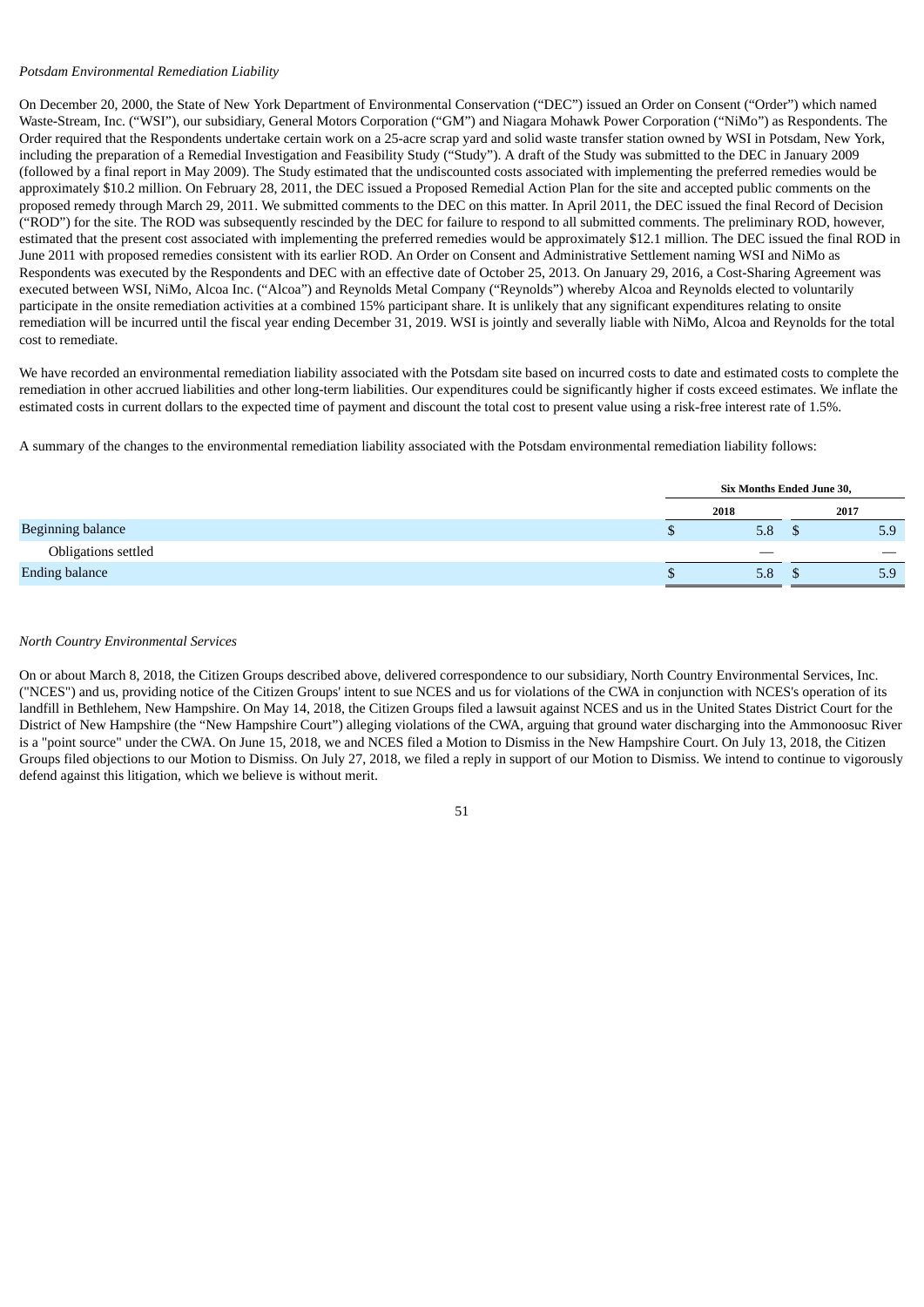## **ITEM 1A. RISK FACTORS**

Our business is subject to a number of risks, including those identified in Item 1A, "Risk Factors" of our Annual Report on Form 10-K for the fiscal year ended December 31, 2017, that could have a material effect on our business, results of operations, financial condition and/or liquidity and that could cause our operating results to vary significantly from period to period. As of June 30, 2018, there have been no material changes to the risk factors disclosed in our Annual Report on Form 10-K for the fiscal year ended December 31, 2017. We may disclose additional changes to our risk factors or disclose additional factors from time to time in our future filings with the SEC.

## **ITEM 6. EXHIBITS**

| <b>Exhibit</b><br>No. | <b>Description</b>                                                                                                                                                                                                                                                                                                                                                                                                                                                                                                                                                                                                                                                                                  |
|-----------------------|-----------------------------------------------------------------------------------------------------------------------------------------------------------------------------------------------------------------------------------------------------------------------------------------------------------------------------------------------------------------------------------------------------------------------------------------------------------------------------------------------------------------------------------------------------------------------------------------------------------------------------------------------------------------------------------------------------|
| 10.10                 | Credit Agreement, dated as of May 14, 2018, among Casella Waste Systems, Inc., the subsidiaries of Casella Waste Systems, Inc. identified<br>therein, Bank of America, N.A., as administrative agent, Merrill Lynch, Pierce Fenner & Smith Incorporated, Citizens Bank, N.A., JPMorgan<br>Chase Bank, N.A. and Comerica Bank as joint lead arrangers, and the lenders party thereto (incorporated herein by reference to Exhibit 10.1<br>to the current report on Form 8-K of Casella Waste Systems, Inc. as filed on May 15, 2018 (file no. 000-23211)).                                                                                                                                           |
| $31.1 +$              | Certification of John W. Casella, Principal Executive Officer, pursuant to Section 302 of the Sarbanes - Oxley Act of 2002.                                                                                                                                                                                                                                                                                                                                                                                                                                                                                                                                                                         |
| $31.2 +$              | Certification of Edmond R. Coletta, Principal Financial Officer, pursuant to Section 302 of the Sarbanes – Oxley Act of 2002.                                                                                                                                                                                                                                                                                                                                                                                                                                                                                                                                                                       |
| $32.1 + +$            | Certification of Chief Executive Officer pursuant to 18 U.S.C. Section 1350, as adopted pursuant to Section 906 of the Sarbanes- Oxley Act<br>of 2002.                                                                                                                                                                                                                                                                                                                                                                                                                                                                                                                                              |
| $32.2$ ++             | Certification of Chief Financial Officer pursuant to 18 U.S.C. Section 1350, as adopted pursuant to Section 906 of the Sarbanes-Oxley Act<br>of 2002.                                                                                                                                                                                                                                                                                                                                                                                                                                                                                                                                               |
| 101.INS               | XBRL Instance Document.**                                                                                                                                                                                                                                                                                                                                                                                                                                                                                                                                                                                                                                                                           |
| 101.SCH               | XBRL Taxonomy Extension Schema Document.**                                                                                                                                                                                                                                                                                                                                                                                                                                                                                                                                                                                                                                                          |
| 101.CAL               | XBRL Taxonomy Calculation Linkbase Document.**                                                                                                                                                                                                                                                                                                                                                                                                                                                                                                                                                                                                                                                      |
| 101.LAB               | XBRL Taxonomy Label Linkbase Document.**                                                                                                                                                                                                                                                                                                                                                                                                                                                                                                                                                                                                                                                            |
| 101.PRE               | XBRL Taxonomy Presentation Linkbase Document.**                                                                                                                                                                                                                                                                                                                                                                                                                                                                                                                                                                                                                                                     |
| 101.DEF               | XBRL Taxonomy Extension Definition Linkbase Document.**                                                                                                                                                                                                                                                                                                                                                                                                                                                                                                                                                                                                                                             |
| $***$                 | Submitted Electronically Herewith. Attached as Exhibit 101 to this report are the following formatted in XBRL (Extensible Business<br>Reporting Language): (i) Consolidated Balance Sheets as of June 30, 2018 and December 31, 2017, (ii) Consolidated Statements of<br>Operations for the three and six months ended June 30, 2018 and 2017, (iii) Consolidated Statements of Comprehensive Income (Loss) for<br>the three and six months ended June 30, 2018 and 2017, (iv) Consolidated Statement of Stockholders' Deficit for the six months ended June<br>30, 2018, (v) Consolidated Statements of Cash Flows for the six months ended June 30, 2018 and 2017, and (vi) Notes to Consolidated |

- Financial Statements. + Filed Herewith
- ++ Furnished Herewith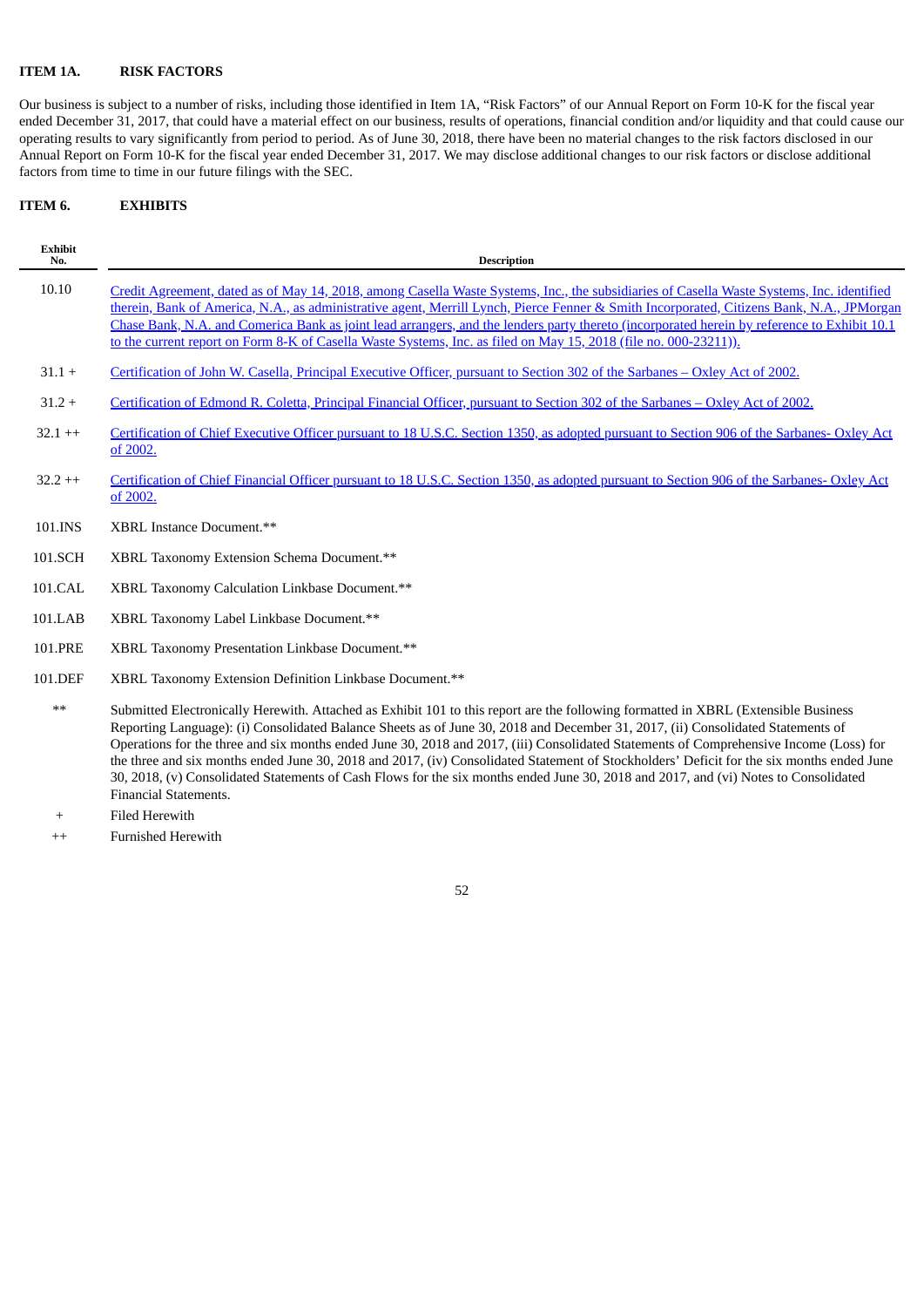## **SIGNATURES**

Pursuant to the requirements of the Securities Exchange Act of 1934, the registrant has duly caused this report to be signed on its behalf by the undersigned thereunto duly authorized.

Casella Waste Systems, Inc.

Date: August 3, 2018 By: /s/ Christopher B. Heald Christopher B. Heald Vice President and Chief Accounting Officer (Principal Accounting Officer)

Date: August 3, 2018 By: /s/ Edmond R. Coletta

Edmond R. Coletta Senior Vice President and Chief Financial Officer (Principal Financial Officer)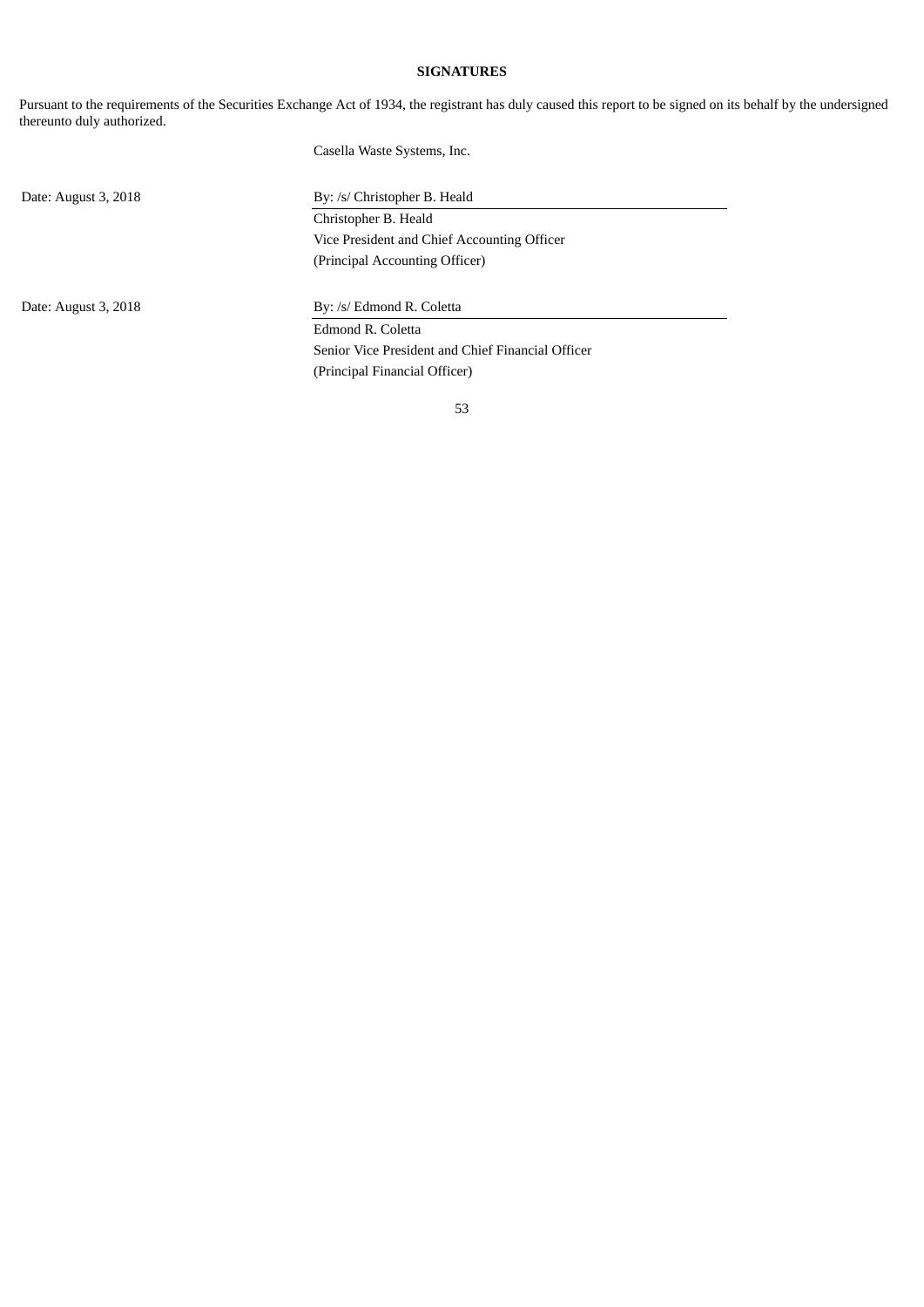### **CERTIFICATION**

#### <span id="page-56-0"></span>I, John W. Casella, certify that:

1. I have reviewed this Quarterly Report on Form 10-Q of Casella Waste Systems, Inc.;

2. Based on my knowledge, this quarterly report does not contain any untrue statement of a material fact or omit to state a material fact necessary to make the statements made, in light of the circumstances under which such statements were made, not misleading with respect to the period covered by this quarterly report;

3. Based on my knowledge, the financial statements, and other financial information included in this quarterly report, fairly present in all material respects the financial condition, results of operations and cash flows of the registrant as of, and for, the periods presented in this quarterly report;

4. The registrant's other certifying officer and I are responsible for establishing and maintaining disclosure controls and procedures (as defined in Exchange Act Rules 13a-15(e) and 15d-15(e)) and internal control over financial reporting (as defined in Exchange Act Rules 13a-15(f) and 15d-15(f)) for the registrant and have:

a) Designed such disclosure controls and procedures, or caused such disclosure controls and procedures to be designed under our supervision, to ensure that material information relating to the registrant, including its consolidated subsidiaries, is made known to us by others within those entities, particularly during the period in which this report is being prepared;

b) Designed such internal control over financial reporting, or caused such internal control over financial reporting to be designed under our supervision, to provide reasonable assurance regarding the reliability of financial reporting and the preparation of financial statements for external purposes in accordance with generally accepted accounting principles;

c) Evaluated the effectiveness of the registrant's disclosure controls and procedures and presented in this report our conclusions about the effectiveness of the disclosure controls and procedures, as of the end of the period covered by this report based on such evaluation; and

d) Disclosed in this report any change in the registrant's internal control over financial reporting that occurred during the registrant's most recent fiscal quarter (the registrant's fourth fiscal quarter in the case of an annual report) that has materially affected, or is reasonably likely to materially affect, the registrant's internal control over financial reporting; and

5. The registrant's other certifying officer and I have disclosed, based on our most recent evaluation of internal control over financial reporting, to the registrant's auditors and the audit committee of the registrant's board of directors (or persons performing the equivalent functions):

a) All significant deficiencies and material weaknesses in the design or operation of internal control over financial reporting which are reasonably likely to adversely affect the registrant's ability to record, process, summarize and report financial information; and

b) Any fraud, whether or not material, that involves management or other employees who have a significant role in the registrant's internal control over financial reporting.

Date: August 3, 2018 By: /s/ John W. Casella

Chairman and Chief Executive Officer (Principal Executive Officer)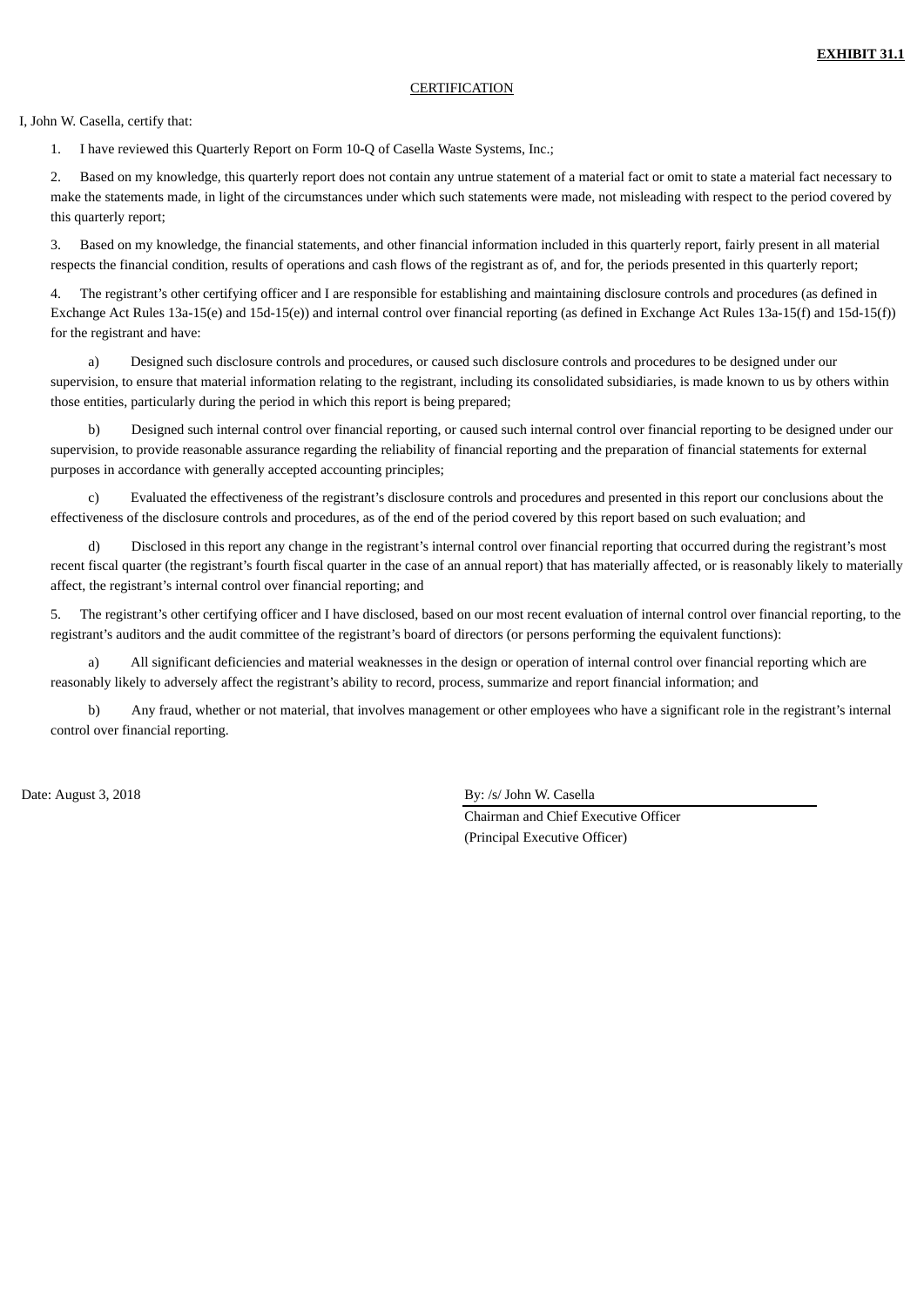## **CERTIFICATION**

#### <span id="page-57-0"></span>I, Edmond R. Coletta, certify that:

1. I have reviewed this Quarterly Report on Form 10-Q of Casella Waste Systems, Inc.;

2. Based on my knowledge, this quarterly report does not contain any untrue statement of a material fact or omit to state a material fact necessary to make the statements made, in light of the circumstances under which such statements were made, not misleading with respect to the period covered by this quarterly report;

3. Based on my knowledge, the financial statements, and other financial information included in this quarterly report, fairly present in all material respects the financial condition, results of operations and cash flows of the registrant as of, and for, the periods presented in this quarterly report;

4. The registrant's other certifying officer and I are responsible for establishing and maintaining disclosure controls and procedures (as defined in Exchange Act Rules 13a-15(e) and 15d-15(e)) and internal control over financial reporting (as defined in Exchange Act Rules 13a-15(f) and 15d-15(f)) for the registrant and have:

a) Designed such disclosure controls and procedures, or caused such disclosure controls and procedures to be designed under our supervision, to ensure that material information relating to the registrant, including its consolidated subsidiaries, is made known to us by others within those entities, particularly during the period in which this report is being prepared;

b) Designed such internal control over financial reporting, or caused such internal control over financial reporting to be designed under our supervision, to provide reasonable assurance regarding the reliability of financial reporting and the preparation of financial statements for external purposes in accordance with generally accepted accounting principles;

c) Evaluated the effectiveness of the registrant's disclosure controls and procedures and presented in this report our conclusions about the effectiveness of the disclosure controls and procedures, as of the end of the period covered by this report based on such evaluation; and

d) Disclosed in this report any change in the registrant's internal control over financial reporting that occurred during the registrant's most recent fiscal quarter (the registrant's fourth fiscal quarter in the case of an annual report) that has materially affected, or is reasonably likely to materially affect, the registrant's internal control over financial reporting; and

The registrant's other certifying officer and I have disclosed, based on our most recent evaluation of internal control over financial reporting, to the registrant's auditors and the audit committee of the registrant's board of directors (or persons performing the equivalent functions):

a) All significant deficiencies and material weaknesses in the design or operation of internal control over financial reporting which are reasonably likely to adversely affect the registrant's ability to record, process, summarize and report financial information; and

b) Any fraud, whether or not material, that involves management or other employees who have a significant role in the registrant's internal control over financial reporting.

Date: August 3, 2018 By: /s/ Edmond R. Coletta

Senior Vice President and Chief Financial Officer (Principal Financial Officer)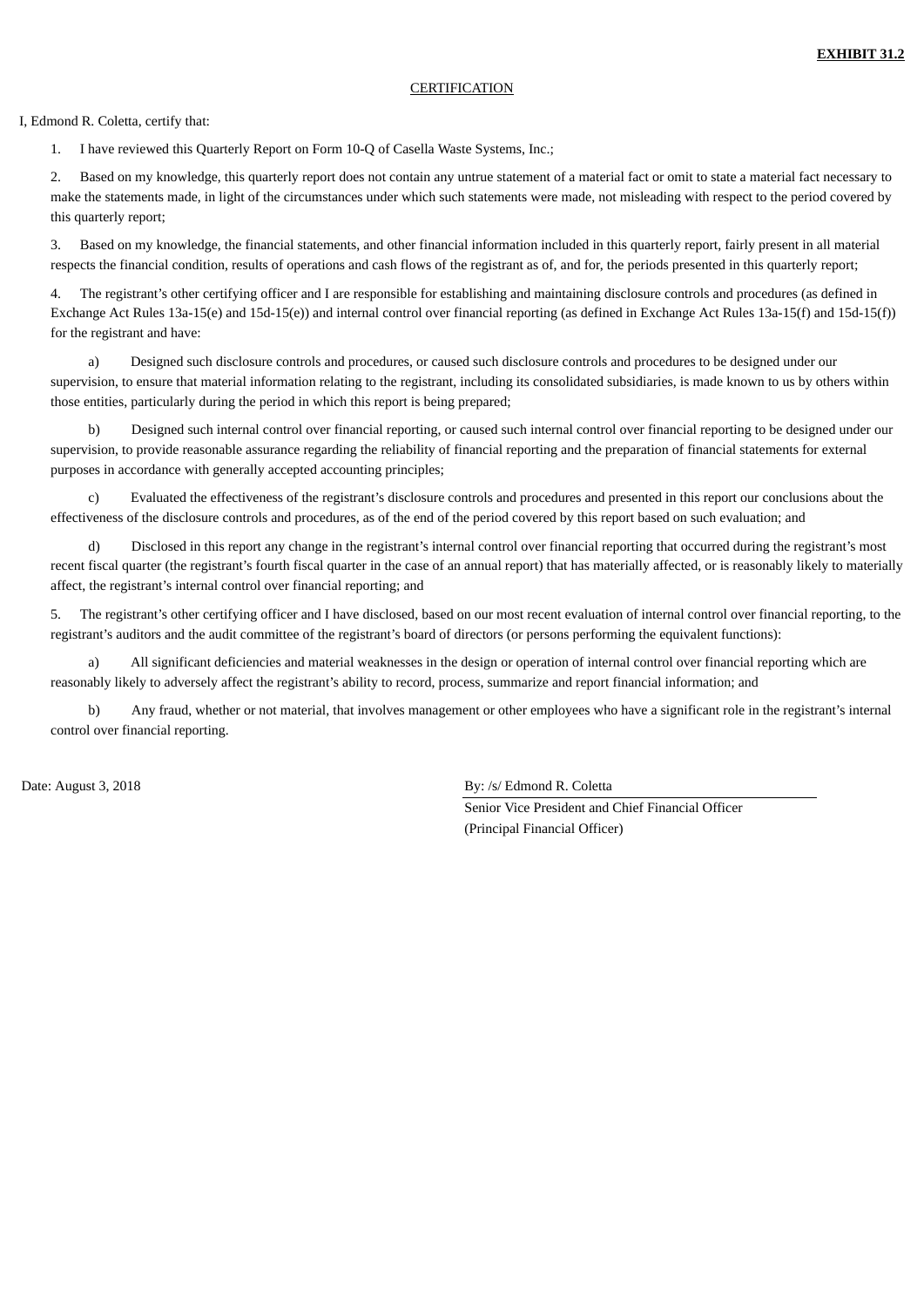## CERTIFICATION PURSUANT TO 18 U.S.C. SECTION 1350,

#### AS ADOPTED PURSUANT TO

## SECTION 906 OF THE SARBANES-OXLEY ACT OF 2002

<span id="page-58-0"></span>In connection with the Quarterly Report on Form 10-Q of Casella Waste Systems, Inc. for the period ended June 30, 2018 as filed with the Securities and Exchange Commission on the date hereof ("Report"), the undersigned, John W. Casella, Chairman and Chief Executive Officer, hereby certifies, pursuant to 18 U.S.C. Section 1350, that, to his knowledge:

- (1) the Report fully complies with the requirements of Section 13(a) or 15(d) of the Securities Exchange Act of 1934; and
- (2) the information contained in the Report fairly presents, in all material respects, our financial condition and results of operations.

Date: August 3, 2018 By: /s/ John W. Casella

Chairman and Chief Executive Officer (Principal Executive Officer)